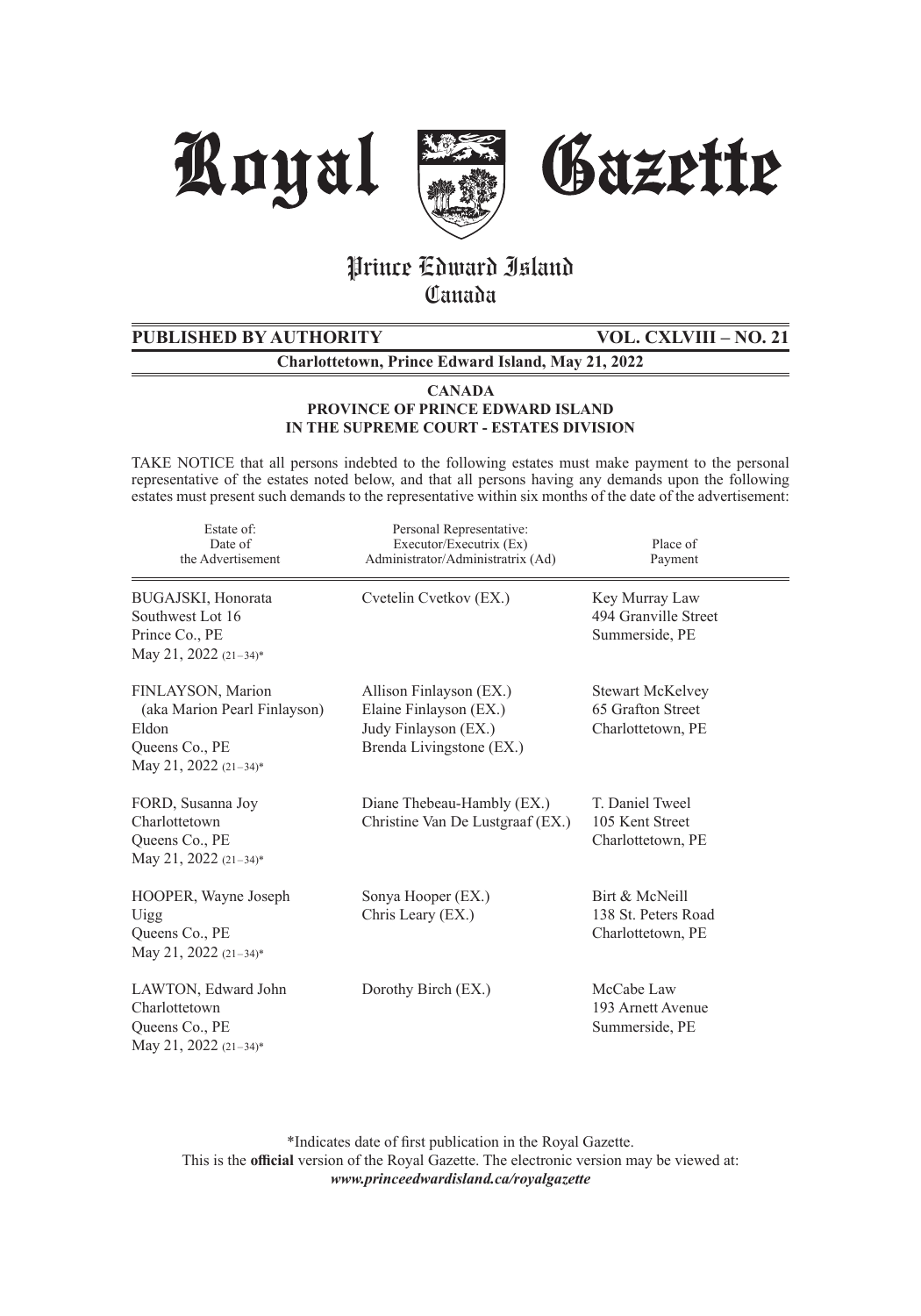TAKE NOTICE that all persons indebted to the following estates must make payment to the personal representative of the estates noted below, and that all persons having any demands upon the following estates must present such demands to the representative within six months of the date of the advertisement:

| Estate of:<br>Date of<br>the Advertisement                                                              | Personal Representative:<br>Executor/Executrix (Ex)<br>Administrator/Administratrix (Ad) | Place of<br>Payment                                              |
|---------------------------------------------------------------------------------------------------------|------------------------------------------------------------------------------------------|------------------------------------------------------------------|
| MacLEAN, Muriel Ferne<br>Charlottetown<br>Queens Co., PE<br>May 21, 2022 (21-34)*                       | Geoffrey D. Connolly (EX.)                                                               | Stewart McKelvey<br>65 Grafton Street<br>Charlottetown, PE       |
| McKENNA, Mary Catherine<br>Montague<br>Kings Co., PE<br>May 21, 2022 (21-34)*                           | Mary Alice McKenna (EX.)                                                                 | Stewart McKelvey<br>65 Grafton Street<br>Charlottetown, PE       |
| SMALLMAN, Helen<br>(aka Helen Miriam Smallman)<br>Summerside<br>Prince Co., PE<br>May 21, 2022 (21-34)* | William Albert Smallman (EX.)                                                            | McCabe Law<br>193 Arnett Avenue<br>Summerside, PE                |
| WEEKS, Charles Raymond<br>Charlottetown<br>Queens Co., PE<br>May 21, 2022 (21-34)*                      | Elizabeth Gamester (EX.)<br>Steven Weeks (EX.)                                           | Key Murray Law<br>80 Grafton Street<br>Charlottetown, PE         |
| BOUDREAULT, Theresa Marie<br>Cora Lee<br>Charlottetown<br>Queens Co., PE<br>May 21, 2022 (21-34)*       | Danielle Gallant (AD.)                                                                   | Carr, Stevenson & MacKay<br>65 Queen Street<br>Charlottetown, PE |
| CORRIGAN, Teresa Agnes<br>Charlottetown<br>Queens Co., PE<br>May 21, 2022 (21-34)*                      | Edwin Corrigan (AD.)                                                                     | Carr, Stevenson & MacKay<br>65 Queen Street<br>Chalrottetown, PE |
| MacLEAN, Richard Sutherland<br><b>Belfast</b><br>Queens Co., PE<br>May 21, 2022 (21-34)*                | Krista Ardeth Webster (AD.)                                                              | Carr, Stevenson & MacKay<br>65 Oueen Street<br>Charlottetown, PE |
| WARREN, Rhodes MacMillan<br>Stanhope<br>Queens Co., PE<br>May 21, 2022 (21-34)*                         | Elizabeth Aitken (AD.)                                                                   | Stewart McKelvey<br>65 Grafton Street<br>Charlottetown, PE       |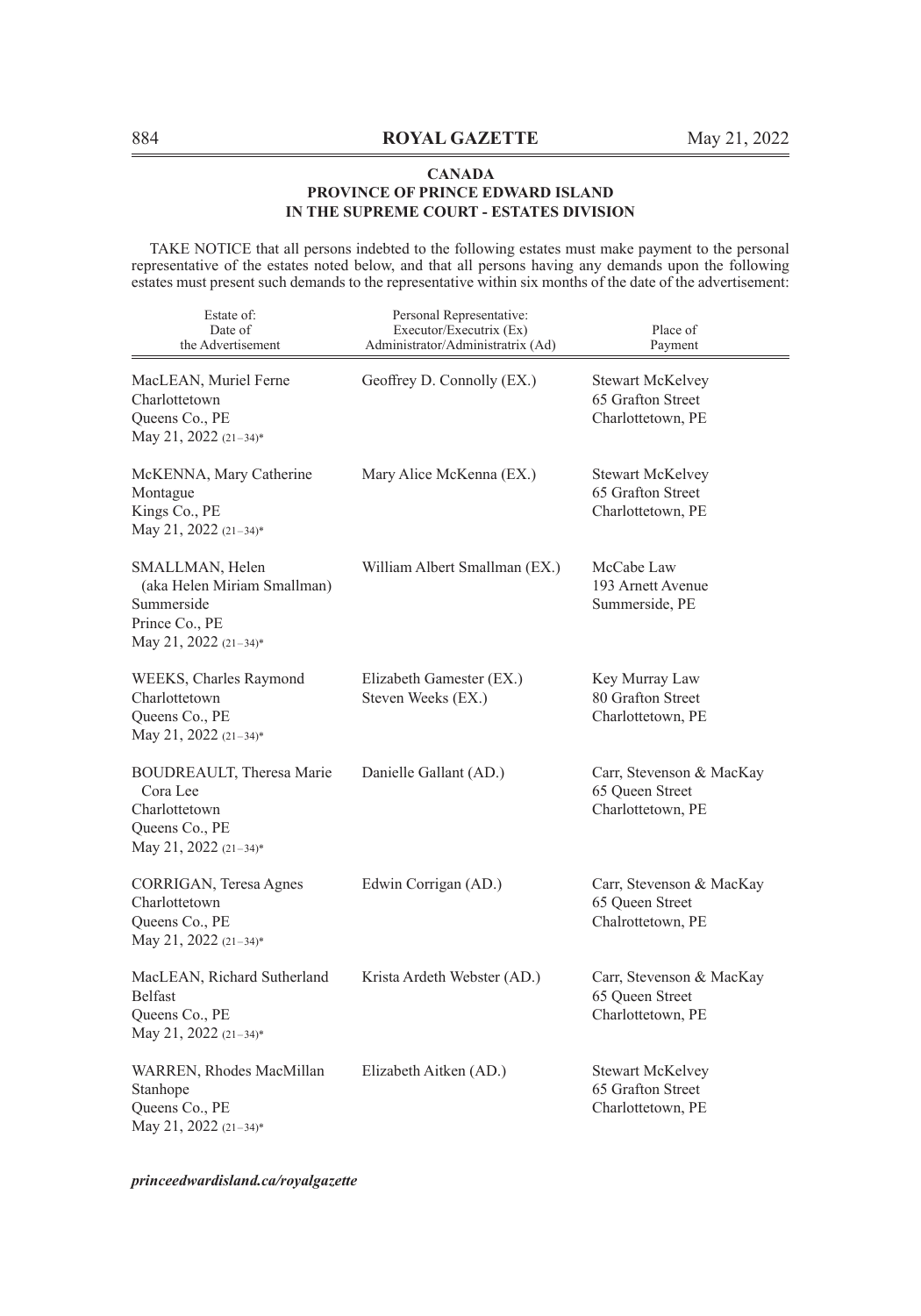TAKE NOTICE that all persons indebted to the following estates must make payment to the personal representative of the estates noted below, and that all persons having any demands upon the following estates must present such demands to the representative within six months of the date of the advertisement:

| Estate of:<br>Date of<br>the Advertisement                                                                   | Personal Representative:<br>Executor/Executrix (Ex)<br>Administrator/Administratrix (Ad) | Place of<br>Payment                                              |
|--------------------------------------------------------------------------------------------------------------|------------------------------------------------------------------------------------------|------------------------------------------------------------------|
| BRADY, S. Brooke<br>(aka Susan Brooke Brady)<br>Charlottetown, PE<br>May 14, 2022 (20-33)                    | Brenda J. Brady (EX.)<br>Andrea M. Patte (EX.)                                           | Key Murray<br>80 Grafton Street<br>Charlottetown, PE             |
| <b>ENDERT, Marion Terese</b><br>Borden-Carleton<br>Prince Co., PE<br>May 14, 2022 (20-33)                    | Evan Patrick Julian Beatty (EX.)                                                         | Robert MacArthur<br>3291 West River Road<br>Cornwall, PE         |
| LESLIE, Inez<br>Souris<br>Kings Co., PE<br>May 14, 2022 (20-33)                                              | Suzanne Leslie (EX.)                                                                     | Birt & MacNeill<br>138 St. Peters Road<br>Charlottetown, PE      |
| LUNN, William Everett<br><b>Upper Brighton</b><br>Carleton Co., NB<br>May 14, 2022 (20-33)                   | Tara Lynch (EX.)                                                                         | Carr, Stevenson & MacKay<br>65 Queen Street<br>Charlottetown, PE |
| MacLEAN, John Charles<br>Charlottetown<br>Queens Co., PE<br>May 14, 2022 $(20-33)$                           | Kevin MacLean (EX.)                                                                      | Campbell Lea<br>65 Water Street<br>Charlottetown, PE             |
| MANNING, James "Jimmy"<br>Francis<br>Bear River<br>Kings Co., PE<br>May 14, 2022 (20-33)                     | Yves Eldon Manning (EX.)                                                                 | Key Murray Law<br>106 Main Street<br>Souris, PE                  |
| MEREDITH, Mary Muriel<br>(aka Muriel Mary Keir)<br>Charlottetown<br>Queens Co., PE<br>May 14, 2022 $(20-33)$ | Heather A. Keir (EX.)                                                                    | Lecky Law<br>55 Fitzroy Street<br>Charlottetown, PE              |
| NEWSON, Tricia Anne<br>Charlottetown<br>Queens Co., PE<br>May 14, 2022 (20-33)                               | Kaitlin Newson (EX.)                                                                     | Carr, Stevenson & MacKay<br>65 Queen Street<br>Charlottetown, PE |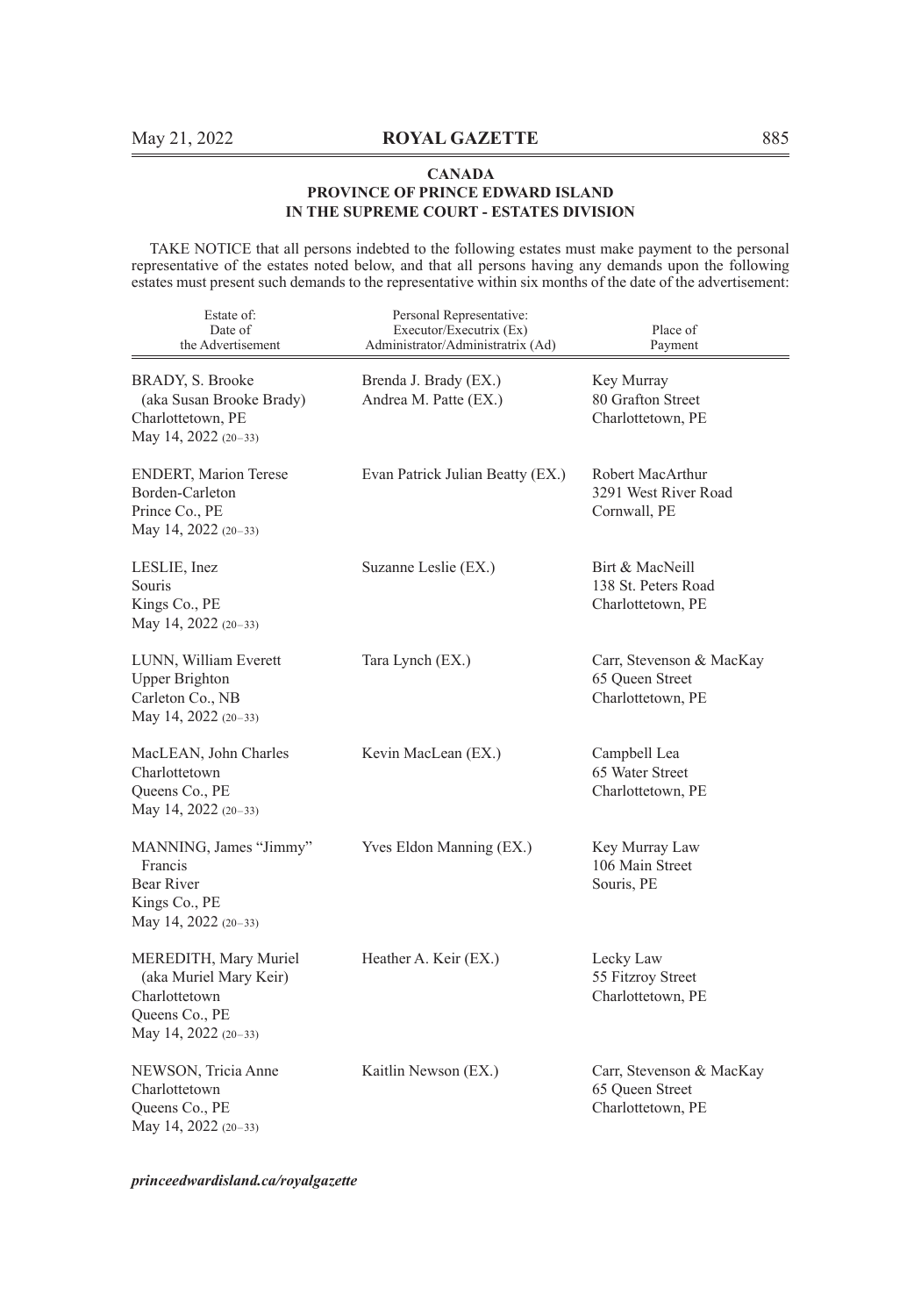TAKE NOTICE that all persons indebted to the following estates must make payment to the personal representative of the estates noted below, and that all persons having any demands upon the following estates must present such demands to the representative within six months of the date of the advertisement:

| Estate of:<br>Date of<br>the Advertisement                                                                         | Personal Representative:<br>Executor/Executrix (Ex)<br>Administrator/Administratrix (Ad) | Place of<br>Payment                                               |
|--------------------------------------------------------------------------------------------------------------------|------------------------------------------------------------------------------------------|-------------------------------------------------------------------|
| NUTBROWN, Robert A.<br>(aka Robert Allen Nutbrown)<br>Charlottetown<br>Queens Co., PE<br>May 14, 2022 (20-33)      | Murray L. Murphy (EX.)                                                                   | <b>Stewart McKelvey</b><br>65 Grafton Street<br>Charlottetown, PE |
| O'NEILL, Bernice Joseph<br>Charlottetown<br>Queens Co., PE<br>May 14, 2022 (20-33)                                 | Denis John O'Neill (EX.)<br>Elizabeth Anne Chambers (EX.)                                | Cox & Palmer<br>97 Queen Street<br>Charlottetown, PE              |
| REARDON, Donna Maureen (aka<br>Donna Maureen Curley Reardon)<br>Cornwall<br>Queens Co., PE<br>May 14, 2022 (20-33) | Dawn Marie Frizzell Desreux<br>(EX.)                                                     | T. Daniel Tweel<br>105 Kent Street<br>Charlottetown, PE           |
| YORSTON, Gordon<br>(aka Gordon Vernon Yorston)<br>Montague<br>Kings Co., PE<br>May 14, 2022 (20-33)                | Kimberley Dawn Proud (EX.)<br>(aka Kim Yorston)                                          | Lecky Law<br>55 Fitzroy Street<br>Charlottetown, PE               |
| DeCOFFE, Edward<br>Charlottetown<br>Queens Co., PE<br>May 14, 2022 (20-33)                                         | Jessica Durant (AD.)                                                                     | Cox & Palmer<br>4A Riverside Drive<br>Montague, PE                |
| MacKAY, Glenn Emmons<br>Summerside<br>Prince Co., PE<br>May 14, 2022 (20-33)                                       | Leah Ann Moyer (AD.)                                                                     | Key Murray Law<br>494 Granville Street<br>Summerside, PE          |
| GARNHUM, Everett Kenneth<br>Lower Montague<br>Kings Co., PE<br>May 14, 2022 (20-33)                                | Myrtle Verna Garnhum (AD.)                                                               | Cox & Palmer<br>4A Riverside Drive<br>Montague, PE                |
| TRAINOR, Francis Raymond<br>Morell<br>Kings Co., PE<br>May 14, 2022 (20–33)                                        | Patrick Trainor (AD.)<br>Barbara Blaisdell (AD.)                                         | Cox & Palmer<br>4A Riverside Drive<br>Montague, PE                |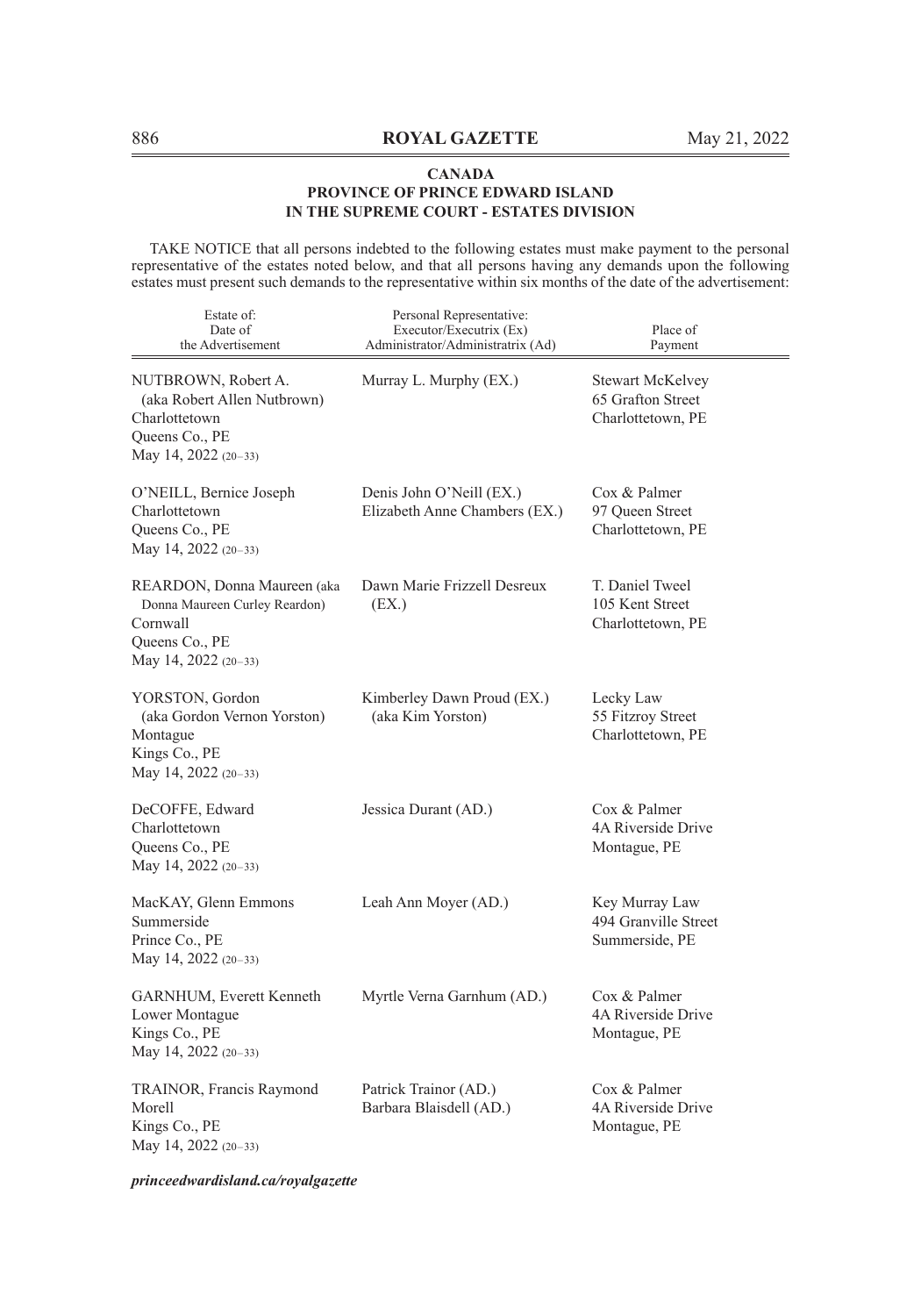TAKE NOTICE that all persons indebted to the following estates must make payment to the personal representative of the estates noted below, and that all persons having any demands upon the following estates must present such demands to the representative within six months of the date of the advertisement:

| Estate of:<br>Date of<br>the Advertisement                                                                  | Personal Representative:<br>Executor/Executrix (Ex)<br>Administrator/Administratrix (Ad) | Place of<br>Payment                                              |
|-------------------------------------------------------------------------------------------------------------|------------------------------------------------------------------------------------------|------------------------------------------------------------------|
| COLLINS, Joan Margaret<br>(aka Joan Margaret MacDonald)<br>Montreal<br>Ouebec<br>May 7, 2022 (19-32)        | Joanne Dowd Fraser (EX.)<br>Gordon Dowd (EX.)                                            | Campbell Lea<br>65 Water Street<br>Charlottetown, PE             |
| DAWSON, Wendell E.<br>(aka Wendell Edward Dawson)<br>Charlottetown<br>Queens Co., PE<br>May 7, 2022 (19-32) | Marjorie E. Stevenson-Dawson<br>(EX.)                                                    | Carr, Stevenson & MacKay<br>65 Queen Street<br>Charlottetown, PE |
| DOHERTY, Agnes Anne<br>Valley<br>Queens Co., PE<br>May 7, 2022 (19-32)                                      | William Grant (EX.)                                                                      | Cox & Palmer<br>4A Riverside Drive<br>Montague, PE               |
| GAVIN, Marguerite<br>(aka Marguerite Mary Gavin)<br>Alberton<br>Prince Co., PE<br>May 7, 2022 (19-32)       | Floyd Gavin (EX.)                                                                        | Cox & Palmer<br>250 Water Street<br>Summerside, PE               |
| KAUSHAL, Neeta<br>Edmonton<br>Alberta<br>May 7, 2022 (19-32)                                                | Rakesh Kaushal (EX.)                                                                     | Carr, Stevenson & MacKay<br>65 Oueen Street<br>Charlottetown, PE |
| LEWIS, Sherman Bruce<br>$O'$ Leary<br>Prince Co., PE<br>May 7, 2022 (19-32)                                 | Guy Bruce Lewis (EX.)<br>Earl Peter Lewis (EX.)                                          | Key Murray Law<br>36 MacKenzie Cr.<br>Woodstock, PE              |
| SMALLMAN, Susie Irene<br>O'Leary<br>Prince Co., PE<br>May 7, 2022 (19-32)                                   | Kathy Ruth Rogers (EX.)<br>Karla Joy Maynard (EX.)                                       | Key Murray Law<br>36 MacKenzie Cr.<br>Woodstock, PE              |
| MacNALLY, Mary Elizabeth 'Liz'<br>Charlottetown<br>Queens Co., PE<br>May 7, 2022 (19-32)                    | Thomas MacNally (AD.)                                                                    | T. Daniel Tweel<br>105 Kent Street<br>Charlottetown, PE          |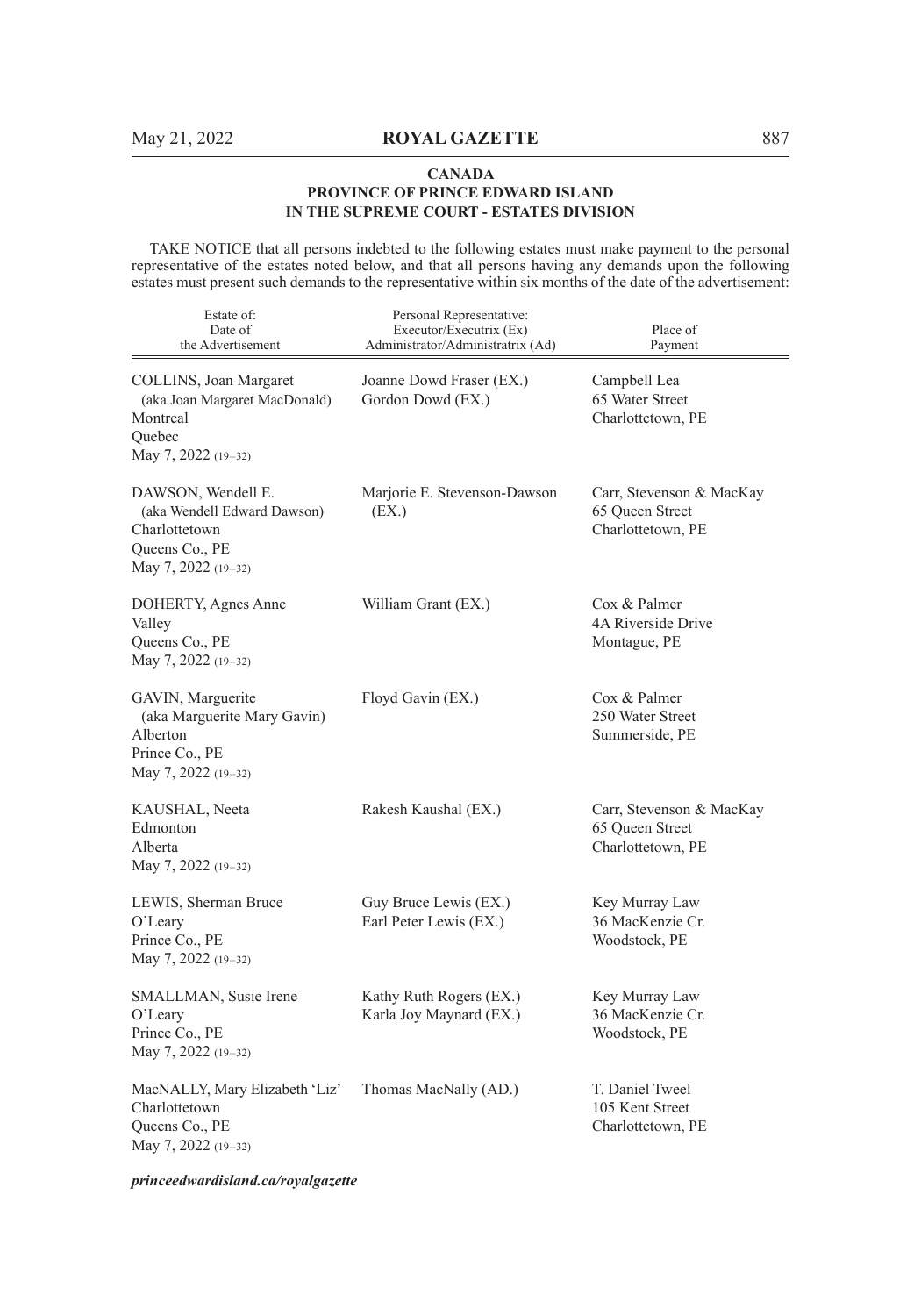TAKE NOTICE that all persons indebted to the following estates must make payment to the personal representative of the estates noted below, and that all persons having any demands upon the following estates must present such demands to the representative within six months of the date of the advertisement:

| Estate of:<br>Date of<br>the Advertisement                                                                      | Personal Representative:<br>Executor/Executrix (Ex)<br>Administrator/Administratrix (Ad) | Place of<br>Payment                                               |
|-----------------------------------------------------------------------------------------------------------------|------------------------------------------------------------------------------------------|-------------------------------------------------------------------|
| STEWART, Helen Marie<br>Eldon<br>Queens Co., PE<br>May 7, 2022 (19-32)                                          | Darren Stewart (AD.)                                                                     | HBC Law Corporation<br>25 Queen Street<br>Charlottetown, PE       |
| ANDREWS, Ann Muriel<br>Hunter River<br>Queens Co., PE<br>April 30, 2022 (18-31)                                 | Errol Andrews (EX.)                                                                      | Carr, Stevenson & MacKay<br>65 Queen Street<br>Charlottetown, PE  |
| BELL, Roy<br>(aka Roy Edison Bell)<br>Tignish<br>Prince Co., PE<br>April 30, 2022 (18-31)                       | D. Spencer Campbell, Q.C.<br>(EX.)                                                       | <b>Stewart McKelvey</b><br>65 Grafton Street<br>Charlottetown, PE |
| BEZEREDI, Judith Lob<br>Charlottetown<br>Queens Co., PE<br>April 30, 2022 (18-31)                               | John Raymond Salvator Bezeredi<br>(EX.)                                                  | McInnes Cooper<br>141 Kent Street<br>Charlottetown, PE            |
| BOWES, Ian Stanley<br>Charlottetown<br>Queens Co., PE<br>April 30, 2022 (18-31)                                 | Sandra Christina Bowes (EX.)<br>Colleen Barbara Bowes (EX.)                              | Stewart MaKelvey<br>65 Grafton Street<br>Charlottetown, PE        |
| CRANDALL, George Alexander<br>Souris<br>Kings Co., PE<br>April 30, 2022 (18-31)                                 | Jeffrey Crandall (EX.)                                                                   | Cox & Palmer<br>97 Queen Street<br>Charlottetown, PE              |
| GALLANT, Lawson<br>(aka Lawson Peter John Gallant)<br>Charlottetown<br>Queens Co., PE<br>April 30, 2022 (18-31) | Gail Gallant (EX.)                                                                       | Carr, Stevenson & MacKay<br>65 Queen Street<br>Charlottetown, PE  |
| MacADAM, Walter A.<br>Morell<br>Kings Co., PE<br>April 30, 2022 (18-31)                                         | Daphne M. MacAdam (EX.)                                                                  | Campbell Stewart<br>137 Queen Street<br>Charlottetown, PE         |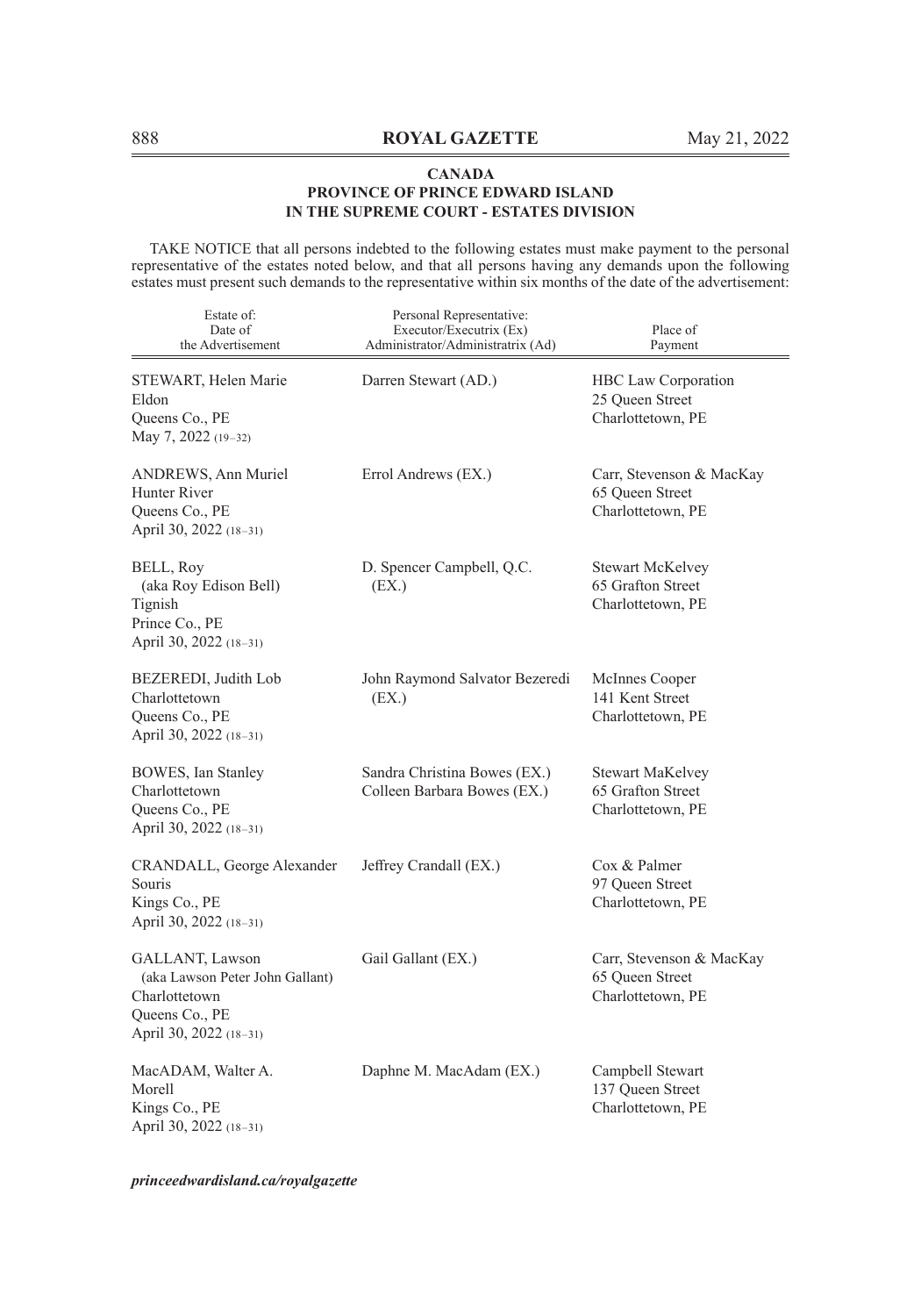TAKE NOTICE that all persons indebted to the following estates must make payment to the personal representative of the estates noted below, and that all persons having any demands upon the following estates must present such demands to the representative within six months of the date of the advertisement:

| Estate of:<br>Date of<br>the Advertisement                                                     | Personal Representative:<br>Executor/Executrix (Ex)<br>Administrator/Administratrix (Ad) | Place of<br>Payment                                              |
|------------------------------------------------------------------------------------------------|------------------------------------------------------------------------------------------|------------------------------------------------------------------|
| MACKIE, M. Jean<br>Kanata<br>Ontario<br>April 30, 2022 (18-31)                                 | Allison Mackie (EX.)                                                                     | McLellan Brennan<br>37 Central Street<br>Summerside, PE          |
| MALONE, Beverly Jean<br>Stratford<br>Queens Co., PE<br>April 30, 2022 (18-31)                  | Earl James Lloyd MacArthur<br>(EX.)                                                      | Campbell Lea<br>65 Water Street<br>Charlottetown, PE             |
| ROE, Rupert<br>Charlottetown<br>Queens Co., PE<br>April 30, 2022 (18-31)                       | Nigel G. Roe (EX.)                                                                       | Campbell Stewart<br>137 Queen Street<br>Charlottetown, PE        |
| TOVELL, Janice Elizabeth Hazel<br>St. Peters Bay<br>Kings Co., PE<br>April 30, 2022 (18-31)    | Seana Andrea Evans-Renaud<br>(EX.)                                                       | T. Daniel Tweel<br>105 Kent Street<br>Charlottetown, PE          |
| COFFIN, Carl Joseph Henry<br>Charlottetown<br>Queens Co., PE<br>April 30, 2022 (18-31)         | Beverly Faye Coffin (AD.)                                                                | Birt & McNeill<br>138 St. Peters Road<br>Charlottetown, PE       |
| FORSYTHE, Marshall Lee<br>O'Leary<br>Prince Co., PE<br>April 30, 2022 (18-31)                  | Paul Everette Forsythe (AD.)                                                             | Carr, Stevenson & MacKay<br>65 Queen Street<br>Charlottetown, PE |
| JONES, Gerwyn Ramsay<br>Charlottetown<br>Queens Co., PE<br>April 30, 2022 (18-31)              | Linda Donnelly (AD.)                                                                     | Carr, Stevenson & MacKay<br>65 Queen Street<br>Charlottetown, PE |
| MacLACHLAN, Marilyn "Lynne"<br>Eleanor<br>Cornwall<br>Queens Co., PE<br>April 30, 2022 (18-31) | Sean MacLachlan (AD.)                                                                    | T. Daniel Tweel<br>105 Kent Street<br>Charlottetown, PE          |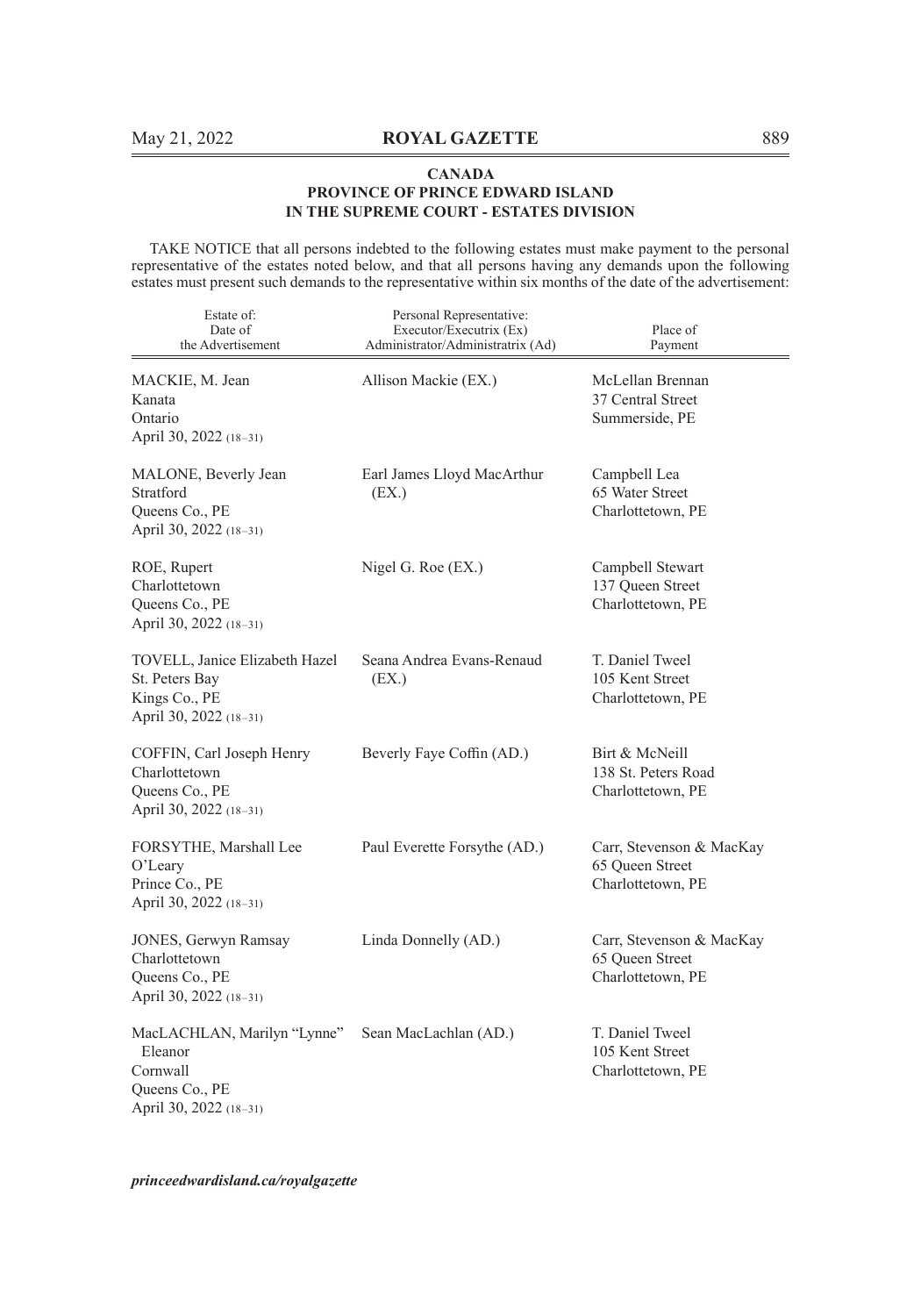TAKE NOTICE that all persons indebted to the following estates must make payment to the personal representative of the estates noted below, and that all persons having any demands upon the following estates must present such demands to the representative within six months of the date of the advertisement:

| Estate of:<br>Date of<br>the Advertisement                                                         | Personal Representative:<br>Executor/Executrix (Ex)<br>Administrator/Administratrix (Ad) | Place of<br>Payment                                               |
|----------------------------------------------------------------------------------------------------|------------------------------------------------------------------------------------------|-------------------------------------------------------------------|
| STEWART, Helen Marie<br>Eldon<br>Queens Co., PE<br>April 30, 2022 (18-31)                          | Darren Stewart (AD.)                                                                     | HBC Law Corporation<br>25 Queen Street<br>Charlottetown, PE       |
| CROKEN, James Daniel<br>$O2$ Leary<br>Prince Co., PE<br>April 23, 2022 (17-30)                     | Michael Croken (EX.)<br>Sandra Peters (EX.)                                              | Key Murray Law<br>494 Granville Street<br>Summerside, PE          |
| DOIRON, Robert Edward<br>Charlottetown<br>Queens Co., PE<br>April 23, 2022 (17-30)                 | William F. Dow (EX.)                                                                     | Carr, Stevenson & MacKay<br>65 Queen Street<br>Charlottetown, PE  |
| FRASER, Blair Joseph<br>Donaldston<br>Queens Co., PE<br>April 23, 2022 (17-30)                     | Lynda Marie MacDonald (EX.)                                                              | T. Daniel Tweel<br>105 Kent Street<br>Charlottetown, PE           |
| GALLANT, Ronald Joseph<br>North Rustico<br>Queens Co., PE<br>April 23, 2022 (17-30)                | Della Gallant (AD.)                                                                      | T. Daniel Tweel<br>105 Kent Street<br>Charlottetown, PE           |
| GRAY, Catherine Margaret<br>Charlottetown<br>Queens Co., PE<br>April 23, 2022 (17-30)              | Michael Fleischmann (AD.)                                                                | E.W. Scott Dickieson<br>10 Pownal Street<br>Charlottetown, PE     |
| BURKE, Fredrick Thomas<br>Eldon<br>Queens Co., PE<br>April 16, 2022 (16-29)                        | Treena Dawn Roberts (EX.)                                                                | Lecky Law<br>55 Fitzroy Street<br>Charlottetown, PE               |
| CAIN, Jessie<br>(aka Jesse Anne Cain)<br>Charlottetown<br>Queens Co., PE<br>April 16, 2022 (16-29) | Sean Cain (EX.)                                                                          | <b>Stewart McKelvey</b><br>65 Grafton Street<br>Charlottetown, PE |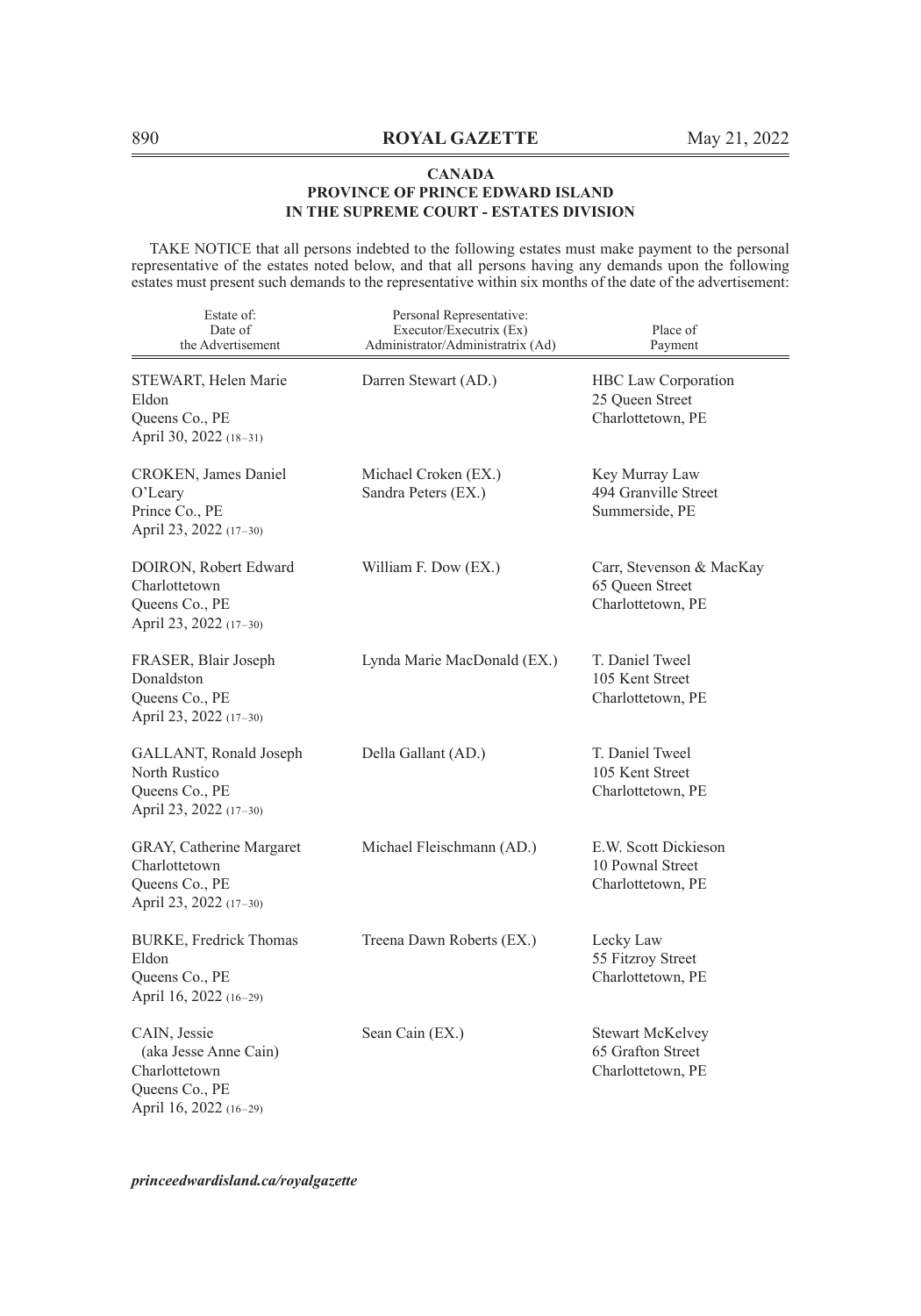TAKE NOTICE that all persons indebted to the following estates must make payment to the personal representative of the estates noted below, and that all persons having any demands upon the following estates must present such demands to the representative within six months of the date of the advertisement:

| Estate of:<br>Date of<br>the Advertisement                                                                   | Personal Representative:<br>Executor/Executrix (Ex)<br>Administrator/Administratrix (Ad) | Place of<br>Payment                                               |
|--------------------------------------------------------------------------------------------------------------|------------------------------------------------------------------------------------------|-------------------------------------------------------------------|
| DAGLE, Mary Catherine<br>Charlottetown<br>Queens Co., PE<br>April 16, 2022 (16-29)                           | Gerard Chaisson (EX.)                                                                    | Cox & Palmer<br>97 Oueen Street<br>Charlottetown, PE              |
| DAWSON, Agnes Lillian<br>Cornwall<br>Queens Co., PE<br>April 16, 2022 (16-29)                                | Robert Dawson (EX.)                                                                      | <b>Stewart McKelvey</b><br>65 Grafton Street<br>Charlottetown, PE |
| EZEARD, Kenneth<br>Charlottetown<br>Queens Co., PE<br>April 16, 2022 (16-29)                                 | Douglas Ezeard (EX.)<br>Karen Wallace (EX.)                                              | E.W. Scott Dickieson<br>10 Pownal Street<br>Charlottetown, PE     |
| GRIFFIN, Catherine<br>(aka Catherine Mary Griffin)<br>Summerside<br>Prince Co., PE<br>April 16, 2022 (16-29) | Kathy Ann Losier (EX.)<br>Shelley Griffin (EX.)                                          | Cox & Palmer<br>250 Water Street<br>Summerside, PE                |
| JAGOE, Mabel Annie Eva<br>Charlottetown<br>Queens Co., PE<br>April 16, 2022 (16-29)                          | Donald Arthur Wesley Jagoe<br>(EX.)                                                      | Campbell Stewart<br>137 Queen Street<br>Charlottetown, PE         |
| KAPTEIN, Jannetje<br>Charlottetown<br>Queens Co., PE<br>April 16, 2022 (16-29)                               | Wilhelmina Parker (EX.)                                                                  | Cox & Palmer<br>97 Queen Street<br>Charlottetown, PE              |
| MacLEAN, Elizabeth<br>Kinross<br>Queens Co., PE<br>April 16, 2022 (16-29)                                    | Marilyn MacLean (EX.)                                                                    | Cox & Palmer<br>4A Riverside Drive<br>Montague, PE                |
| OXNER, Richard Gordon<br>Vernon River<br>Queens Co., PE<br>April 16, 2022 (16-29)                            | Sylvia Catherine Dunphy (EX.)                                                            | Cox & Palmer<br>97 Queen Street<br>Charlottetown, PE              |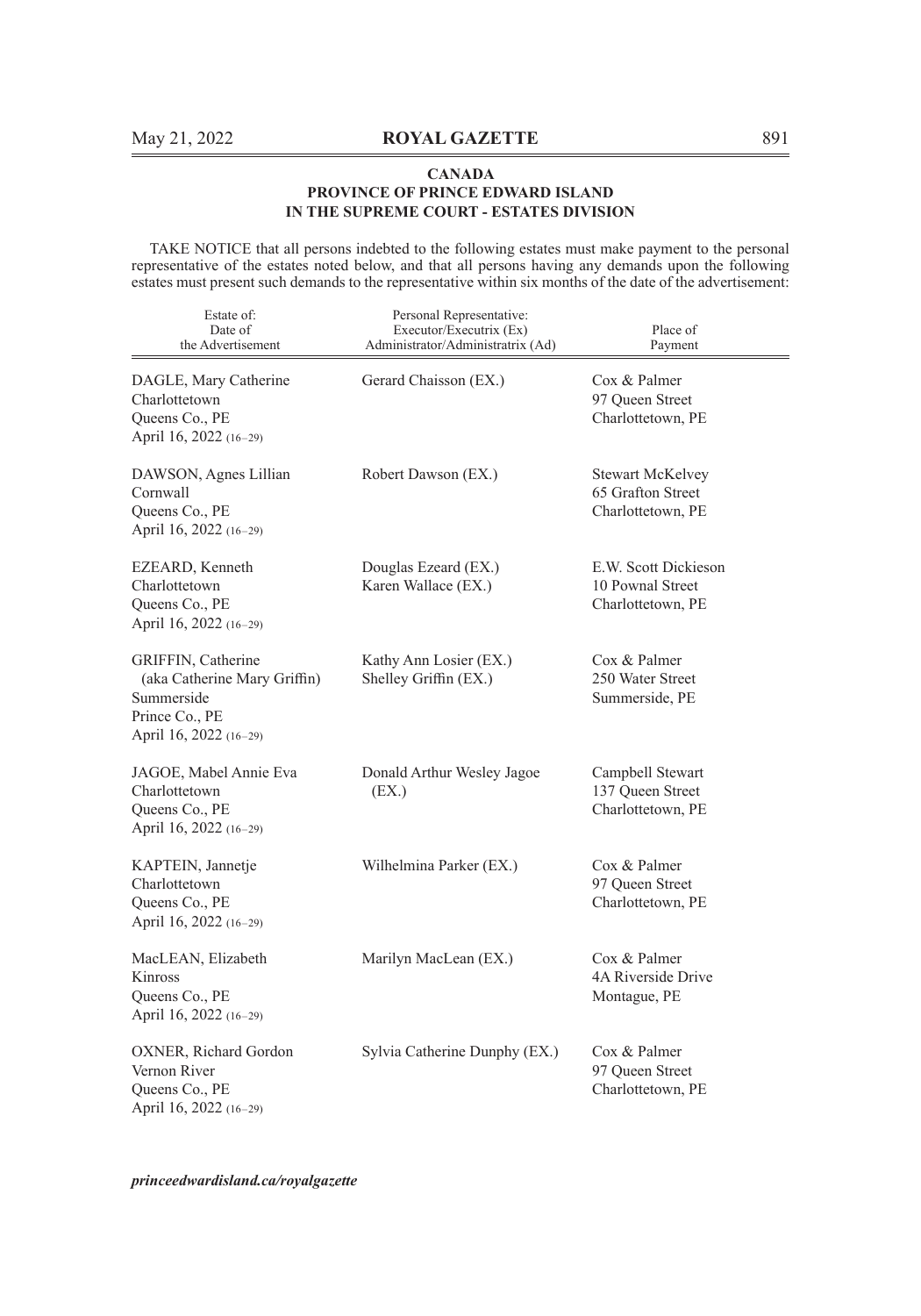TAKE NOTICE that all persons indebted to the following estates must make payment to the personal representative of the estates noted below, and that all persons having any demands upon the following estates must present such demands to the representative within six months of the date of the advertisement:

| Estate of:<br>Date of<br>the Advertisement                                              | Personal Representative:<br>Executor/Executrix (Ex)<br>Administrator/Administratrix (Ad) | Place of<br>Payment                                        |
|-----------------------------------------------------------------------------------------|------------------------------------------------------------------------------------------|------------------------------------------------------------|
| SHEEHAN, Doris<br>Rollo Bay<br>Kings Co., PE<br>April 16, 2022 (16-29)                  | Glynn Sheehan (EX.)<br>Gary Sheehan (EX.)                                                | Birt & McNeill<br>138 St. Peters Road<br>Charlottetown, PE |
| ZANATTA, Silvana Martins<br>Summerside<br>Prince Co., PE<br>April 16, 2022 (16-29)      | Ubirajara Kappaun Zanatta (EX.)                                                          | Key Murray Law<br>494 Granville Street<br>Summerside, PE   |
| CAMPBELL, Gertrude Elizabeth<br>Ellerslie<br>Prince Co., PE<br>April 16, 2022 (16-29)   | Clayton Trent Campbell (AD.)                                                             | Key Murray Law<br>494 Granville Street<br>Summerside, PE   |
| CROSSMAN, Raymond Harold<br>Crapaud<br>Queens Co., PE<br>April 16, 2022 (16-29)         | Bobbi-Joe Ruth Crossman (AD.)<br>Raymond Harold Crossman, Jr.<br>(AD.)                   | Key Murray Law<br>494 Granville Street<br>Summerside, PE   |
| MacEACHERN, Donald Francis<br>Charlottetown<br>Queens Co., PE<br>April 16, 2022 (16-29) | Mary MacLeod (AD.)<br>Anne MacArthur (AD.)                                               | Campbell Stewart<br>137 Queen Street<br>Charlottetown, PE  |
| BLOUIN, Charles-Amié<br>Charlottetown<br>Queens Co., PE<br>April 9, 2022 (15-28)        | Joel David Blouin (EX.)                                                                  | Key Murray Law<br>494 Granville Street<br>Summerside, PE   |
| CAMPBELL, Brendan G.<br>Charlottetown<br>Queens Co., PE<br>April 9, 2022 (15-28)        | Marie McAulay (EX.)                                                                      | Marie McAulay<br>14B Hawthorne Street<br>Charlottetown, PE |
| McNEILL, Sharon Marie<br>Wellington<br>Prince Co., PE<br>April 9, 2022 (15-28)          | William Randolph (Randy)<br>McNeill (EX.)                                                | Key Murray Law<br>494 Granville Street<br>Summerside, PE   |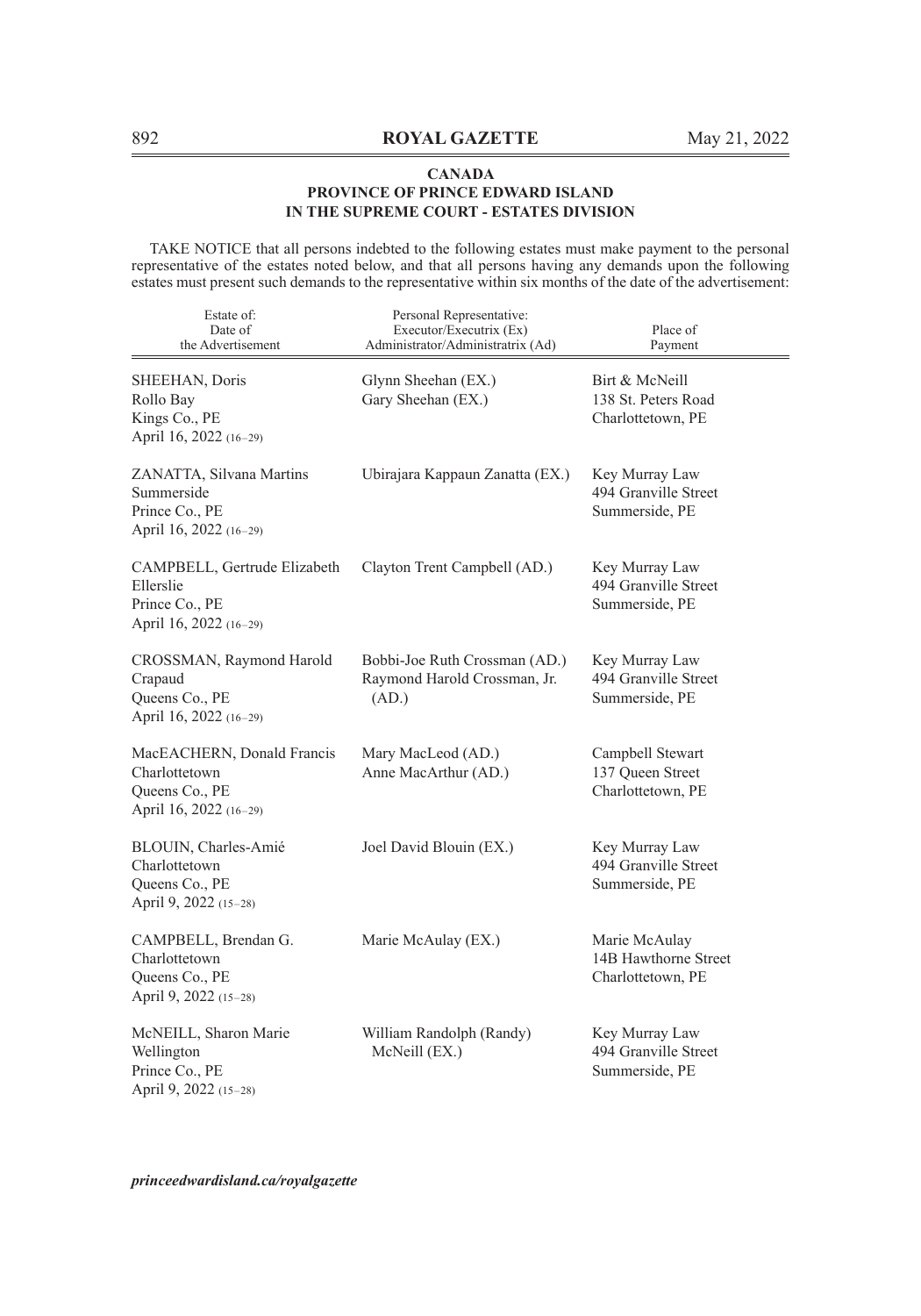TAKE NOTICE that all persons indebted to the following estates must make payment to the personal representative of the estates noted below, and that all persons having any demands upon the following estates must present such demands to the representative within six months of the date of the advertisement:

| Estate of:<br>Date of<br>the Advertisement                                                                                    | Personal Representative:<br>Executor/Executrix (Ex)<br>Administrator/Administratrix (Ad) | Place of<br>Payment                                               |
|-------------------------------------------------------------------------------------------------------------------------------|------------------------------------------------------------------------------------------|-------------------------------------------------------------------|
| RYAN, Genevieve "Toddy"<br>(aka Genevieve Irene Ryan)<br>St. Peters Bay<br>Kings Co., PE<br>April 9, 2022 (15-28)             | Craig Pardy (EX.)                                                                        | Key Murray Law<br>494 Granville Street<br>Summerside, PE          |
| SMALLWOOD, John Dewar<br>Charlottetown<br>Queens Co., PE<br>April 9, 2022 (15-28)                                             | Viola Mary Smallwood (EX.)                                                               | Carr, Stevenson & MacKay<br>65 Queen Street<br>Charlottetown, PE  |
| SMILEY, Eleanor Joan Adele<br>Ottawa<br>Ontario<br>April 9, 2022 (15-28)                                                      | Donna Christine Smiley (EX.)                                                             | Carr, Stevenson & MacKay<br>65 Oueen Street<br>Charlottetown, PE  |
| WAKEROBIN, Prairie<br>Canoe Cove<br>Queens Co., PE<br>April 9, 2022 (15-28)                                                   | Paul Fontaine (EX.)                                                                      | E.W. Scott Dickieson<br>10 Pownal Street<br>Charlottetown, PE     |
| REEVES, Timothy Delbert<br>Winsloe South<br>Queens Co., PE<br>April 9, 2022 (15-28)                                           | Nancy Jeanette Smith (AD.)                                                               | Robert MacArthur<br>3291 West River Road, Rte 9<br>Cornwall, PE   |
| ARSENAULT, Norma Angela<br>(aka Norma Angeline Arsenault)<br><b>Stanley Bridge</b><br>Queens Co., PE<br>April 2, 2022 (14–27) | Ann Wright (EX.)                                                                         | Key Murray Law<br>494 Granville Street<br>Summerside, PE          |
| BRADLEY, Gary Richard<br>St. Teresa<br>Kings Co., PE<br>April 2, 2022 (14-27)                                                 | Shelley Lynn Curran (EX.)<br>Kerri Anne Miller (EX.)                                     | Cox & Palmer<br>4A Riverside Drive<br>Montague, PE                |
| CHEVERIE, Bertha<br>(aka Bertha M. Cheverie)<br>Charlottetown<br>Queens Co., PE<br>April 2, 2022 (14-27)                      | Debra (Debbie) Cheverie (EX.)                                                            | <b>Stewart McKelvey</b><br>65 Grafton Street<br>Charlottetown, PE |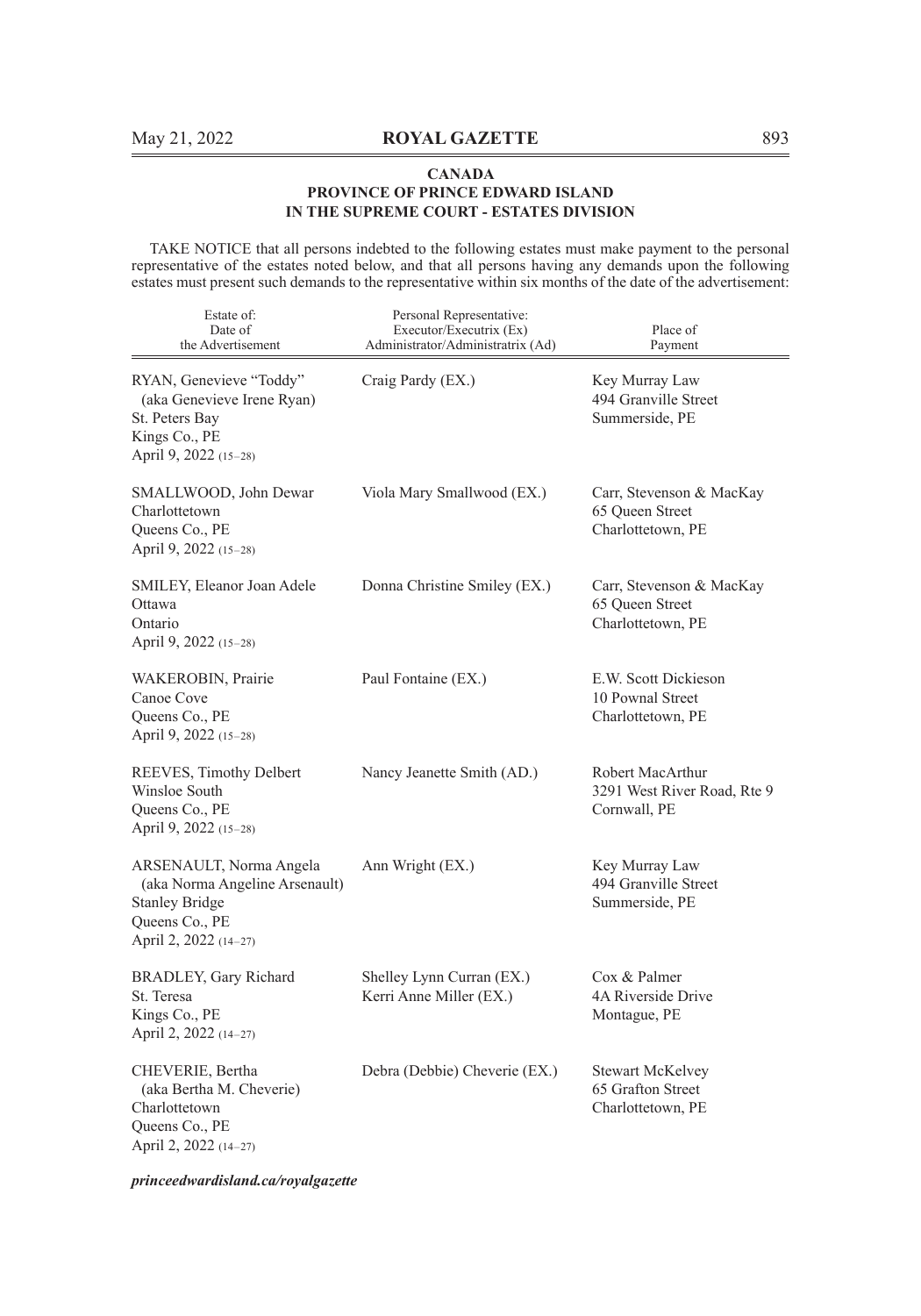TAKE NOTICE that all persons indebted to the following estates must make payment to the personal representative of the estates noted below, and that all persons having any demands upon the following estates must present such demands to the representative within six months of the date of the advertisement:

| Estate of:<br>Date of<br>the Advertisement                                                                                    | Personal Representative:<br>Executor/Executrix (Ex)<br>Administrator/Administratrix (Ad) | Place of<br>Payment                                      |
|-------------------------------------------------------------------------------------------------------------------------------|------------------------------------------------------------------------------------------|----------------------------------------------------------|
| CLARK, Ferno Leith<br>(aka Leith Ferno Clark)<br>Summerside<br>Prince Co., PE<br>April 2, 2022 (14-27)                        | Leith Wayne Clark (EX.)<br>Sharlene Amy Clark-Corkum<br>(EX.)                            | Key Murray Law<br>494 Granville Street<br>Summerside, PE |
| DOUCETTE, Patricia<br>(aka Patricia Ann Doucette)<br>Souris, Kings Co., PE<br>April 2, 2022 (14-27)                           | Colleen McCormack (EX.)                                                                  | Key Murray Law<br>106 Main Street<br>Souris, PE          |
| GAMBLE, John Forbes<br>Wood Islands<br>Queens Co., PE<br>April 2, 2022 (14–27)                                                | Brian Lee Manning (EX.)                                                                  | Cox & Palmer<br>4A Riverside Drive<br>Montague, PE       |
| JOHNSTON, Allan Clair<br>Montague<br>Kings Co., PE<br>April 2, 2022 (14-27)                                                   | Michelle Elizabeth Johnston<br>(EX.)                                                     | Cox & Palmer<br>4A Riverside Drive<br>Montague, PE       |
| MacDONALD, Charles Earl<br>Deux-Montagnes<br>Quebec<br>April 2, 2022 (14–27)                                                  | Henry MacDonald (EX.)                                                                    | Cox & Palmer<br>4A Riverside Drive<br>Montague, PE       |
| MacDONALD, Elizabeth Therese<br>(aka Elizabeth Theresa MacDonald)<br>Lower Bedeque<br>Prince Co., PE<br>April 2, 2022 (14-27) | Colin Blaine Callbeck (EX.)                                                              | Key Murray Law<br>494 Granville Street<br>Summerside, PE |
| MEACHER, Michael Garin<br>Charlottetown<br>Queens Co., PE<br>April 2, 2022 (14-27)                                            | Harriet Isabelle Meacher (EX.)                                                           | Cox & Palmer<br>250 Water Street<br>Summerside, PE       |
| PERRY, Errol<br>(aka Myles Errol Perry)<br>Stratford<br>Queens Co., PE<br>April 2, 2022 (14-27)                               | Dale MacLean (EX.)                                                                       | Stewart McKelvey<br>65 Oueen Street<br>Charlottetown, PE |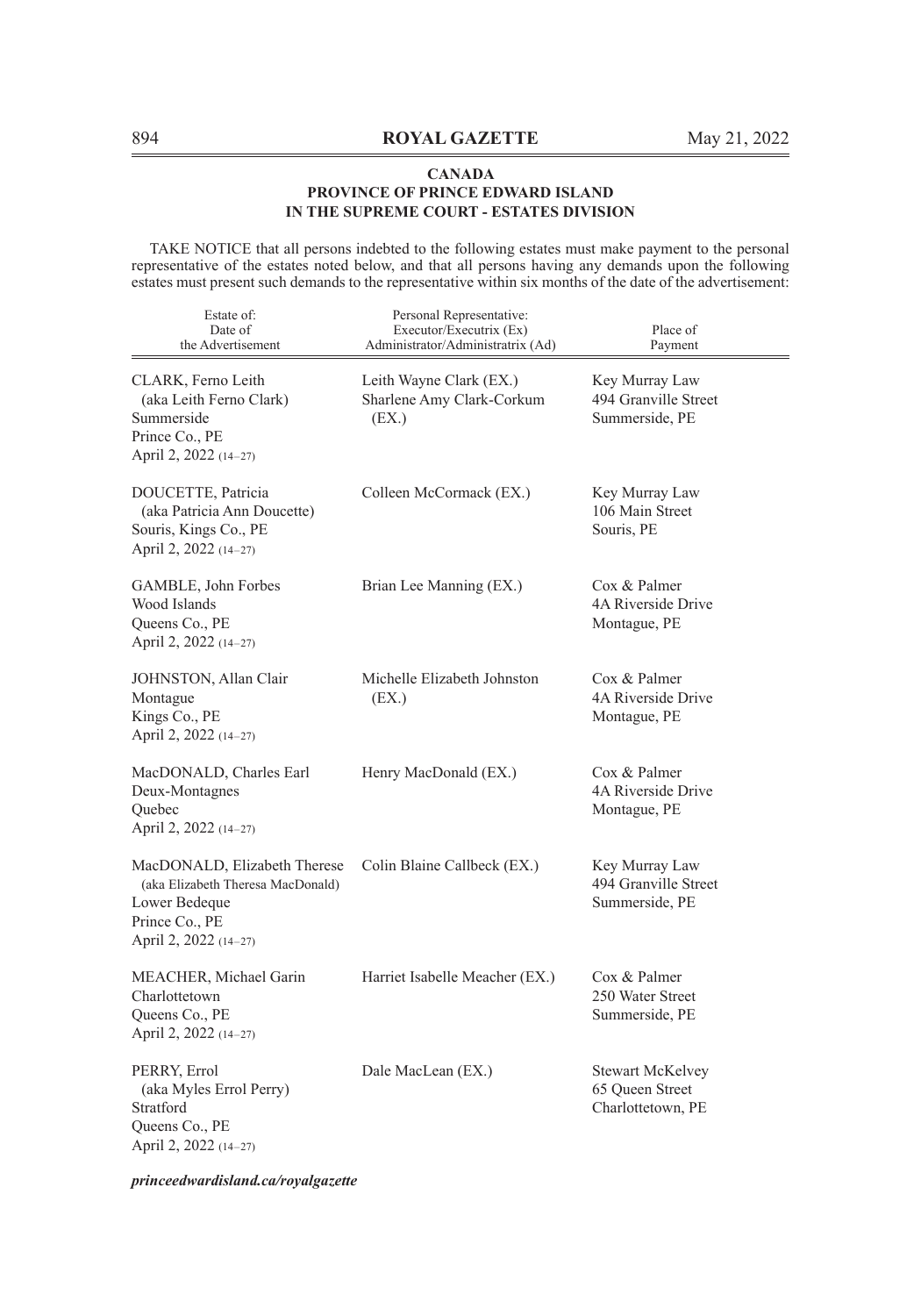TAKE NOTICE that all persons indebted to the following estates must make payment to the personal representative of the estates noted below, and that all persons having any demands upon the following estates must present such demands to the representative within six months of the date of the advertisement:

| Estate of:<br>Date of<br>the Advertisement                                                            | Personal Representative:<br>Executor/Executrix (Ex)<br>Administrator/Administratrix (Ad) | Place of<br>Payment                                              |
|-------------------------------------------------------------------------------------------------------|------------------------------------------------------------------------------------------|------------------------------------------------------------------|
| RAMSAY, Beverly Ann<br>Charlottetown<br>Queens Co., PE<br>April 2, 2022 (14-27)                       | Mary Katherine Roberts (EX.)                                                             | Birt & McNeill<br>138 St. Peters Road<br>Charlottetown, PE       |
| ROSS, Lloyd R.<br>(aka Lloyd Robert Ross)<br>Charlottetown<br>Queens Co., PE<br>April 2, 2022 (14-27) | M. Lynne Ross (EX.)                                                                      | Carr, Stevenson & MacKay<br>65 Queen Street<br>Charlottetown, PE |
| SAVIDANT, Henry Xavier<br>Charlottetown<br>Queens Co., PE<br>April 2, 2022 (14-27)                    | Joanne Roach (EX.)                                                                       | T Daniel Tweel<br>105 Kent Street<br>Charlottetown, PE           |
| TREGGALLES, Martha May<br>Charlottetown<br>Queens Co., PE<br>April 2, 2022 (14-27)                    | Catherine J. Welsh (EX.)<br>Jean M. Cormier (EX.)                                        | Cox & Palmer<br>97 Queen Street<br>Charlottetown, PE             |
| VICKERSON, Leila Irene<br>Charlottetown<br>Queens Co., PE<br>April 2, 2022 (14-27)                    | Robert Vickerson (EX.)                                                                   | Campbell Stewart<br>137 Queen Street<br>Charlottetown, PE        |
| CALLAHAN, Daniel John<br>Selkirk<br>Kings Co., PE<br>April 2, 2022 (14-27)                            | Barbara Callaghan (AD.)                                                                  | Key Murray Law<br>106 Main Street<br>Souris, PE                  |
| KAPTEIN, Cornelia Pauline<br>Charlottetown<br>Queens Co., PE<br>April 2, 2022 (14-27)                 | Wilhelmina Parker (AD.)                                                                  | Cox & Palmer<br>97 Queen Street<br>Charlottetown, PE             |
| LONDON, Joel Daniel<br>Montague<br>Kings Co., PE<br>April 2, 2022 (14-27)                             | Dana Lavers (AD.)                                                                        | Cox & Palmer<br>97 Queen Street<br>Charlottetown, PE             |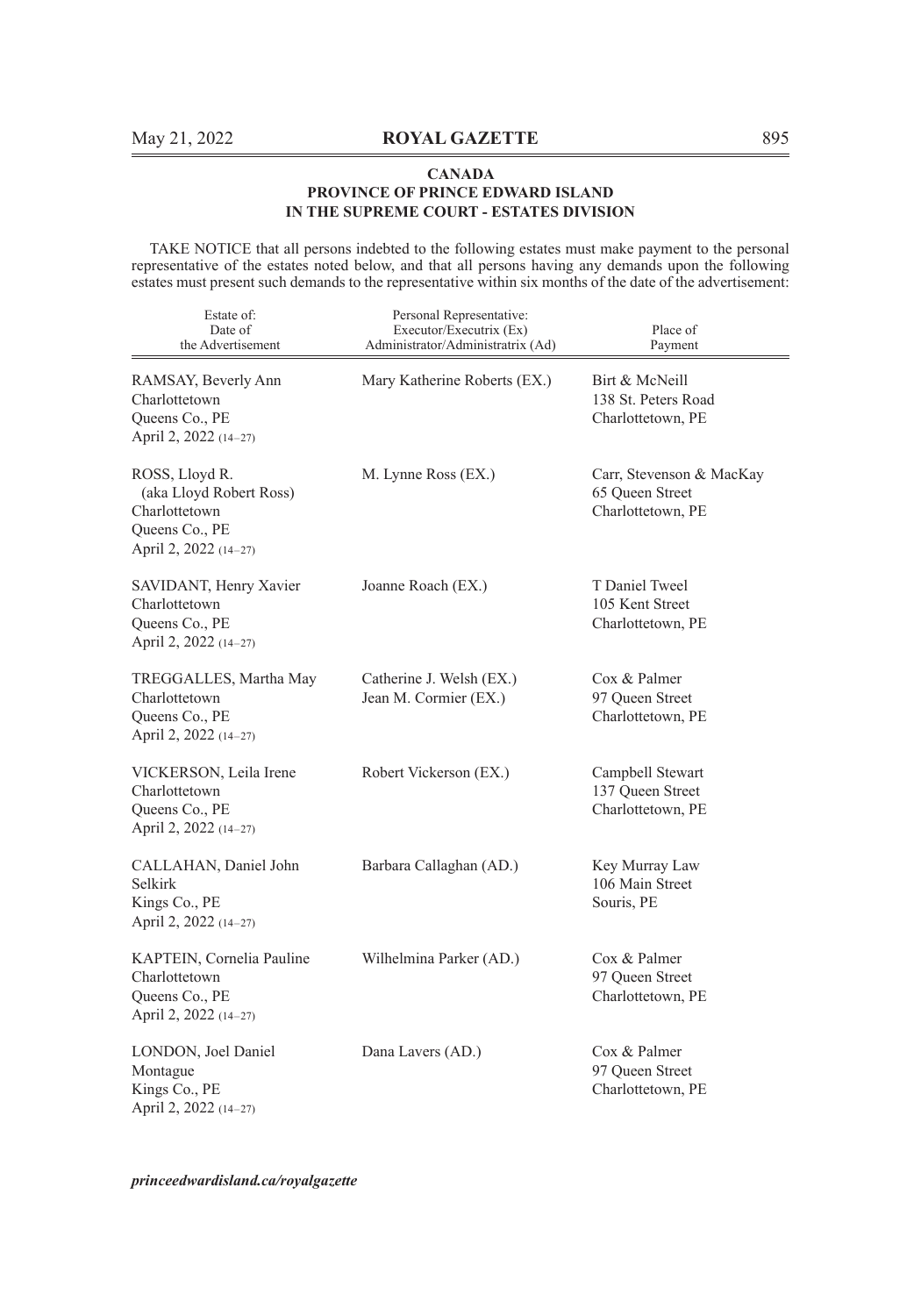TAKE NOTICE that all persons indebted to the following estates must make payment to the personal representative of the estates noted below, and that all persons having any demands upon the following estates must present such demands to the representative within six months of the date of the advertisement:

| Estate of:<br>Date of<br>the Advertisement                                                                                                            | Personal Representative:<br>Executor/Executrix (Ex)<br>Administrator/Administratrix (Ad) | Place of<br>Payment                                              |
|-------------------------------------------------------------------------------------------------------------------------------------------------------|------------------------------------------------------------------------------------------|------------------------------------------------------------------|
| VESSEY, Richard William<br>Lower Newtown<br>Queens Co., PE<br>April 2, 2022 (14-27)                                                                   | Della Martell (AD.)                                                                      | Cox & Palmer<br>4A Riverside Drive<br>Montague, PE               |
| WILSON, Deborah Anne<br>Charlottetown<br>Queens Co., PE<br>April 2, 2022 (14-27)                                                                      | Tina Marie Waterfield (AD.)                                                              | Boardwalk Law<br>20 Great George Street<br>Charlottetown, PE     |
| ANNAND, Rose Edith<br>Summerside<br>Prince Co., PE<br>March 26, 2022 (13-26)                                                                          | Karl James Annand (EX.)                                                                  | Carr, Stevenson & MacKay<br>65 Oueen Street<br>Charlottetown, PE |
| CHAMPION, Bruce<br>(aka John Bruce Champion)<br>Kensington, Prince Co., PE<br>March 26, 2022 (13-26)                                                  | Russell Champion (EX.)<br>Paula Ramsay (EX.)                                             | Cox & Palmer<br>250 Water Street<br>Summerside, PE               |
| COSTAIN, Helen Isabella (aka<br>Helen I. Costain, Helen Costain,<br>Helen Isabella Kecskes)<br>Chilliwack, British Columbia<br>March 26, 2022 (13-26) | Margaret Calder Sugg (EX.)<br>Helen Calder (EX.)<br>Jennifer Calder (EX.)                | Cox & Palmer<br>250 Water Street<br>Summerside, PE               |
| GAMESTER, John<br>Crapaud<br>Queens Co., PE<br>March 26, 2022 (13-26)                                                                                 | Steven Alan Gamester (EX.)                                                               | Key Murray Law<br>494 Granville Street<br>Summerside, PE         |
| MacLEAN, Joseph Robert<br>Norman<br>Montague<br>Kings Co., PE<br>March 26, 2022 (13-26)                                                               | Rosemarie Elwood (EX.)                                                                   | Cox & Palmer<br>4A Riverside Drive<br>Montague, PE               |
| MacLEOD, Roderick Wayne<br>Stratford<br>Queens Co., PE<br>March 26, 2022 (13-26)                                                                      | Doris Faye MacLeod (EX.)                                                                 | Carr, Stevenson & MacKay<br>65 Oueen Street<br>Charlottetown, PE |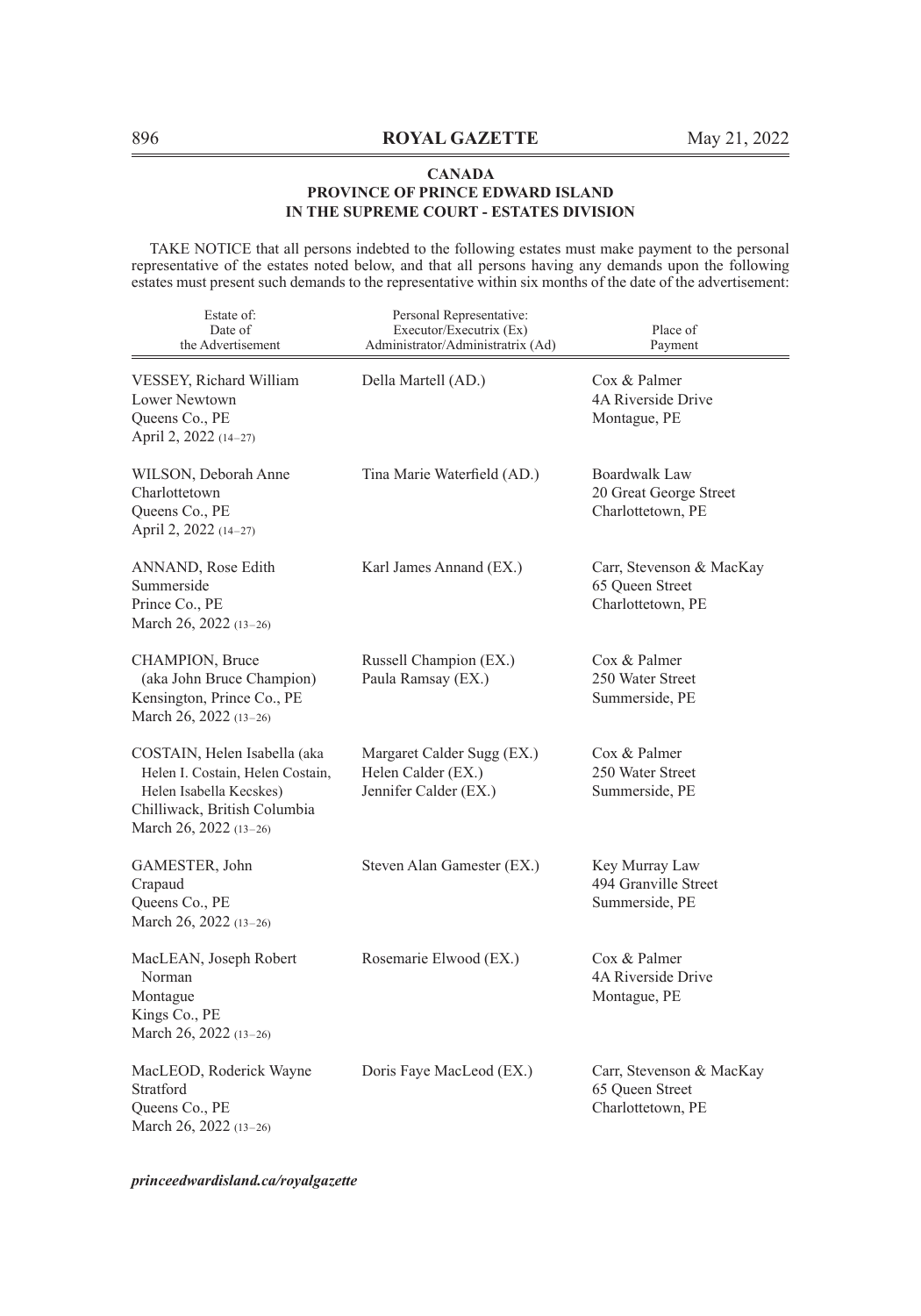TAKE NOTICE that all persons indebted to the following estates must make payment to the personal representative of the estates noted below, and that all persons having any demands upon the following estates must present such demands to the representative within six months of the date of the advertisement:

| Estate of:<br>Date of<br>the Advertisement                                                                       | Personal Representative:<br>Executor/Executrix (Ex)<br>Administrator/Administratrix (Ad) | Place of<br>Payment                                           |
|------------------------------------------------------------------------------------------------------------------|------------------------------------------------------------------------------------------|---------------------------------------------------------------|
| MacPHERSON, George Norbert<br>Montague<br>Kings Co., PE<br>March 26, 2022 (13-26)                                | Gailyne MacPherson (EX.)                                                                 | Key Murray Law<br>80 Grafton Street<br>Charlottetown, PE      |
| MAURICE, Margaret Elizabeth<br>Ann (aka "Betty")<br>Victoria<br>British Columbia<br>March 26, 2022 (13-26)       | Claude Howard Maurice (EX.)                                                              | E.W. Scott Dickieson<br>10 Pownal Street<br>Charlottetown, PE |
| McKINNON, Daniel Stanislaus<br>Thamesford<br>Ontario<br>March 26, 2022 $(13-26)$                                 | Carole Mae McKinnon (EX.)                                                                | Key Murray Law<br>106 Main Street<br>Souris, PE               |
| MULLEN, Paula Marie<br>Millcove<br>Queens Co., PE<br>March 26, 2022 (13-26)                                      | Tanya Mullen (EX.)                                                                       | T. Daniel Tweel<br>105 Kent Street<br>Charlottetown, PE       |
| MURRAY, Ralph Howard<br>Springhill<br>Prince Co., PE<br>March 26, 2022 (13-26)                                   | Deborah Darlene Blacquiere<br>(EX.)                                                      | Cox & Palmer<br>494 Granville Street<br>Summerside, PE        |
| O'HALLORAN, Colleen<br>Catherine<br>(aka Colleen McGuigan)<br>Brudenell, Kings Co., PE<br>March 26, 2022 (13-26) | Preston McGuigan (EX.)                                                                   | Cox & Palmer<br>4A Riverside Drive<br>Montague, PE            |
| PHELAN, Phyllis<br>Miscouche<br>Prince Co., PE<br>March 26, 2022 (13-26)                                         | Paul M. A. Lischynski (EX.)                                                              | Cox & Palmer<br>494 Granville Street<br>Summerside, PE        |
| SANDERSON, John F.<br>(aka John Fulton Sanderson)<br>Cornwall<br>Queens Co., PE<br>March 26, 2022 (13-26)        | Brian Cameron (EX.)<br>Robert Sanderson (EX.)                                            | E.W. Scott Dickieson<br>10 Pownal Street<br>Charlottetown, PE |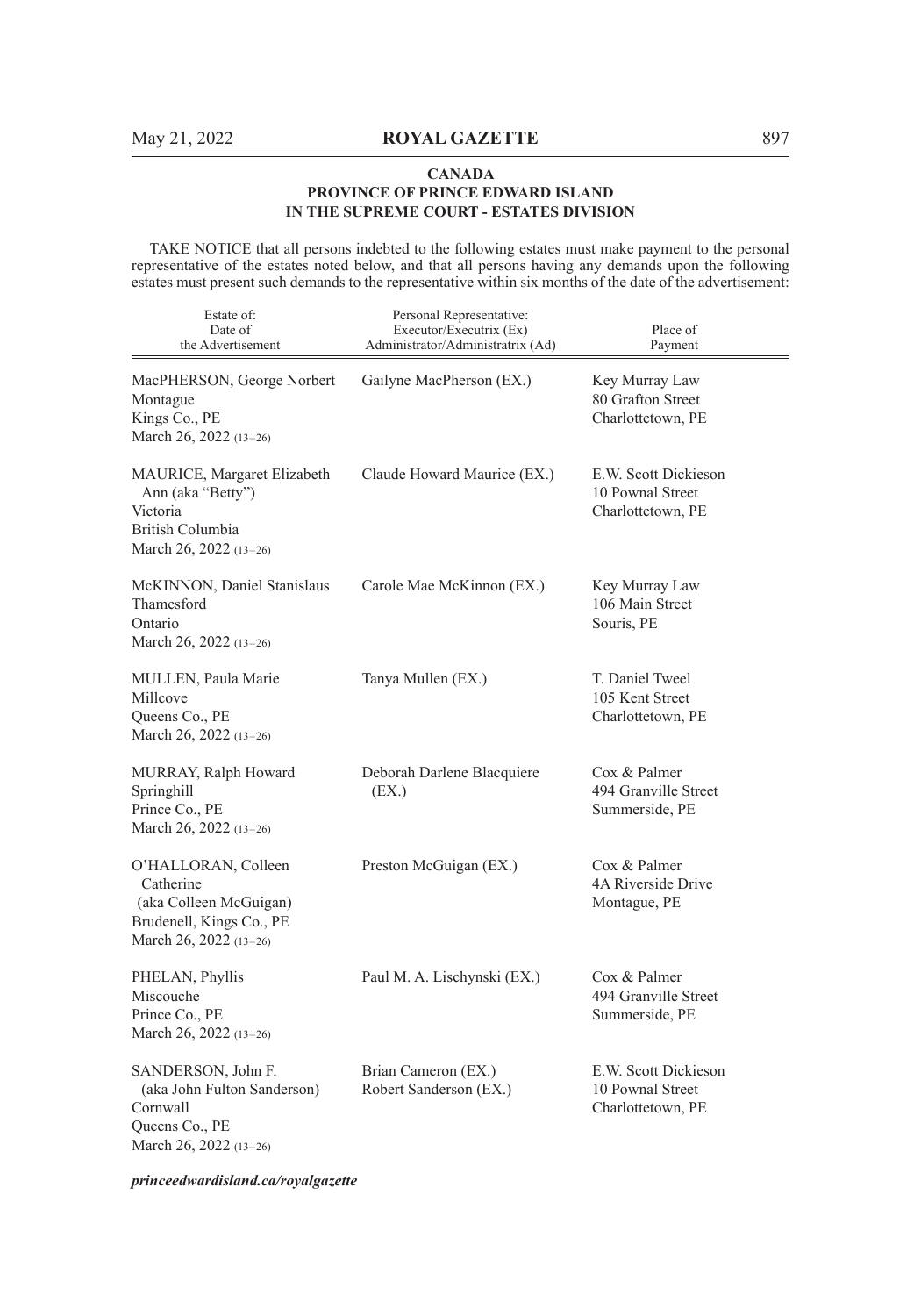TAKE NOTICE that all persons indebted to the following estates must make payment to the personal representative of the estates noted below, and that all persons having any demands upon the following estates must present such demands to the representative within six months of the date of the advertisement:

| Estate of:<br>Date of<br>the Advertisement                                                                                     | Personal Representative:<br>Executor/Executrix (Ex)<br>Administrator/Administratrix (Ad) | Place of<br>Payment                                              |
|--------------------------------------------------------------------------------------------------------------------------------|------------------------------------------------------------------------------------------|------------------------------------------------------------------|
| SHERREN, Joseph Clark<br>Cape Traverse<br>Prince Co., PE<br>March 26, 2022 (13-26)                                             | Susan Olsen (EX.)                                                                        | Stewart McKelvey<br>65 Grafton Street<br>Charlottetown, PE       |
| SOUTAR, John Scott (Dr.)<br>Kirriemuir<br>Scotland, UK.<br>March 26, 2022 $(13-26)$                                            | Elizabeth Liddell Soutar (EX.)                                                           | Carr, Stevenson & MacKay<br>65 Oueen Street<br>Charlottetown, PE |
| WEISS, Hans Richard (Dr.)<br>Flurweg 7<br>Town of Lenzing<br>Republic of Austria<br>March 26, 2022 (13-26)                     | Hans Herbert Klein (EX.)                                                                 | Carr, Stevenson & MacKay<br>65 Queen Street<br>Charlottetown, PE |
| FLYNN, Barry Joseph<br><b>Belfast</b><br>Queens Co., PE<br>March 26, 2022 (13-26)                                              | Clifford Flynn (AD.)                                                                     | Campbell Stewart<br>137 Queen Street<br>Charlottetown, PE        |
| McLAUGHLIN, Margaret M.<br>State of Pennsylvania<br>United States of America<br>March 26, 2022 (13-26)                         | Augustin J. McLaughlin (AD.)                                                             | Key Murray Law<br>494 Granville Street<br>Summerside, PE         |
| ROBINSON, Paulina Jennetta<br>(aka Paulina Winifred Robinson)<br>Chestnut Hill<br>Massachusetts, USA<br>March 26, 2022 (13-26) | Peter F. Harrington (AD.)                                                                | Cox & Palmer<br>4A Riverside Drive<br>Montague, PE               |
| WARD, Paula Suzanne<br>Charlottetown<br>Queens Co., PE<br>March 26, 2022 (13-26)                                               | David Brian Ward (AD.)                                                                   | Campbell Lea<br>65 Water Street<br>Charlottetown, PE             |
| ADAMOPOULOS, Despina H.<br>(aka Despina Adamopoulos)<br>Newburyport<br>Massachusetts, U.S.A.<br>March 19, 2022 $(12-25)$       | William P. Adamopoulos (EX.)                                                             | Key Murray Law<br>494 Granville Street<br>Summerside, PE         |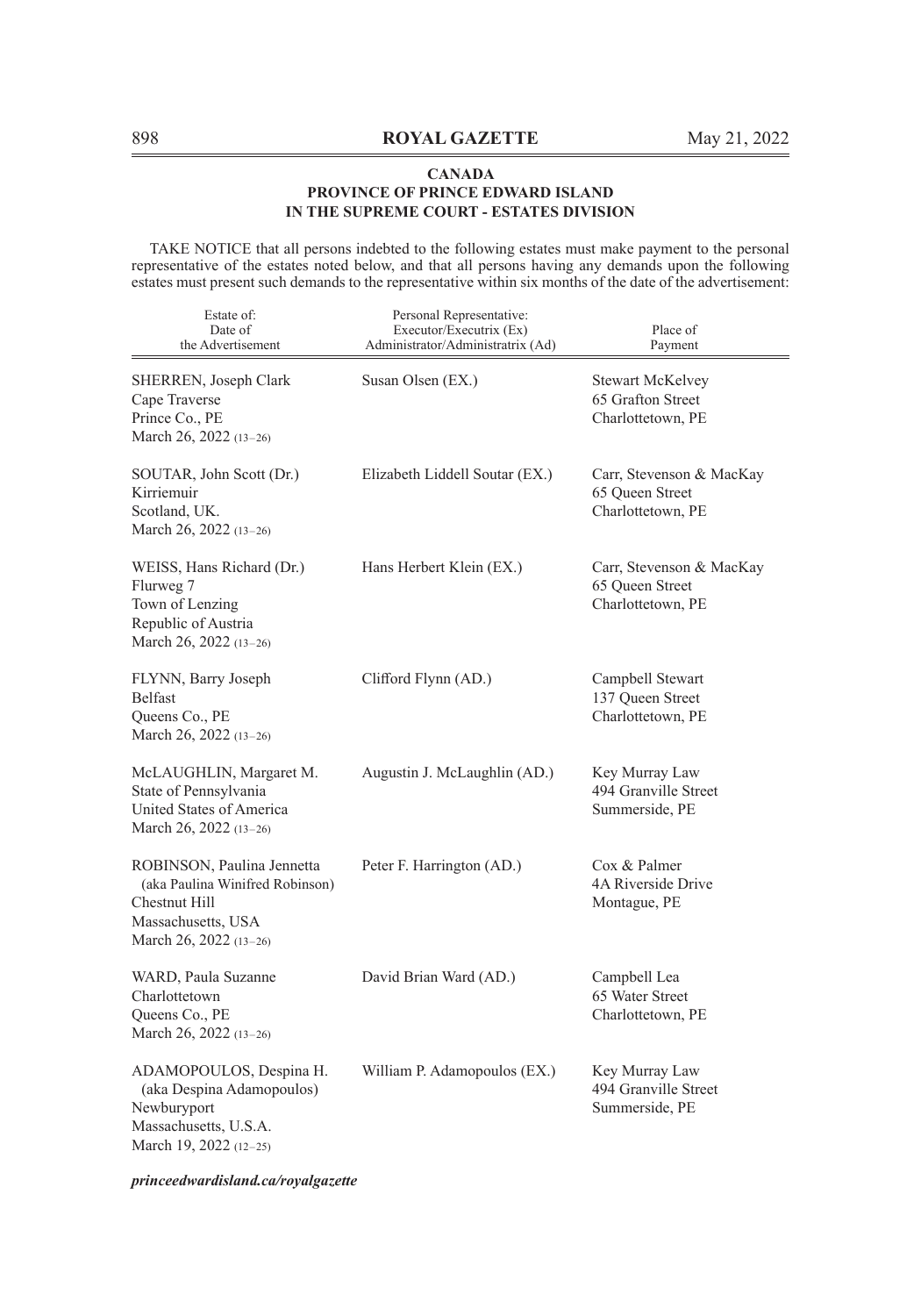TAKE NOTICE that all persons indebted to the following estates must make payment to the personal representative of the estates noted below, and that all persons having any demands upon the following estates must present such demands to the representative within six months of the date of the advertisement:

| Estate of:<br>Date of<br>the Advertisement                                                                     | Personal Representative:<br>Executor/Executrix (Ex)<br>Administrator/Administratrix (Ad) | Place of<br>Payment                                              |
|----------------------------------------------------------------------------------------------------------------|------------------------------------------------------------------------------------------|------------------------------------------------------------------|
| CASEY, Richard A.<br>Franklin<br>Massachusetts, U.S.A.<br>March 19, 2022 (12-25)                               | Karen E. Casey (EX.)                                                                     | Carr, Stevenson & MacKay<br>65 Queen Street<br>Charlottetown, PE |
| MacDONALD, Ann<br>(aka Rose Ann MacDonald)<br>Charlottetown, Queens Co., PE<br>March 19, 2022 (12-25)          | Terrence Neil MacDonald (EX.)                                                            | Carr, Stevenson & MacKay<br>65 Queen Street<br>Charlottetown, PE |
| MacISAAC, Elwood (aka<br>Elwood Bayfield MacIsaac)<br>O'Leary, Prince Co., PE<br>March 19, 2022 (12-25)        | Kevin MacNeill (EX.)                                                                     | Cox & Palmer<br>250 Water Street<br>Summerside, PE               |
| PATTERSON, John (aka John<br>Walker Wilson Patterson)<br>Newmarket<br>Ontario<br>March 19, 2022 (12-25)        | David Patterson (EX.)<br>Simon Patterson (EX.)                                           | David Patterson<br>1647 15th Sideroad<br>Tottenham, ON           |
| STETSON, Chester Henry<br>South Freetown<br>Prince Co., PE<br>March 19, 2022 (12-25)                           | Fred McCardle (EX.)<br>Frank McCardle (EX.)                                              | Key Murray Law<br>494 Granville Street<br>Summerside, PE         |
| MacEWEN, Joseph Harold<br>(aka J. Harold MacEwen)<br>Charlottetown<br>Queens Co., PE<br>March 19, 2022 (12–25) | (Dr.) Karyl MacEwen (AD.)                                                                | Carr, Stevenson & MacKay<br>65 Queen Street<br>Charlottetown, PE |
| <b>ACORN, Florence Arlene</b><br>Charlottetown<br>Queens Co., PE<br>March 12, 2022 (11-24)                     | William Acorn (EX.)                                                                      | Cox & Palmer<br>4A Riverside Drive<br>Montague, PE               |
| GARD, Norma Belle<br>Alberton<br>Prince Co., PE<br>March 12, 2022 (11-24)                                      | Brian Gard (EX.)<br>Dana Gard (EX.)<br>Darren Smith (EX.)                                | Cox & Palmer<br>250 Water Street<br>Summerside, PE               |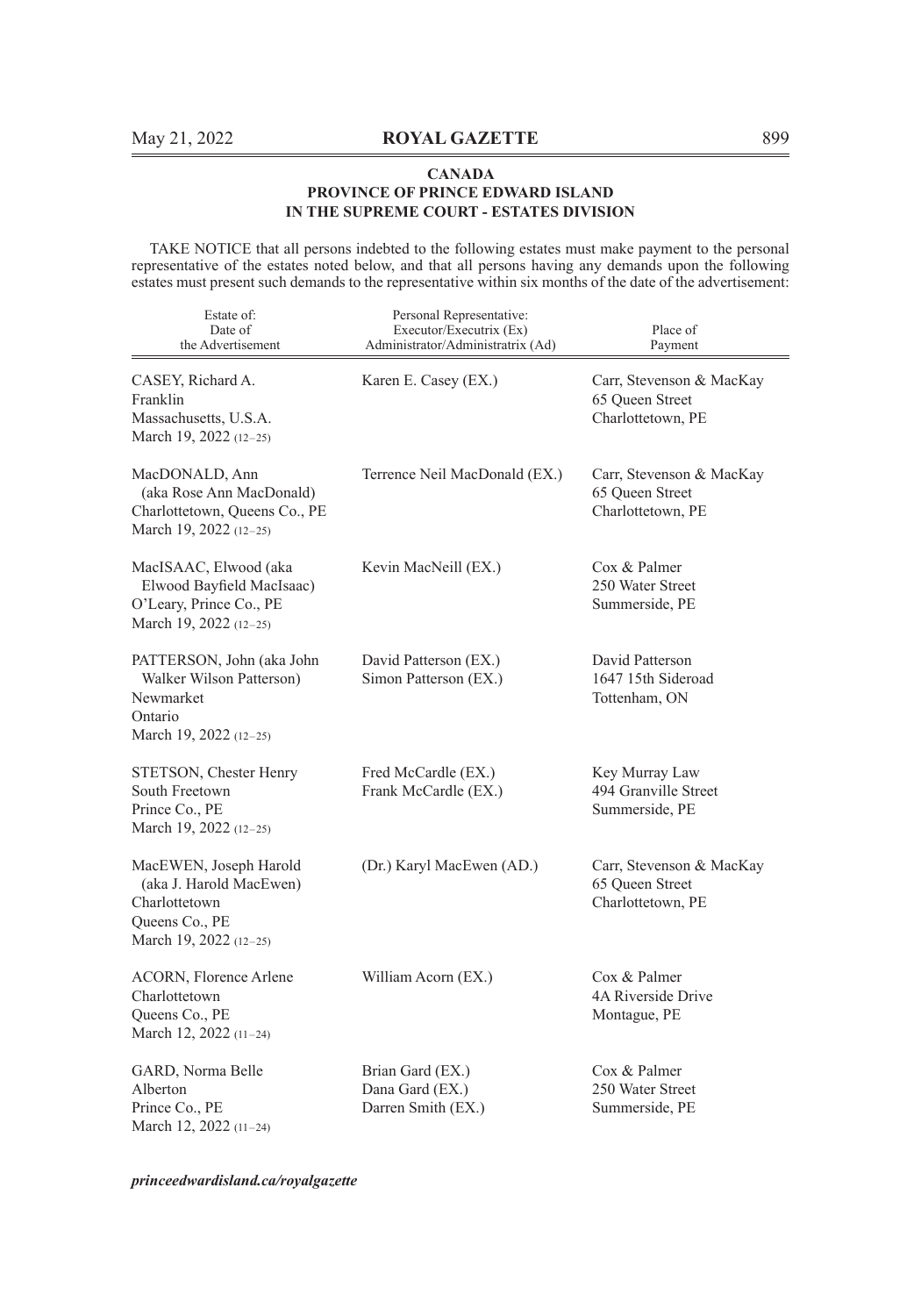TAKE NOTICE that all persons indebted to the following estates must make payment to the personal representative of the estates noted below, and that all persons having any demands upon the following estates must present such demands to the representative within six months of the date of the advertisement:

| Estate of:<br>Date of<br>the Advertisement                                                                     | Personal Representative:<br>Executor/Executrix (Ex)<br>Administrator/Administratrix (Ad) | Place of<br>Payment                                               |
|----------------------------------------------------------------------------------------------------------------|------------------------------------------------------------------------------------------|-------------------------------------------------------------------|
| GREEN, Clifford Mervin<br>Kingston<br>Queens Co., PE<br>March 12, 2022 (11-24)                                 | Richard William Green (EX.)                                                              | Campbell Lea<br>65 Water Street<br>Charlottetown, PE              |
| KENNIFIC, June Marie<br>(aka June Marie Connolly)<br>Charlottetown<br>Queens Co., PE<br>March 12, 2022 (11-24) | A. J. Keith Kennific (EX.)                                                               | Cox & Palmer<br>97 Queen Street<br>Charlottetown, PE              |
| MacCORMACK, Dailes (aka<br>Dailes Kenneth MacCormack)<br>Souris, Kings Co., PE<br>March 12, 2022 (11-24)       | Cody MacCormack (EX.)                                                                    | Key Murray Law<br>106 Main Street<br>Souris, PE                   |
| MacDONALD, Theresa Dianne<br>Charlottetown<br>Queens Co., PE<br>March 12, 2022 (11-24)                         | Christopher MacDonald (EX.)                                                              | <b>Stewart McKelvey</b><br>65 Grafton Street<br>Charlottetown, PE |
| MacLENNAN, Ethel Marie<br>Charlottetown<br>Queens Co., PE<br>March 12, 2022 (11-24)                            | Julie Anne Hughes (EX.)<br>Jody Lynn Vokey (EX.)                                         | Campbell Lea<br>65 Water Street<br>Charlottetown, PE              |
| MacPHEE, Bertha Theresa<br>Selkirk<br>Kings Co., PE<br>March 12, 2022 (11-24)                                  | Ken Lambie (EX.)                                                                         | Cox & Palmer<br>97 Queen Street<br>Charlottetown, PE              |
| READ, Alexander Balfour<br>Summerside<br>Prince Co., PE<br>March 12, 2022 (11-24)                              | Paul Read (EX.)<br>Steven Read (EX.)                                                     | Cox & Palmer<br>250 Water Street<br>Summerside, PE                |
| SANDERS, Connie<br>(aka Constance Sanders)<br>Mount Vernon<br>Queens Co., PE<br>March 12, 2022 (11-24)         | Barbara McKenzie (EX.)<br>David Charles Sanders (EX.)                                    | Carr, Stevenson & MacKay<br>65 Queen Street<br>Charlottetown, PE  |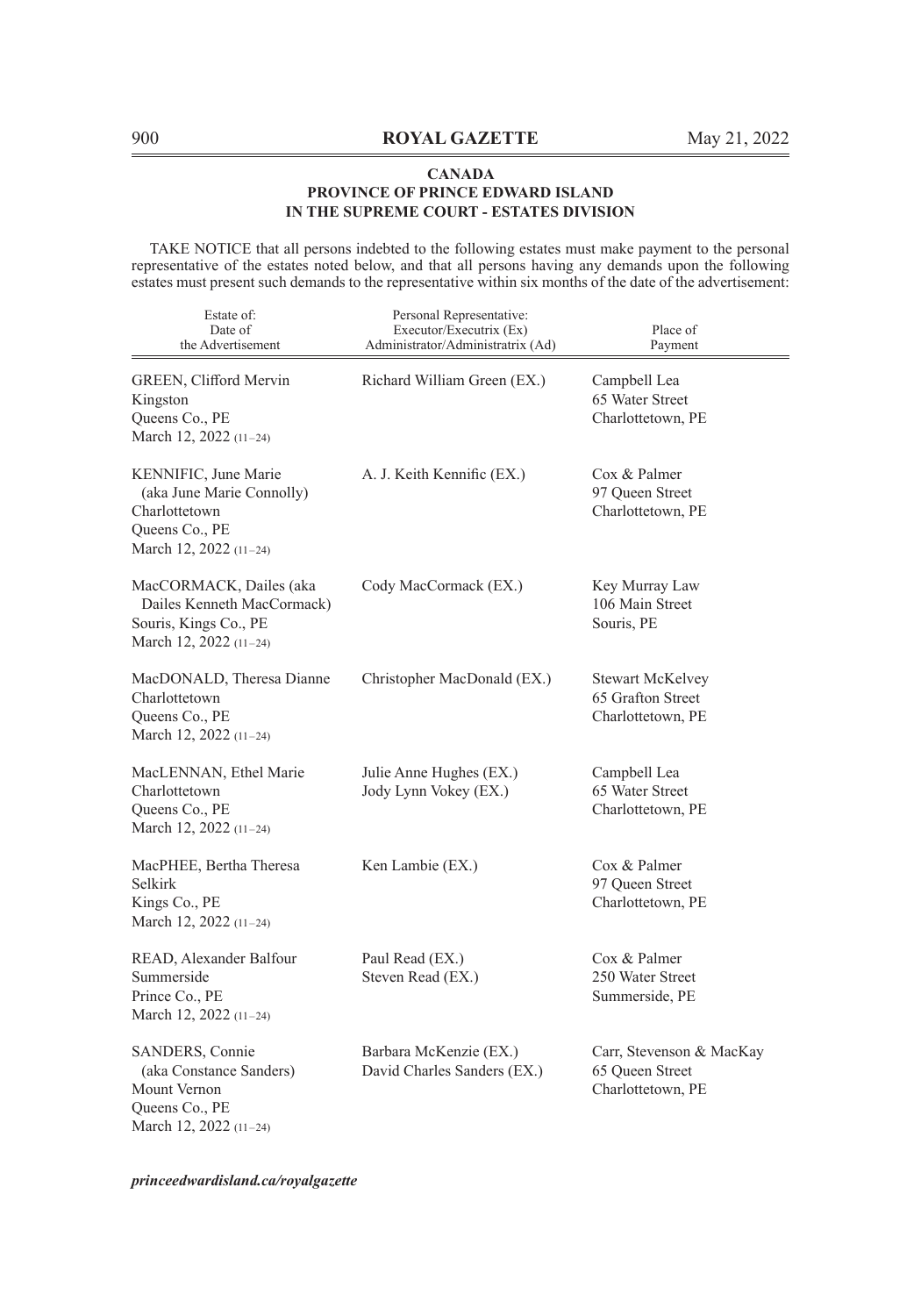TAKE NOTICE that all persons indebted to the following estates must make payment to the personal representative of the estates noted below, and that all persons having any demands upon the following estates must present such demands to the representative within six months of the date of the advertisement:

| Estate of:<br>Date of<br>the Advertisement                                                                   | Personal Representative:<br>Executor/Executrix (Ex)<br>Administrator/Administratrix (Ad) | Place of<br>Payment                                                |
|--------------------------------------------------------------------------------------------------------------|------------------------------------------------------------------------------------------|--------------------------------------------------------------------|
| SOUTAR, John Scott, (Dr.)<br>Kirriemuir<br>Scotland, U.K.<br>March 12, 2022 (11-24)                          | Elisabeth Liddell Soutar (EX.)                                                           | Carr, Stevenson & MacKay<br>65 Queen Street<br>Charlottetown, PE   |
| TRAINOR, Louis Francis<br>Summerside<br>Prince Co., PE<br>March 12, 2022 (11-24)                             | Sheila Trainor (EX.)                                                                     | McCabe Law<br>193 Arnett Street<br>Summerside, PE                  |
| VESSEY, Mildred Ruth<br>Charlottetown<br>Queens Co., PE<br>March 12, 2022 (11-24)                            | Barry Vessey (EX.)<br>Richard Vessey (EX.)                                               | <b>HBC</b> Law Corporation<br>25 Queen Street<br>Charlottetown, PE |
| BONNELL, Mark L.<br>(aka Mark Lorne Bonnell)<br>Charlottetown<br>Queens Co., PE<br>March 5, 2022 (10-23)     | Wendy Marlene Bonnell (EX.)<br>Linda Florence Love (EX.)                                 | Key Murray Law<br>80 Grafton Street<br>Charlottetown, PE           |
| CROCKER, Clifford G.<br>(aka Clifford Gilbert Crocker)<br>Stratford, Queens Co., PE<br>March 5, 2022 (10-23) | Bryan David Crocker (EX.)                                                                | Cox & Palmer<br>4A Riverside Drive<br>Montague, PE                 |
| DEMPSEY, Pauline Corena<br>(aka Corena Dempsey)<br>Moncton<br>New Brunswick<br>March 5, 2022 (10-23)         | David Lloyd Dempsey (EX.)                                                                | Robert McNeill<br>251 Water Street<br>Summerside, PE               |
| DORE, Robert Jerry<br>Bangor<br>Maine, USA<br>March 5, 2022 $(10-23)$                                        | Richard C. Trott Jr. (EX.)<br>Nathan Dane III (EX.)                                      | Key Murray Law<br>494 Granville Street<br>Summerside, PE           |
| FITZGERALD, Ruth Hattie<br>Inverness<br>Prince Co., PE<br>March 5, 2022 (10-23)                              | Edward Fitzgerald (EX.)                                                                  | Key Murray Law<br>494 Granville Street<br>Summerside, PE           |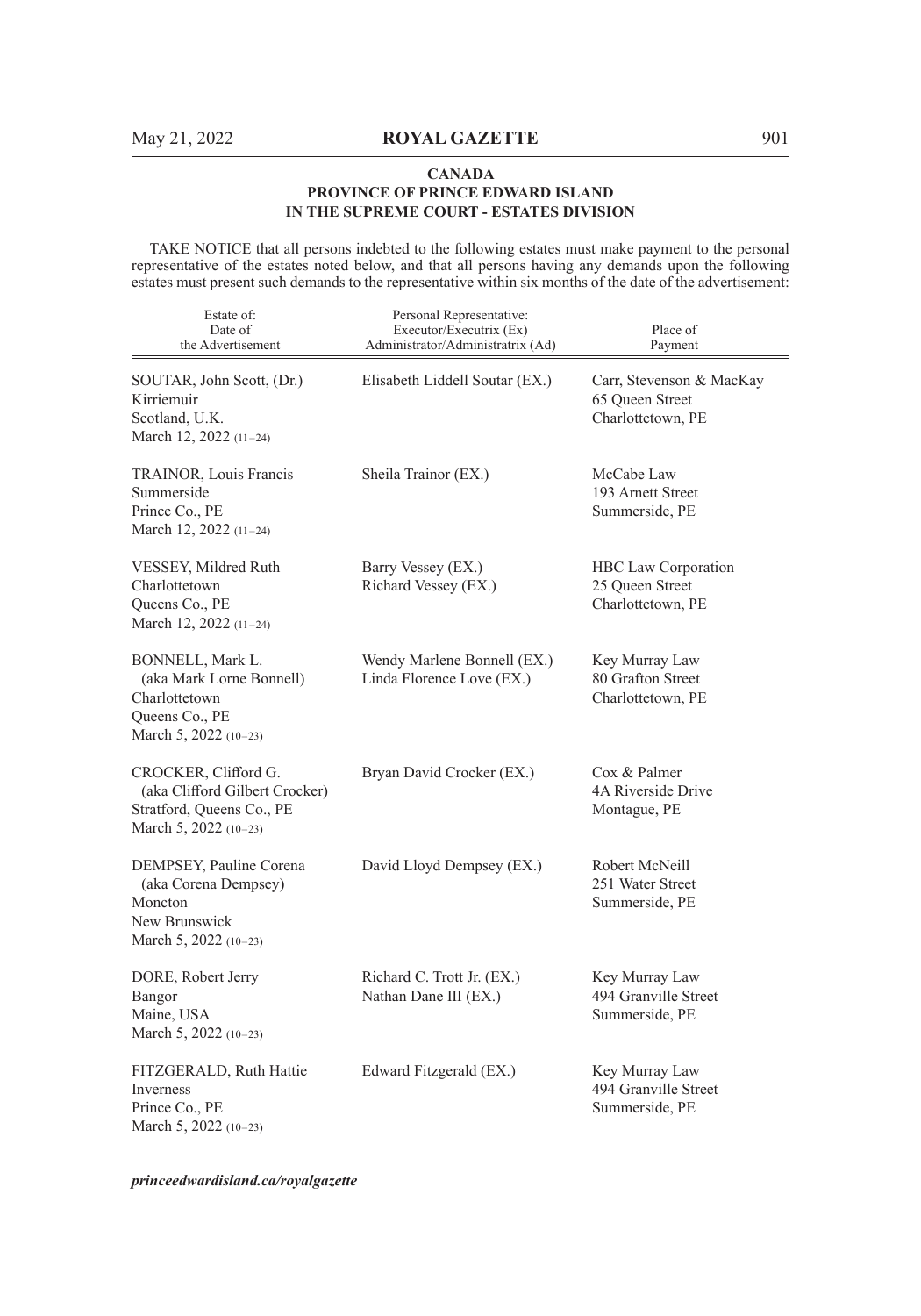TAKE NOTICE that all persons indebted to the following estates must make payment to the personal representative of the estates noted below, and that all persons having any demands upon the following estates must present such demands to the representative within six months of the date of the advertisement:

| Estate of:<br>Date of<br>the Advertisement                                            | Personal Representative:<br>Executor/Executrix (Ex)<br>Administrator/Administratrix (Ad) | Place of<br>Payment                                              |
|---------------------------------------------------------------------------------------|------------------------------------------------------------------------------------------|------------------------------------------------------------------|
| GORDON, William Bruce<br>Murray River<br>Kings Co., PE<br>March 5, 2022 (10-23)       | Valerie Georgina Gordon (EX.)                                                            | Cox & Palmer<br>4A Riverside Drive<br>Montague, PE               |
| MacLEOD, Lynn Marion<br>Edmonton<br>Alberta<br>March 5, 2022 (10-23)                  | Sandra Boulter (EX.)                                                                     | Carr, Stevenson & MacKay<br>65 Queen Street<br>Charlottetown, PE |
| SMITH, John Joseph<br>Stratford<br>Queens Co., PE<br>March 5, 2022 (10-23)            | Joseph Smith (EX.)                                                                       | Carr, Stevenson & MacKay<br>65 Queen Street<br>Charlottetown, PE |
| ADAMS, Reginald Thomas<br>Cornwall<br>Queens Co., PE<br>March 5, 2022 (10-23)         | John F. Adams (AD.)                                                                      | Stewart McKelvey<br>65 Grafton Street<br>Charlottetown, PE       |
| CARRAGHER, Maurice Joseph<br>Charlottetown<br>Queens Co., PE<br>March 5, 2022 (10-23) | D'Arcy Morris (AD.)                                                                      | Stewart McKelvey<br>65 Grafton Street<br>Charlottetown, PE       |
| CORBETT, Norma Everly<br>Middlebury<br>Connecticut, USA<br>March 5, 2022 (10-23)      | Chet E. Corbett (AD.)                                                                    | Cox & Palmer<br>250 Water Street<br>Summerside, PE               |
| GOUGH, Hugh Douglas<br>Charlottetown<br>Queens Co., PE<br>March 5, 2022 (10-23)       | Bruce Gough (AD.)                                                                        | Key Murray Law<br>494 Granville Street<br>Summerside, PE         |
| PIERCE, Mary Emma<br>Charlottetown<br>Queens Co., PE<br>March 5, 2022 (10-23)         | Thomas A. Matheson (AD.)                                                                 | Carr, Stevenson & MacKay<br>65 Oueen Street<br>Charlottetown, PE |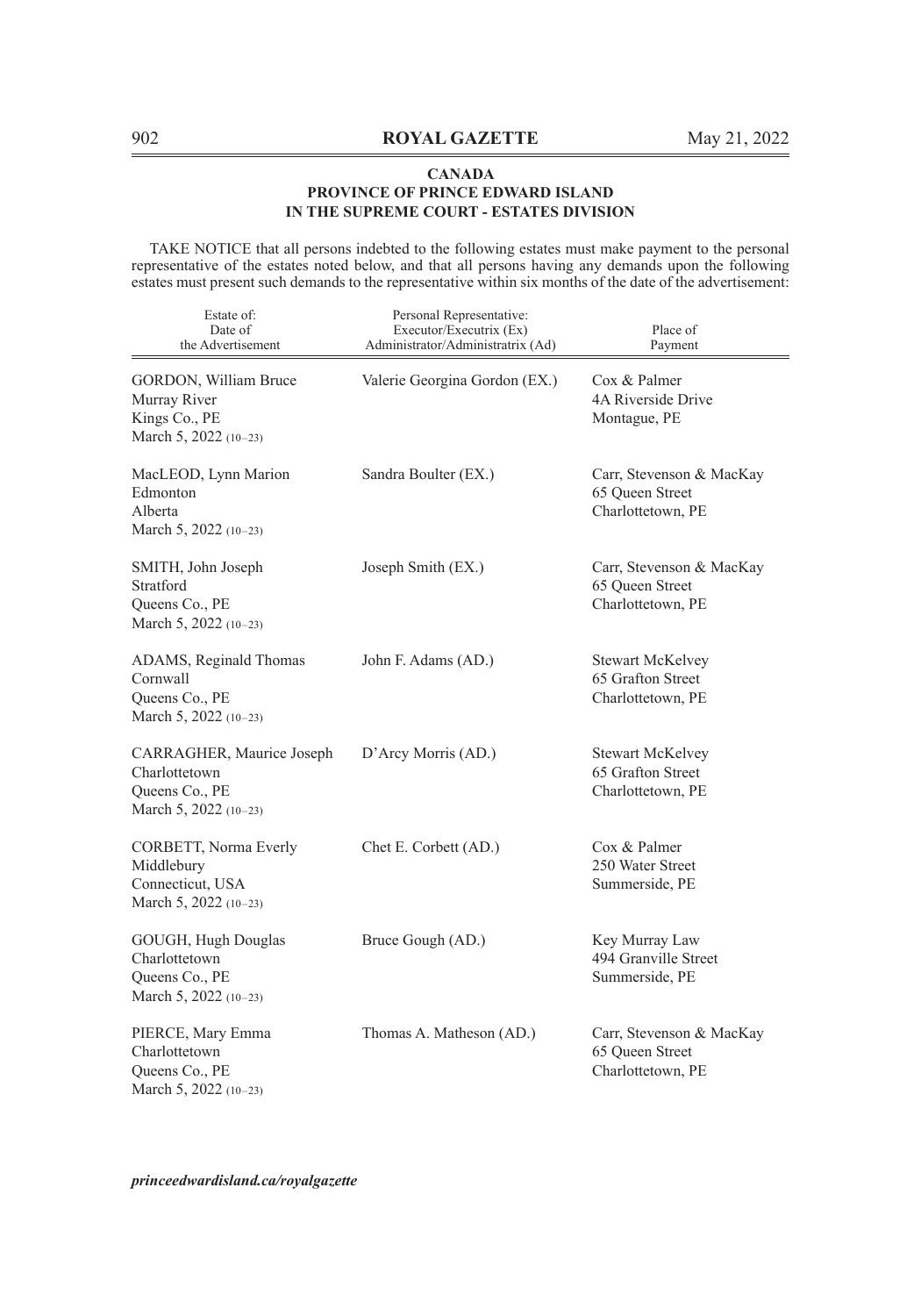TAKE NOTICE that all persons indebted to the following estates must make payment to the personal representative of the estates noted below, and that all persons having any demands upon the following estates must present such demands to the representative within six months of the date of the advertisement:

| Estate of:<br>Date of<br>the Advertisement                                                                                            | Personal Representative:<br>Executor/Executrix (Ex)<br>Administrator/Administratrix (Ad) | Place of<br>Payment                                                      |
|---------------------------------------------------------------------------------------------------------------------------------------|------------------------------------------------------------------------------------------|--------------------------------------------------------------------------|
| BURKE, Mary Theresa "Shirley"<br>Charlottetown<br>Queens Co., PE<br>February 26, 2022 (9-22)                                          | Thomas Richard Burke (EX.)<br>Heather Anastatia Burke (EX.)                              | Carr, Stevenson & MacKay<br>65 Queen Street<br>Charlottetown, PE         |
| FISHER, Paul Henry Robert<br>(aka Paul Henry Fisher)<br>(aka Paul Fisher)<br>Bonshaw, Queens Co., PE<br>February 26, 2022 (9-22)      | Mark Kenny Fisher (EX.)                                                                  | Cox & Palmer<br>97 Oueen Street<br>Charlottetown, PE                     |
| GRAHAM, Elizabeth Margaret<br>Mary Clarkson (aka Elizabeth<br>Margaret Graham)<br>Montague, Kings Co., PE<br>February 26, 2022 (9-22) | Cindy Clarkson (EX.)<br>Janice MacDonald (EX.)                                           | HBC Law Corporation<br>25 Queen Street<br>Charlottetown, PE              |
| GRAY, Gerald Alexander<br>Charlottetown<br>Queens Co., PE<br>February 26, 2022 (9-22)                                                 | Brenda Elaine Porter (EX.)                                                               | Key Murray Law<br>494 Granville Street<br>Summerside, PE                 |
| HENRY, Gwendoline Doris (aka<br>Gwendolyn Doris Ivy Henry)<br>Charlottetown, Queens Co., PE<br>February 26, 2022 (9-22)               | Maureen Fryday (EX.)<br>William Cutler (EX.)                                             | E.W. Scott Dickieson Law Office<br>10 Pownal Street<br>Charlottetown, PE |
| KINGSTON, Marion H.<br>Charlottetown<br>Queens Co., PE<br>February 26, 2022 (9-22)                                                    | Paula Marie Kingston (EX.)<br>Stephen Jerome Kingston (EX.)                              | McInnes Cooper<br>141 Kent Street<br>Charlottetown, PE                   |
| MATHESON, Daniel Lloyd<br>Hopefield<br>Queens Co., PE<br>February 26, 2022 (9-22)                                                     | Ann Ferguson (EX.)                                                                       | Cox & Palmer<br>4A Riverside Drive<br>Montague, PE                       |
| PINKHAM, Robie<br>(aka Robie Arvid Pinkham)<br>Charlottetown<br>Queens Co., PE<br>February 26, 2022 (9-22)                            | Holly Pinkham (EX.)<br>Jeffrey Pinkham (EX.)                                             | Cox & Palmer<br>250 Water Street<br>Summerside, PE                       |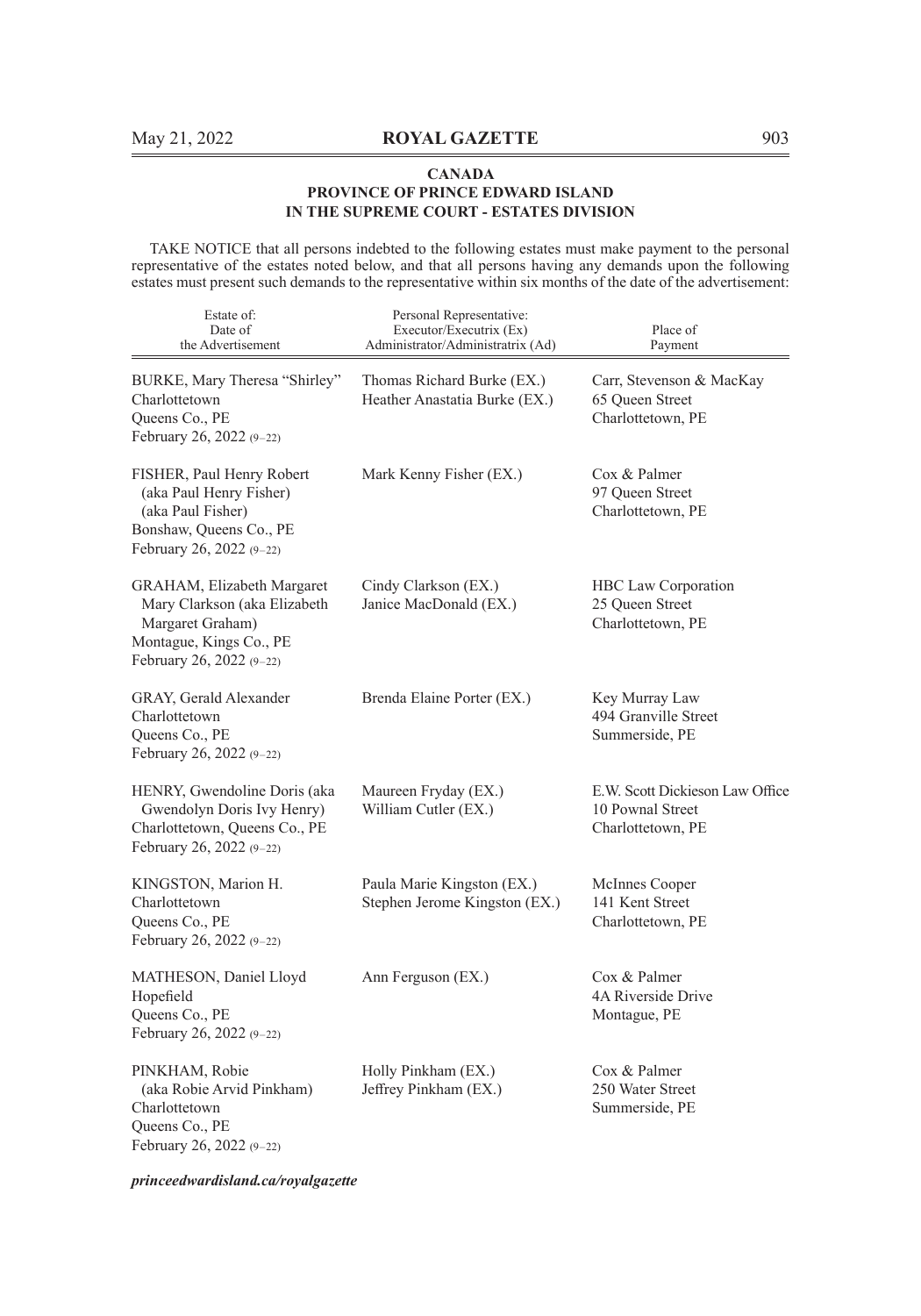TAKE NOTICE that all persons indebted to the following estates must make payment to the personal representative of the estates noted below, and that all persons having any demands upon the following estates must present such demands to the representative within six months of the date of the advertisement:

| Estate of:<br>Date of<br>the Advertisement                                                                             | Personal Representative:<br>Executor/Executrix (Ex)<br>Administrator/Administratrix (Ad) | Place of<br>Payment                                                         |
|------------------------------------------------------------------------------------------------------------------------|------------------------------------------------------------------------------------------|-----------------------------------------------------------------------------|
| RANKIN, Hugh Ellwin<br>Summerside<br>Prince Co., PE<br>February 26, 2022 (9-22)                                        | Samuel John Rankin (EX.)                                                                 | <b>Boardwalk Law Offices</b><br>20 Great George Street<br>Charlottetown, PE |
| RICHARDS, Lillian Mae<br>Portugal Cove<br>St. Philip's, NL<br>February 26, 2022 (9-22)                                 | Allan MacKinnon (EX.)                                                                    | Key Murray Law<br>446 Main Street<br>O'Leary, PE                            |
| WEEKS, Milton Lemuel<br><b>Stanley Bridge</b><br>Queens Co., PE<br>February 26, 2022 (9-22)                            | Evelyn Paula Casey (EX.)                                                                 | Birt & MacNeill<br>138 St. Peters Road<br>Charlottetown, PE                 |
| BALLUM, Tracey Lynn<br>Summerside<br>Prince Co., PE<br>February 26, 2022 (9-22)                                        | Clare Henderson (AD.)                                                                    | E.W. Scott Dickieson Law Office<br>10 Pownal Street<br>Charlottetown, PE    |
| HOY, Alan Stephen<br>(also known as Allan Hoy)<br>Charlottetown<br>Queens Co., PE<br>February 19, 2022 (8-21)          | Diana Hoy (EX.)<br>Paula McCardle (EX.)                                                  | E.W. Scott Dickieson Law Office<br>10 Pownal Street<br>Charlottetown, PE    |
| MacPHAIL, Gordon Dale<br>(aka Dale G. MacPhail)<br>Canavoy, Kings Co., PE<br>February 19, 2022 (8-21)                  | Erin Gonzalez (MacPhail) (EX.)                                                           | T. Daniel Tweel<br>105 Kent Street<br>Charlottetown, PE                     |
| PETERSON, Vera May Cameron<br>(aka Vera Mae Peterson)<br>Charlottetown<br>Queens Co., PE<br>February 19, 2022 $(8-21)$ | Linda Darlene MacDonald (EX.)<br>Cheryl Lynn Peterson (EX.)                              | Carr, Stevenson & McKay<br>65 Queen Street<br>Charlottetown, PE             |
| STEWART, Martin, Jr.<br>Mount Vernon<br>Queens Co., PE<br>February 19, 2022 (8-21)                                     | Wayne Stewart (EX.)                                                                      | Cox & Palmer<br>4A Riverside Drive<br>Montague, PE                          |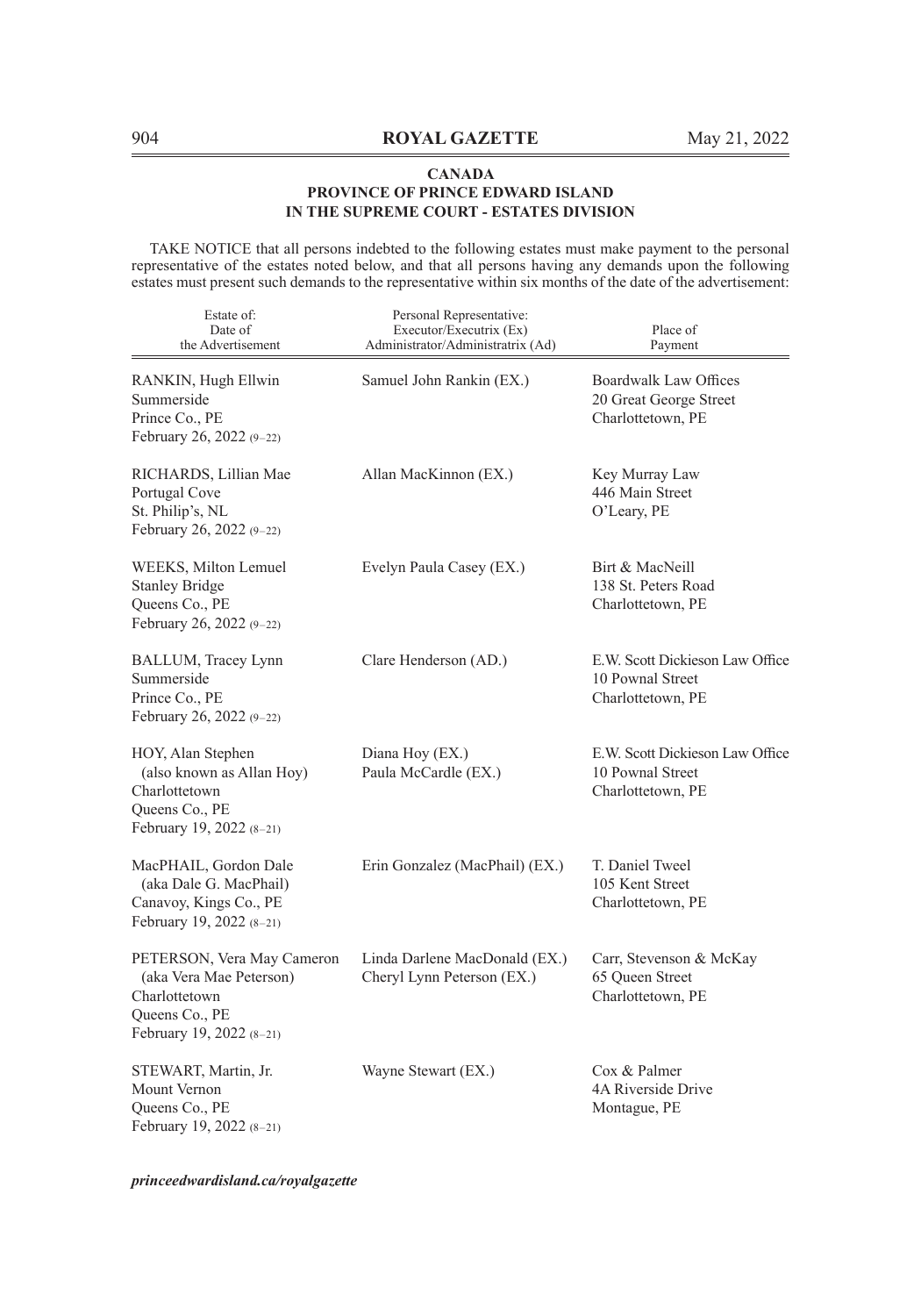TAKE NOTICE that all persons indebted to the following estates must make payment to the personal representative of the estates noted below, and that all persons having any demands upon the following estates must present such demands to the representative within six months of the date of the advertisement:

| Estate of:<br>Date of<br>the Advertisement                                                                    | Personal Representative:<br>Executor/Executrix (Ex)<br>Administrator/Administratrix (Ad) | Place of<br>Payment                             |
|---------------------------------------------------------------------------------------------------------------|------------------------------------------------------------------------------------------|-------------------------------------------------|
| WALSH, Ellen C. (also known<br>as Ellen Cecelia Walsh)<br>Souris, Kings Co., PE<br>February 19, 2022 $(8-21)$ | Mary Lou Casey (EX.)                                                                     | Key Murray Law<br>106 Main Street<br>Souris, PE |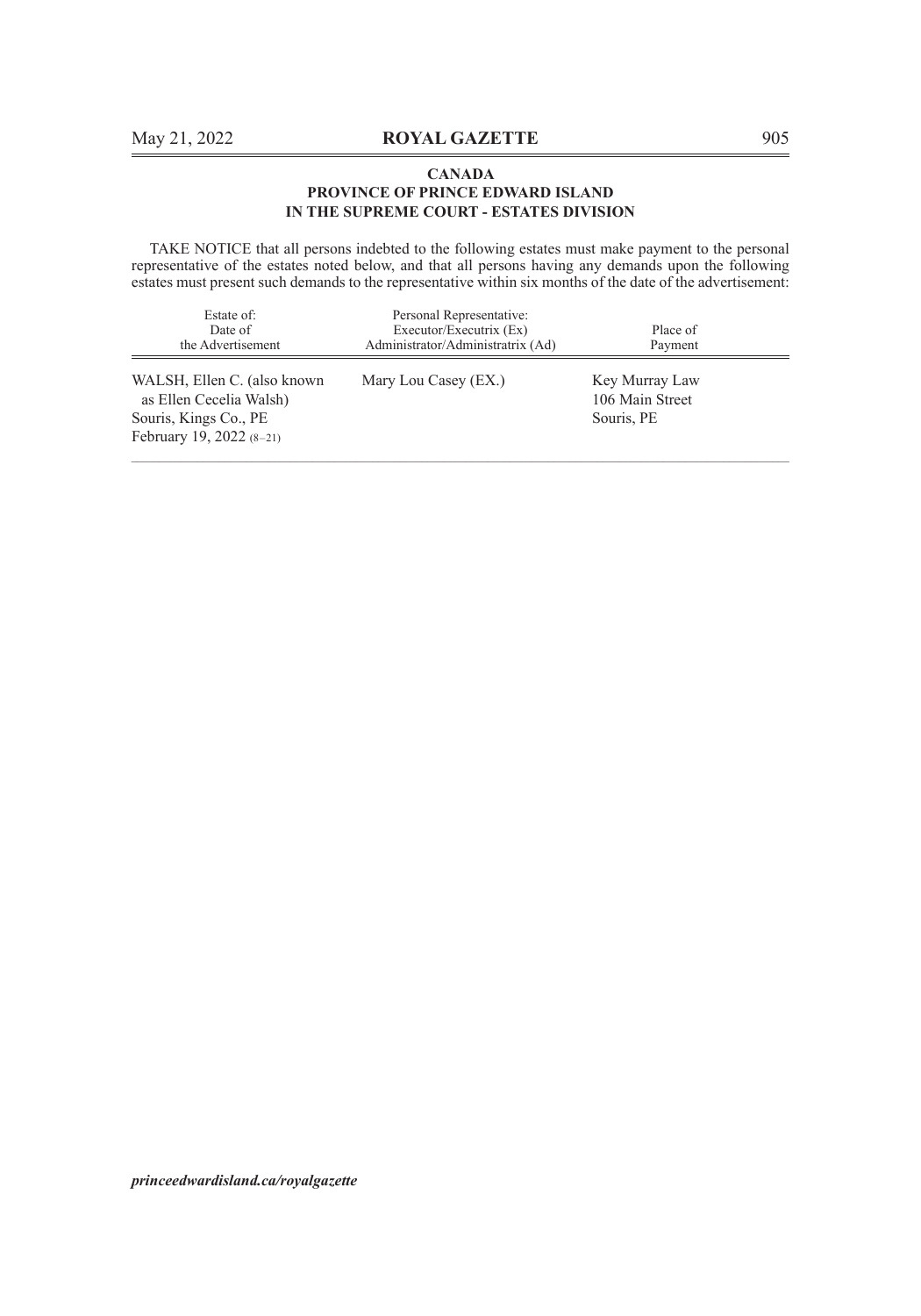#### **NOTICE OF TAX SALE**

There will be sold at public auction at or near Summerside Court House, 108 Central Street, Summerside, Prince Edward Island on the 27th day of May 2022, at the hour of twelve o'clock in the afternoon, real property located at 9129 Rte. 12, Freeland, Prince County, Prince Edward Island, being identified as parcel number 528901-000 assessed in the name of Nila Culleton. This property is being sold for nonpayment of taxes in accordance with section 16 of the *Real Property Tax Act*. A more complete legal description may be obtained by contacting the law firm of Cox & Palmer, attention Jeffrey H. Leard, at 250 Water Street, Suite 401, Summerside, PEI, who acts for the Province in connection with this sale.

The public auction shall be held in compliance with requirements of the Chief Public Health Office. Such requirements include appropriate physical distancing, providing hand sanitizing products, preventing the attendance of those who are required to self-isolate and the use of face masks.

The said property will be sold subject to a reserve bid and conditions of sale.

DATED at Charlottetown, this 28th day of April, 2022.

> RYAN PINEAU, CPA, CA, FEA Provincial Tax Commissioner for Province of Prince Edward Island

 $20 - 21$ 

#### **NOTICE OF TAX SALE**

There will be sold at public auction at or near Summerside Court House, 108 Central Street, Summerside, Prince Edward Island on the 27th day of May 2022, at the hour of twelve o'clock in the afternoon, real property located in Freetown, Prince County, Prince Edward Island, being identified as parcel number 421958-000 assessed in the name of Brian Murphy. This property is being sold for nonpayment of taxes in accordance with section 16 of the *Real Property Tax Act*. A more complete legal description may be obtained by contacting the law firm of

*princeedwardisland.ca/royalgazette*

Cox & Palmer, attention Jeffrey H. Leard, at 250 Water Street, Suite 401, Summerside, PEI, who acts for the Province in connection with this sale.

The public auction shall be held in compliance with requirements of the Chief Public Health Office. Such requirements include appropriate physical distancing, providing hand sanitizing products, preventing the attendance of those who are required to self-isolate and the use of face masks.

The said property will be sold subject to a reserve bid and conditions of sale.

DATED at Charlottetown, this 28th day of April, 2022.

> RYAN PINEAU, CPA, CA, FEA Provincial Tax Commissioner for Province of Prince Edward Island

20–21

#### **NOTICE OF TAX SALE**

 $\mathcal{L}_\text{max} = \mathcal{L}_\text{max} = \mathcal{L}_\text{max} = \mathcal{L}_\text{max} = \mathcal{L}_\text{max} = \mathcal{L}_\text{max} = \mathcal{L}_\text{max} = \mathcal{L}_\text{max} = \mathcal{L}_\text{max} = \mathcal{L}_\text{max} = \mathcal{L}_\text{max} = \mathcal{L}_\text{max} = \mathcal{L}_\text{max} = \mathcal{L}_\text{max} = \mathcal{L}_\text{max} = \mathcal{L}_\text{max} = \mathcal{L}_\text{max} = \mathcal{L}_\text{max} = \mathcal{$ 

There will be sold at public auction at or near Summerside Court House, 108 Central Street, Summerside, Prince Edward Island on the 27th day of May 2022, at the hour of twelve o'clock in the afternoon, real property located at 972 Fernwood Rd., Rte 119, Fernwood, Prince County, Prince Edward Island, being identified as parcel number 783274-000 assessed in the name of Dale and Jody Hemphill. This property is being sold for nonpayment of taxes in accordance with section 16 of the *Real Property Tax Act*. A more complete legal description may be obtained by contacting the law firm of Cox & Palmer, attention Jeffrey H. Leard, at 250 Water Street, Suite 401, Summerside, PEI, who acts for the Province in connection with this sale.

The public auction shall be held in compliance with requirements of the Chief Public Health Office. Such requirements include appropriate physical distancing, providing hand sanitizing products, preventing the attendance of those who are required to self-isolate and the use of face masks.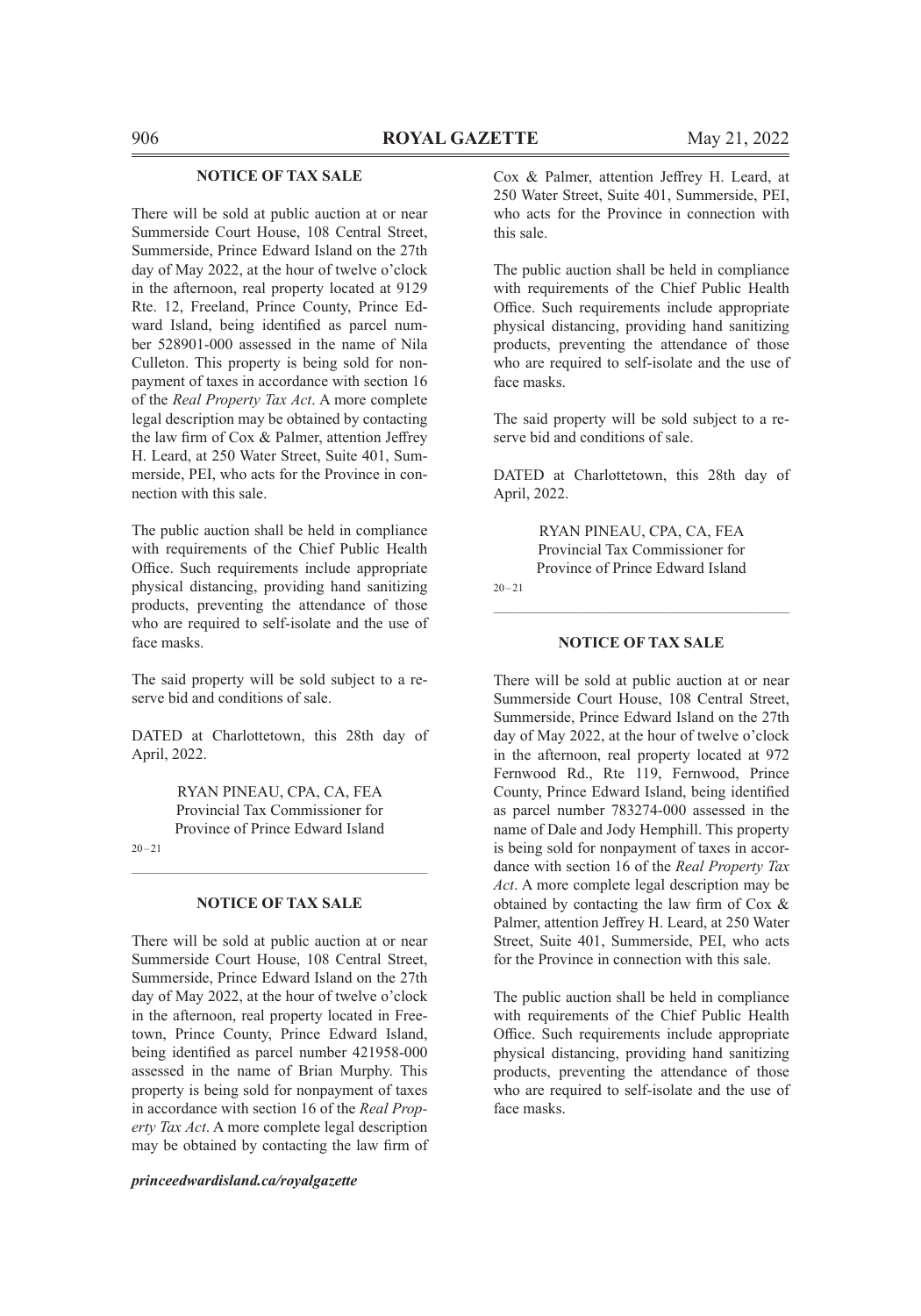The said property will be sold subject to a reserve bid and conditions of sale.

DATED at Charlottetown, this 28th day of April, 2022.

> RYAN PINEAU, CPA, CA, FEA Provincial Tax Commissioner for Province of Prince Edward Island

 $20 - 21$ 

#### **NOTICE OF TAX SALE**

There will be sold at public auction at or near Summerside Court House, 108 Central Street, Summerside, Prince Edward Island on the 27th day of May 2022, at the hour of twelve o'clock in the afternoon, real property located at 582 Harts Gravel Rd., Ellerslie-Bideford, Prince County, Prince Edward Island, being identified as parcel number 690412-000 assessed in the name of Alan Boyle. This property is being sold for nonpayment of taxes in accordance with section 16 of the *Real Property Tax Act*. A more complete legal description may be obtained by contacting the law firm of Cox & Palmer, attention Jeffrey H. Leard, at 250 Water Street, Suite 401, Summerside, PEI, who acts for the Province in connection with this sale.

The public auction shall be held in compliance with requirements of the Chief Public Health Office. Such requirements include appropriate physical distancing, providing hand sanitizing products, preventing the attendance of those who are required to self-isolate and the use of face masks.

The said property will be sold subject to a reserve bid and conditions of sale.

DATED at Charlottetown, this 28th day of April, 2022.

> RYAN PINEAU, CPA, CA, FEA Provincial Tax Commissioner for Province of Prince Edward Island

 $20 - 21$ 

#### *princeedwardisland.ca/royalgazette*

#### **NOTICE OF TAX SALE**

There will be sold at public auction at or near Summerside Court House, 108 Central Street, Summerside, Prince Edward Island on the 27th day of May 2022, at the hour of twelve o'clock in the afternoon, real property located in Greenmount, Prince County, Prince Edward Island, being identified as parcel number 687335-000 assessed in the name of Charles E. and Davonna C. MacKey c/o Joan Norton. This property is being sold for nonpayment of taxes in accordance with section 16 of the *Real Property Tax Act*. A more complete legal description may be obtained by contacting the law firm of Cox & Palmer, attention Jeffrey H. Leard, at 250 Water Street, Suite 401, Summerside, PEI, who acts for the Province in connection with this sale.

The public auction shall be held in compliance with requirements of the Chief Public Health Office. Such requirements include appropriate physical distancing, providing hand sanitizing products, preventing the attendance of those who are required to self-isolate and the use of face masks.

The said property will be sold subject to a reserve bid and conditions of sale.

DATED at Charlottetown, this 28th day of April, 2022.

> RYAN PINEAU, CPA, CA, FEA Provincial Tax Commissioner for Province of Prince Edward Island

 $20 - 21$ 

#### **NOTICE OF TAX SALE**

There will be sold at public auction at or near Summerside Court House, 108 Central Street, Summerside, Prince Edward Island on the 27th day of May 2022, at the hour of twelve o'clock in the afternoon, real property located at 11 Terry Boylan Road, Prince County, Prince Edward Island, being identified as parcel number 677724-000 assessed in the name of M. Miriam MacArthur c/o Barbara MacArthur. This property is being sold for nonpayment of taxes in accordance with section 16 of the *Real Property Tax Act*. A more complete legal description may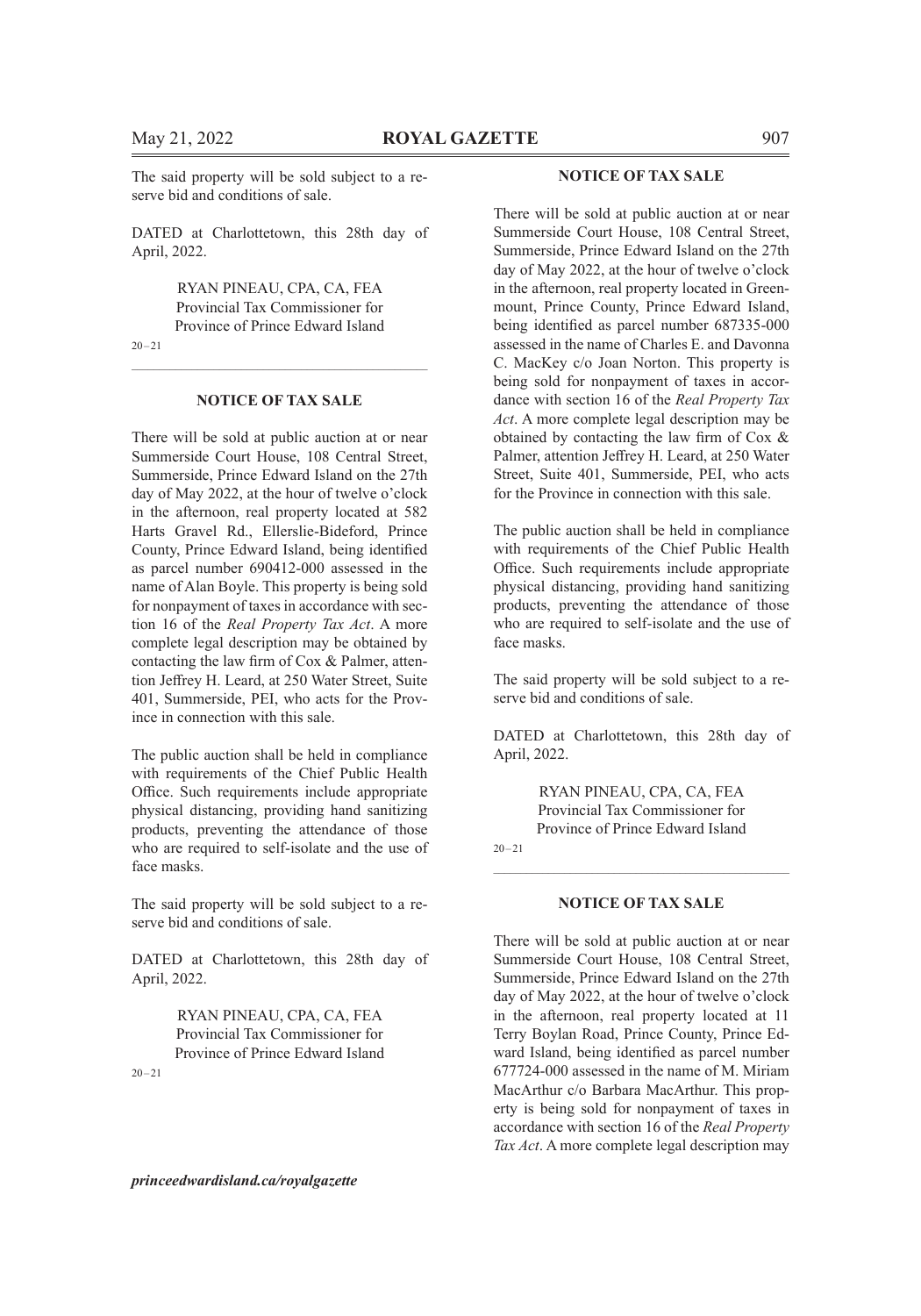be obtained by contacting the law firm of Cox & Palmer, attention Jeffrey H. Leard, at 250 Water Street, Suite 401, Summerside, PEI, who acts for the Province in connection with this sale.

The public auction shall be held in compliance with requirements of the Chief Public Health Office. Such requirements include appropriate physical distancing, providing hand sanitizing products, preventing the attendance of those who are required to self-isolate and the use of face masks.

The said property will be sold subject to a reserve bid and conditions of sale.

DATED at Charlottetown, this 28th day of April, 2022.

> RYAN PINEAU, CPA, CA, FEA Provincial Tax Commissioner for Province of Prince Edward Island

20–21

# $\mathcal{L}_\text{max} = \mathcal{L}_\text{max} = \mathcal{L}_\text{max} = \mathcal{L}_\text{max} = \mathcal{L}_\text{max} = \mathcal{L}_\text{max} = \mathcal{L}_\text{max} = \mathcal{L}_\text{max} = \mathcal{L}_\text{max} = \mathcal{L}_\text{max} = \mathcal{L}_\text{max} = \mathcal{L}_\text{max} = \mathcal{L}_\text{max} = \mathcal{L}_\text{max} = \mathcal{L}_\text{max} = \mathcal{L}_\text{max} = \mathcal{L}_\text{max} = \mathcal{L}_\text{max} = \mathcal{$ **NOTICE OF TAX SALE**

There will be sold at public auction at or near Summerside Court House, 108 Central Street, Summerside, Prince Edward Island on the 27th day of May 2022, at the hour of twelve o'clock in the afternoon, real property located in Unionvale, Prince County, Prince Edward Island, being identified as parcel number 538363- 000 assessed in the name of Leon and Mabel Herrington. This property is being sold for nonpayment of taxes in accordance with section 16 of the *Real Property Tax Act*. A more complete legal description may be obtained by contacting the law firm of Cox & Palmer, attention Jeffrey H. Leard, at 250 Water Street, Suite 401, Summerside, PEI, who acts for the Province in connection with this sale.

The public auction shall be held in compliance with requirements of the Chief Public Health Office. Such requirements include appropriate physical distancing, providing hand sanitizing products, preventing the attendance of those who are required to self-isolate and the use of face masks.

The said property will be sold subject to a reserve bid and conditions of sale.

DATED at Charlottetown, this 28th day of April, 2022.

RYAN PINEAU, CPA, CA, FEA Provincial Tax Commissioner for Province of Prince Edward Island  $20 - 21$ 

**NOTICE OF TAX SALE**

There will be sold at public auction at or near Summerside Court House, 108 Central Street, Summerside, Prince Edward Island on the 27th day of May 2022, at the hour of twelve o'clock in the afternoon, real property located in Summerside, Prince County, Prince Edward Island, being identified as parcel number 424697-000 assessed in the name of Eldon Carmen Huestis c/o Merle Skidmore. This property is being sold for nonpayment of taxes in accordance with section 16 of the *Real Property Tax Act*. A more complete legal description may be obtained by contacting the law firm of Cox & Palmer, attention Jeffrey H. Leard, at 250 Water Street, Suite 401, Summerside, PEI, who acts for the Province in connection with this sale.

The public auction shall be held in compliance with requirements of the Chief Public Health Office. Such requirements include appropriate physical distancing, providing hand sanitizing products, preventing the attendance of those who are required to self-isolate and the use of face masks.

The said property will be sold subject to a reserve bid and conditions of sale.

DATED at Charlottetown, this 28th day of April, 2022.

> RYAN PINEAU, CPA, CA, FEA Provincial Tax Commissioner for Province of Prince Edward Island

 $20 - 21$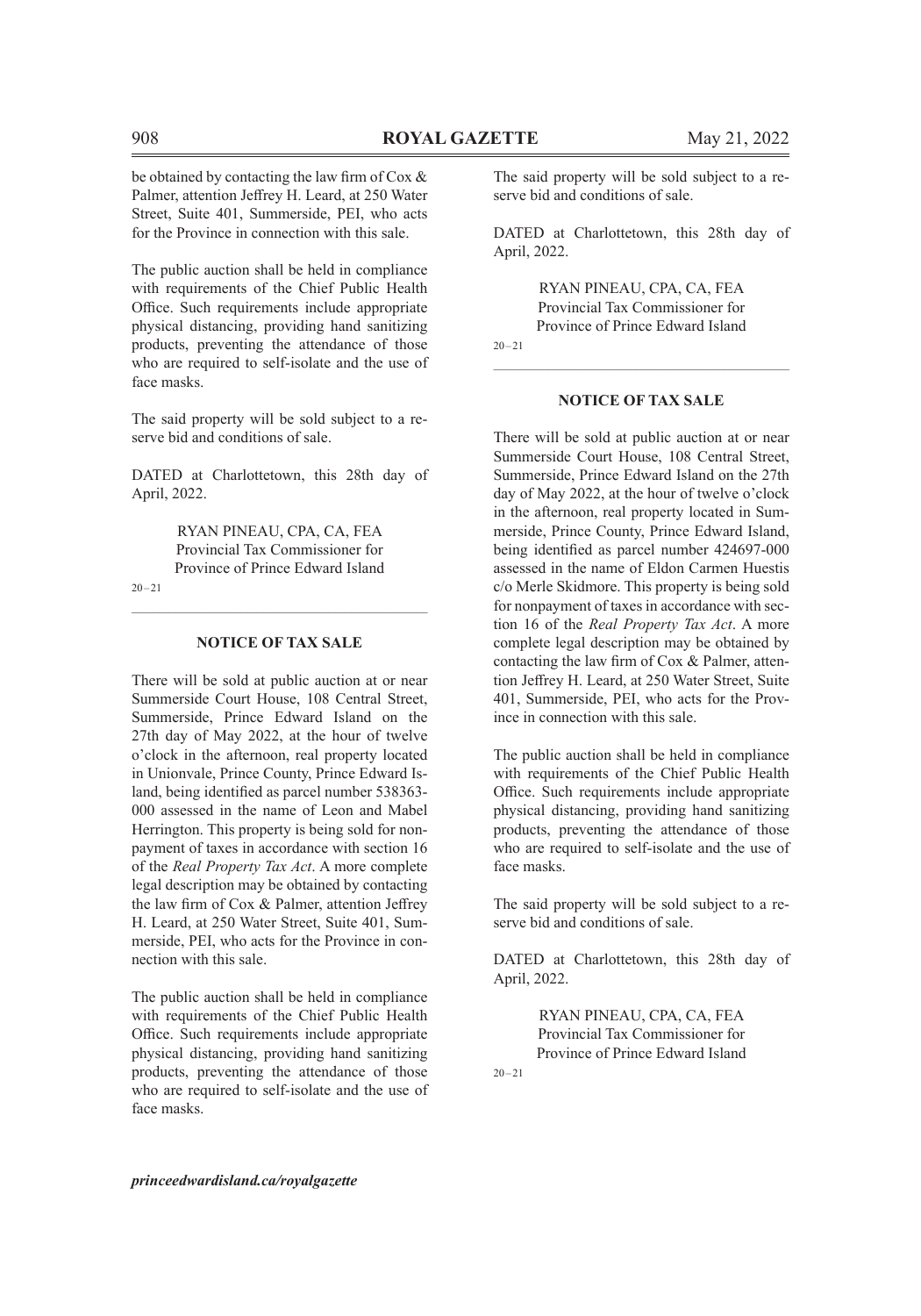#### **NOTICE OF TAX SALE**

There will be sold at public auction at or near Summerside Court House, 108 Central Street, Summerside, Prince Edward Island on the 27th day of May 2022, at the hour of twelve o'clock in the afternoon, real property located at 9539 Rte 11, Baie-Egmont, Prince County, Prince Edward Island, being identified as parcel number 267443-000 assessed in the name of Louis L. and Judy Riggs. This property is being sold for nonpayment of taxes in accordance with section 16 of the *Real Property Tax Act*. A more complete legal description may be obtained by contacting the law firm of Cox & Palmer, attention Jeffrey H. Leard, at 250 Water Street, Suite 401, Summerside, PEI, who acts for the Province in connection with this sale.

The public auction shall be held in compliance with requirements of the Chief Public Health Office. Such requirements include appropriate physical distancing, providing hand sanitizing products, preventing the attendance of those who are required to self-isolate and the use of face masks.

The said property will be sold subject to a reserve bid and conditions of sale.

DATED at Charlottetown, this 28th day of April, 2022.

> RYAN PINEAU, CPA, CA, FEA Provincial Tax Commissioner for Province of Prince Edward Island

 $20 - 21$ 

#### **NOTICE OF TAX SALE**

There will be sold at public auction at or near Summerside Court House, 108 Central Street, Summerside, Prince Edward Island on the 27th day of May 2022, at the hour of twelve o'clock in the afternoon, real property located at 1563 Freetown Rd-Rte. 8, Freetown, Prince County, Prince Edward Island, being identified as parcel number 97055-000 assessed in the name of Brian Murphy. This property is being sold for nonpayment of taxes in accordance with section 16 of the *Real Property Tax Act*. A more complete legal description may be obtained by con-

*princeedwardisland.ca/royalgazette*

tacting the law firm of Cox & Palmer, attention Jeffrey H. Leard, at 250 Water Street, Suite 401, Summerside, PEI, who acts for the Province in connection with this sale.

The public auction shall be held in compliance with requirements of the Chief Public Health Office. Such requirements include appropriate physical distancing, providing hand sanitizing products, preventing the attendance of those who are required to self-isolate and the use of face masks.

The said property will be sold subject to a reserve bid and conditions of sale.

DATED at Charlottetown, this 28th day of April, 2022.

> RYAN PINEAU, CPA, CA, FEA Provincial Tax Commissioner for Province of Prince Edward Island

20–21

#### **NOTICE OF TAX SALE**

 $\mathcal{L}_\text{max} = \mathcal{L}_\text{max} = \mathcal{L}_\text{max} = \mathcal{L}_\text{max} = \mathcal{L}_\text{max} = \mathcal{L}_\text{max} = \mathcal{L}_\text{max} = \mathcal{L}_\text{max} = \mathcal{L}_\text{max} = \mathcal{L}_\text{max} = \mathcal{L}_\text{max} = \mathcal{L}_\text{max} = \mathcal{L}_\text{max} = \mathcal{L}_\text{max} = \mathcal{L}_\text{max} = \mathcal{L}_\text{max} = \mathcal{L}_\text{max} = \mathcal{L}_\text{max} = \mathcal{$ 

There will be sold at public auction at or near Summerside Court House, 108 Central Street, Summerside, Prince Edward Island on the 27th day of May 2022, at the hour of twelve o'clock in the afternoon, real property located at 2 School Street, Kensington, Prince County, Prince Edward Island, being identified as parcel number 79962-000 assessed in the name of Donald and Sharon Condon. This property is being sold for nonpayment of taxes in accordance with section 16 of the *Real Property Tax Act*. A more complete legal description may be obtained by contacting the law firm of Cox & Palmer, attention Jeffrey H. Leard, at 250 Water Street, Suite 401, Summerside, PEI, who acts for the Province in connection with this sale.

The public auction shall be held in compliance with requirements of the Chief Public Health Office. Such requirements include appropriate physical distancing, providing hand sanitizing products, preventing the attendance of those who are required to self-isolate and the use of face masks.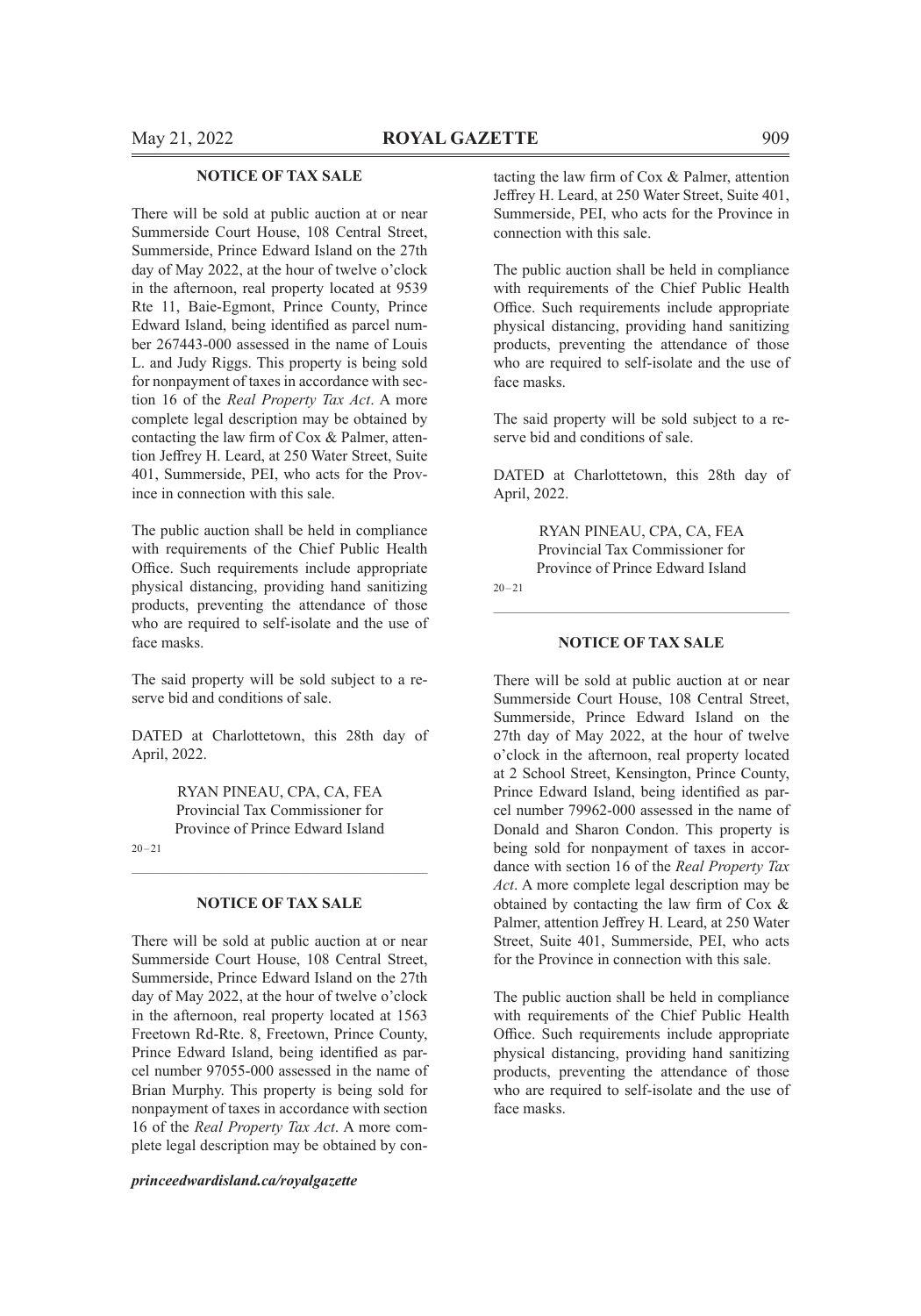The said property will be sold subject to a reserve bid and conditions of sale.

DATED at Charlottetown, this 28th day of April, 2022.

> RYAN PINEAU, CPA, CA, FEA Provincial Tax Commissioner for Province of Prince Edward Island

 $20 - 21$ 

#### **NOTICE OF TAX SALE**

There will be sold at public auction at or near Summerside Court House, 108 Central Street, Summerside, Prince Edward Island on the 27th day of May 2022, at the hour of twelve o'clock in the afternoon, real property located in Wellington Centre, Prince County, Prince Edward Island, being identified as parcel number 65748- 000 assessed in the name of Jillian R. Gowda, Radica B. Babwah, Acharaj E. Bunsee, Rohan B. Bunsee, Radindranath B. Bunsee and Bettyann R. Bunsee. This property is being sold for nonpayment of taxes in accordance with section 16 of the *Real Property Tax Act*. A more complete legal description may be obtained by contacting the law firm of Cox & Palmer, attention Jeffrey H. Leard, at 250 Water Street, Suite 401, Summerside, PEI, who acts for the Province in connection with this sale.

The public auction shall be held in compliance with requirements of the Chief Public Health Office. Such requirements include appropriate physical distancing, providing hand sanitizing products, preventing the attendance of those who are required to self-isolate and the use of face masks.

The said property will be sold subject to a reserve bid and conditions of sale.

DATED at Charlottetown, this 28th day of April, 2022.

> RYAN PINEAU, CPA, CA, FEA Provincial Tax Commissioner for Province of Prince Edward Island

 $20 - 21$ 

#### **NOTICE OF TAX SALE**

There will be sold at public auction at or near Summerside Court House, 108 Central Street, Summerside, Prince Edward Island on the 27th day of May 2022, at the hour of twelve o'clock in the afternoon, real property located in Milburn, Prince County, Prince Edward Island, being identified as parcel number 53975-000 assessed in the name of Leonard James Bernard. This property is being sold for nonpayment of taxes in accordance with section 16 of the *Real Property Tax Act*. A more complete legal description may be obtained by contacting the law firm of Cox & Palmer, attention Jeffrey H. Leard, at 250 Water Street, Suite 401, Summerside, PEI, who acts for the Province in connection with this sale.

The public auction shall be held in compliance with requirements of the Chief Public Health Office. Such requirements include appropriate physical distancing, providing hand sanitizing products, preventing the attendance of those who are required to self-isolate and the use of face masks.

The said property will be sold subject to a reserve bid and conditions of sale.

DATED at Charlottetown, this 28th day of April, 2022.

> RYAN PINEAU, CPA, CA, FEA Provincial Tax Commissioner for Province of Prince Edward Island

 $20 - 21$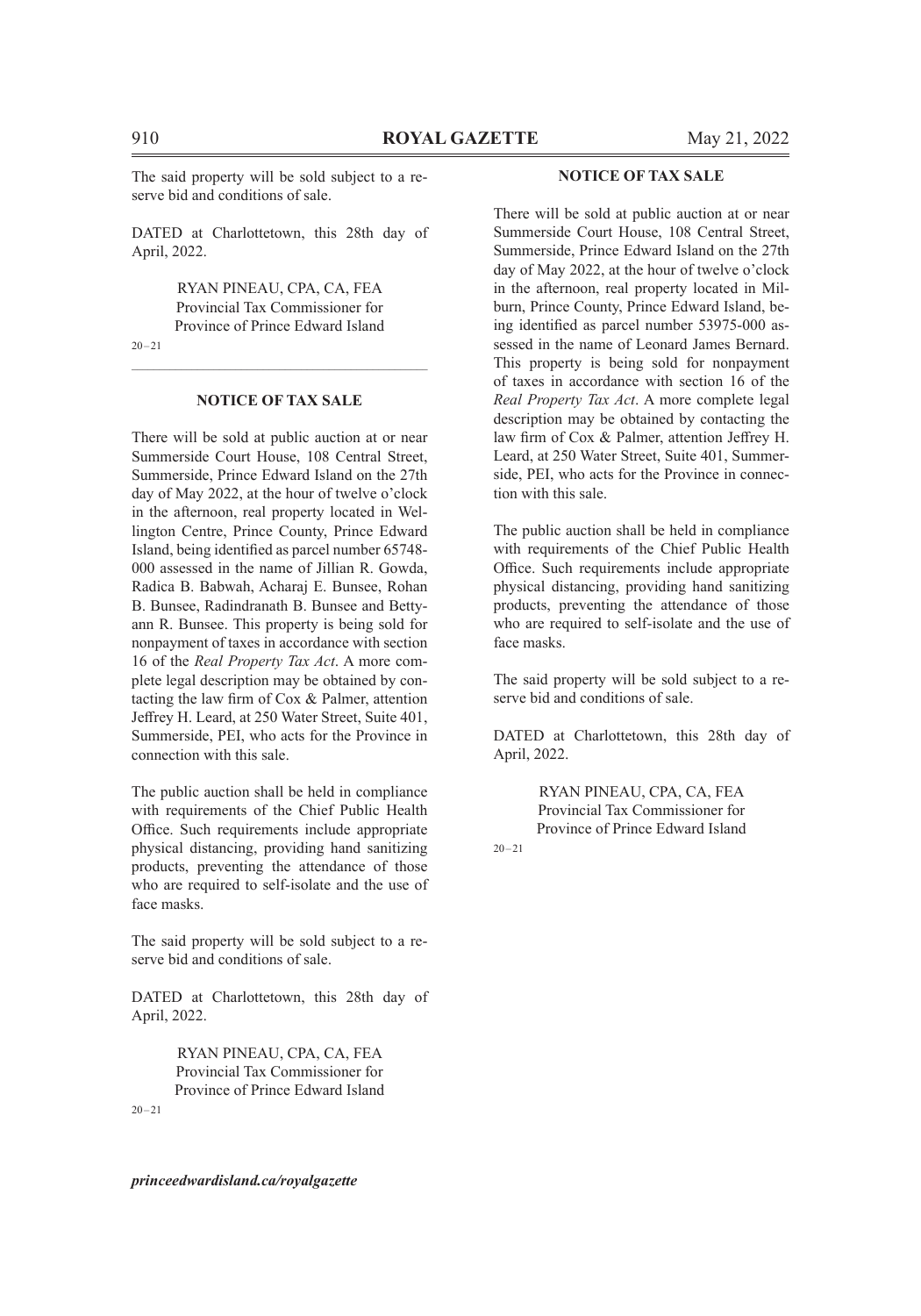#### **NOTICE OF CHANGE OF CORPORATE NAME**

*Business Corporations Act* R.S.P.E.I. 1988, Cap. B-6.01

PUBLIC NOTICE is hereby given that under the *Business Corporations Act*, a certificate of amendment which includes a change in name has been issued to:

|                        | Former Name: JANICE STEWART  |
|------------------------|------------------------------|
|                        | PROFESSIONAL CORP.           |
|                        | New Name: 102865 P.E.I. INC. |
| <b>Effective Date:</b> | May 11, 2022                 |

| Former Name: JOANNE M. STEWART         |
|----------------------------------------|
| PROFESSIONAL CORP.                     |
| $(2012)$ INC.                          |
| New Name: 102866 P.E.I. INC.           |
| May 11, 2022<br><b>Effective Date:</b> |
|                                        |
|                                        |

# $\mathcal{L}_\text{max} = \mathcal{L}_\text{max} = \mathcal{L}_\text{max} = \mathcal{L}_\text{max} = \mathcal{L}_\text{max} = \mathcal{L}_\text{max} = \mathcal{L}_\text{max} = \mathcal{L}_\text{max} = \mathcal{L}_\text{max} = \mathcal{L}_\text{max} = \mathcal{L}_\text{max} = \mathcal{L}_\text{max} = \mathcal{L}_\text{max} = \mathcal{L}_\text{max} = \mathcal{L}_\text{max} = \mathcal{L}_\text{max} = \mathcal{L}_\text{max} = \mathcal{L}_\text{max} = \mathcal{$ **NOTICE OF DISSOLUTION**

*Partnership Act* R.S.P.E.I. 1988, Cap. P-1

Public Notice is hereby given that a Notice of Dissolution has been filed under the *Partnership Act* for each of the following:

Name: DYNAMIC CONTROLS AI AUTOMATION Owner: Dynamic Controls Canada Inc. 30 Aerospace Bl, PO Box 136 Slemon Park, PE C0B 2A0 Registration Date: May 10, 2022

Name: ROBERTA ORIGINALS Owner: Roberta Palmer 40 Arcona Dr. Charlottetown, PE C1A 8C9 Registration Date: May 12, 2022

Name: STEAMERS BOAT HOUSE Owner: 102581 P.E.I. Inc. 508 Wynn Rd, Elmwood, PE C0A 1H3 Registration Date: May 13, 2022

Name: KIN CONSULTING GROUP Owner: Reta MacDonald 198 East Royalty Rd, Charlottetown, PE C1C 0E8 Owner: Rebecca Gill 43 Baxter Ln, West Covehead, PE C1C 1P0 Owner: Geoff MacDonald 198 East Royalty Rd, Charlottetown, PE C1C 0E8 Registration Date: May 10, 2022  $21$ 

> **NOTICE OF INCORPORATION** *Business Corporations Act* R.S.P.E.I. 1988, Cap. B-6.01

 $\mathcal{L}_\text{max} = \mathcal{L}_\text{max} = \mathcal{L}_\text{max} = \mathcal{L}_\text{max} = \mathcal{L}_\text{max} = \mathcal{L}_\text{max} = \mathcal{L}_\text{max} = \mathcal{L}_\text{max} = \mathcal{L}_\text{max} = \mathcal{L}_\text{max} = \mathcal{L}_\text{max} = \mathcal{L}_\text{max} = \mathcal{L}_\text{max} = \mathcal{L}_\text{max} = \mathcal{L}_\text{max} = \mathcal{L}_\text{max} = \mathcal{L}_\text{max} = \mathcal{L}_\text{max} = \mathcal{$ 

PUBLIC NOTICE is hereby given that under the *Business Corporations Act*, a certificate of Incorporation has been issued to:

Name: 102869 P.E.I. INC. 2 Jake Dr Cornwall, PE C0A 1H4 Incorporation Date: May 10, 2022

Name: 102870 P.E.I. INC. 75 St Peters Rd Charlottetown, PE C1A 5N7 Incorporation Date: May 11, 2022

Name: 5M MANAGEMENT INC. 15 Camburhill Crt Charlottetown, PE C1E 0E2 Incorporation Date: May 16, 2022

Name: HAYDEN SOMERS HOLDING LTD. 42 Somers Rd St Georges, PE C0A 1G0 Incorporation Date: May 11, 2022

Name: JPD CONSTRUCTION INC. 98 Shore Rd Fort Augustus, PE C1B 3G6 Incorporation Date: May 13, 2022

Name: RENO KINGS CONSTRUCTION INC. 39 Jenkins Av Summerside, PE C1N 1E3 Incorporation Date: April 26, 2022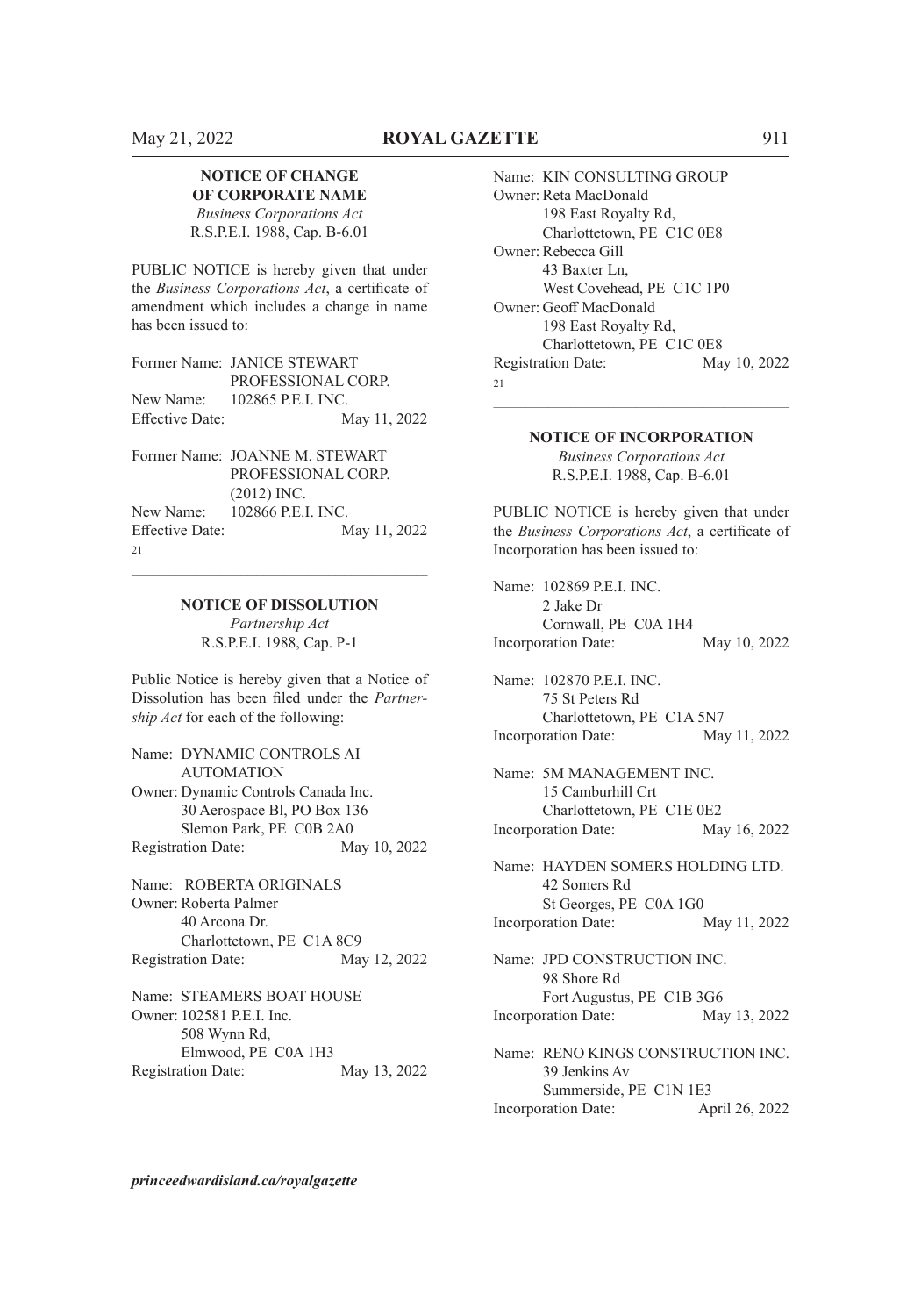| Name: SIREN'S SHUTTLE SERVICE LTD. |              |
|------------------------------------|--------------|
| 7 Cape Rd                          |              |
| North Lake, PE C0A 2B0             |              |
| <b>Incorporation Date:</b>         | May 11, 2022 |
| Name: SONIC HOLDINGS LTD.          |              |
| 76 Sunrise Dr                      |              |
| Rustico, PE C0A 1N0                |              |

Incorporation Date: May 11, 2022

Name: SONIC INTEL LTD. 76 Sunrise Dr Rustico, PE C0A 1N0 Incorporation Date: May 11, 2022 21

#### **NOTICE OF AMENDMENT**

*Business Corporations Act* R.S.P.E.I. 1988, Cap. B-6.01

Public Notice is hereby given that under the *Business Corporations Act*, a certificate of amendment has been issued to:

|                        | Name: 102865 P.E.I. INC.                           |              |
|------------------------|----------------------------------------------------|--------------|
|                        | Purpose: To amend the objects and purposes of      |              |
|                        | the company                                        |              |
| <b>Effective Date:</b> |                                                    | May 11, 2022 |
|                        | Name: 102866 P.E.I. INC.                           |              |
|                        | Purpose: To amend the objects and purposes of      |              |
|                        | the company                                        |              |
| <b>Effective Date:</b> |                                                    | May 11, 2022 |
|                        | Name: DTI RENTALS INCORPORATED                     |              |
|                        | Purpose: To amend the objects and purposes of      |              |
|                        | the company                                        |              |
| <b>Effective Date:</b> |                                                    | May 16, 2022 |
| Name:                  | <b>FORTY BELOW HEATING</b><br><b>SERVICES INC.</b> |              |

Purpose: To amend the objects and purposes of the company Effective Date: May 12, 2022 21

#### **NOTICE OF REGISTRATION**

*Partnership Act* R.S.P.E.I. 1988, Cap. P-1, s.52 and s.54(1)

Public Notice is hereby given that the following Declarations have been filed under the *Partnership Act*:

Name: LEGACY ROOFING Owner: Kevin Doucette 21 Wallace Ln, Unit 2 Oyster Bed Bridge, PE C1E 0V4 Registration Date: May 10, 2022

Name: TUTOR BENE ENGLISH ACADEMY Owner: Danielle Georgette Breaker 1852 Rte 225 North Wiltshire, PE C0A 1Y0 Registration Date: May 10, 2022

Name: DCLINTON ELECTRIC Owner: Denver Clinton 846 French Village Rd - Rte 217 Savage Harbour, PE C0A 1T0 Registration Date: May 10, 2022

Name: WATER STREET STORAGE Owner: Arsenault Bros. Holdings Inc. 75 W B MacPhail Dr Cornwall, PE C0A 1H5 Registration Date: May 10, 2022

Name: BONDAVAL Owner: Bondaval Canada Inc. 77 King Street, Suite 400 Toronto, ON M5K 0A1 Registration Date: May 10, 2022

Name: SOLOMAN PRESSURE WASHING Owner: Samuel Terrence MacRae Soloman 262 Hyde Point Rd Meadowbank, PE C0A 1H1 Registration Date: May 11, 2022

Name: FOOD ENGINE Owner: Maureen Adams 1771 County Line Rd Darnley, PE C0B 1M0 Owner: Shelley Ann Montreuil 1771 County Line Rd Darnley, PE C0B 1M0 Registration Date: May 11, 2022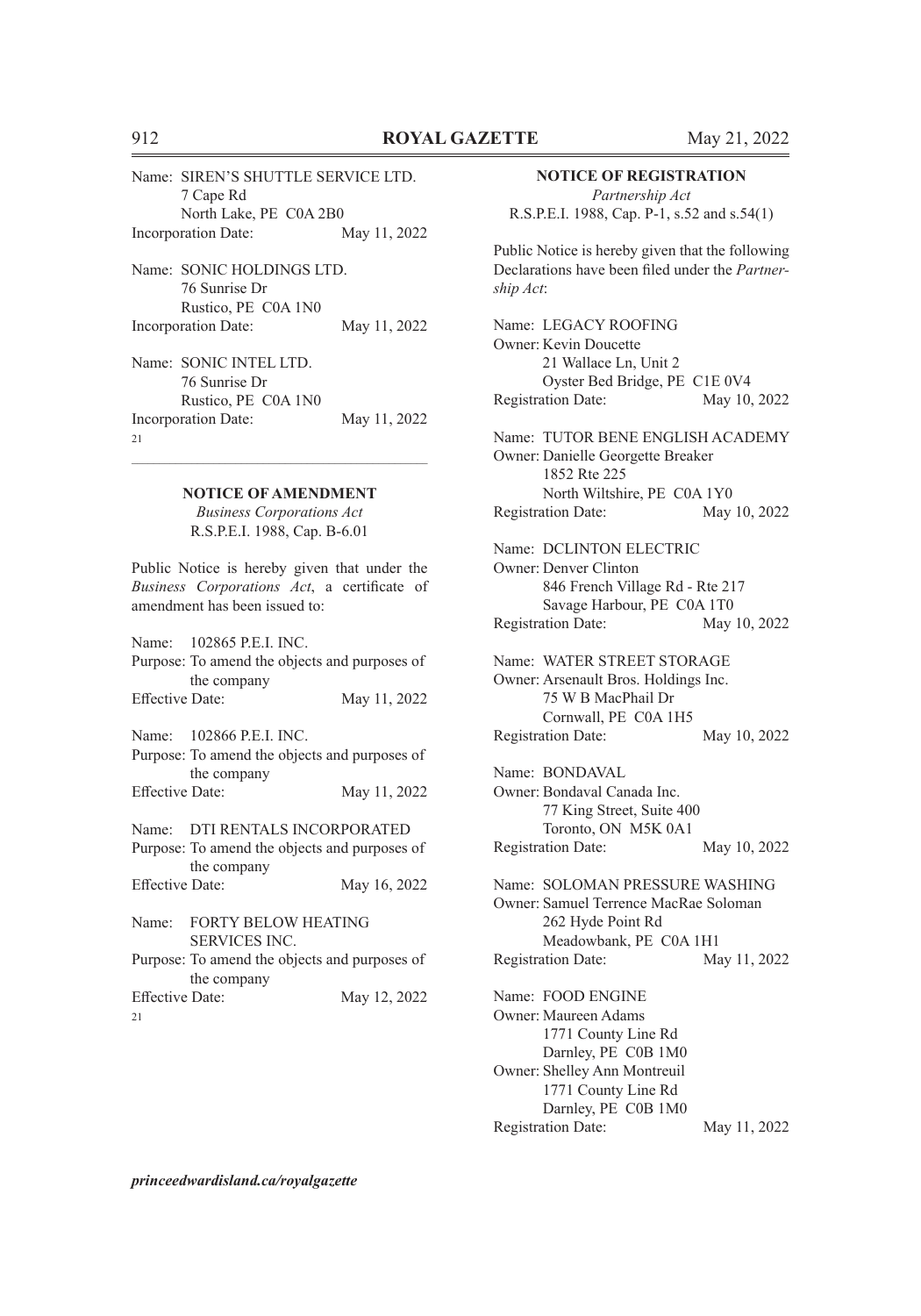Name: DUCTAL Owner: Lafarge Canada Inc. 6509 Airport Road c/o Legal Department Mississauga, ON L4V 1S7 Registration Date: May 11, 2022 Name: MD SIGNATURE PRIVATE WEALTH MANAGEMENT Owner: Scotia Wealth Insurance Services Inc./ Service d'Assurance Gestion de Patrimoine Scotia Inc. 40 King Street West, 35th Floor Scotia Plaza Toronto, ON M5H 1H1 Registration Date: May 11, 2022 Name: SIGNATURE MD GESTION PRIVEE DE PATRIMOINE Owner: Scotia Wealth Insurance Services Inc./ Service d'Assurance Gestion de Patrimoine Scotia Inc. 40 King Street West, 35th Floor Scotia Plaza Toronto, ON M5H 1H1 Registration Date: May 11, 2022 Name: DIFFERENT HANDYMAN **SERVICES** Owner: Nikolay Sisan 1833 Georgetown Rd - Rte 3 Roseneath, PE C0A 1G0 Registration Date: May 12, 2022 Name: EXPLORE MORE WATERSPORTS Owner: Flyboard Maritimes Inc. 1 Weymouth St Charlottetown, PE C1A 8W1<br>ttion Date: May 12, 2022 Registration Date: Name: FABULOUS FOOD Owner: Navjot Singh 368 Brophy Av Summerside, PE C1N 5M5 Owner: Nirmal Kaur 368 Brophy Av Summerside, PE C1N 5M5 Owner: Prabdeep Singh 368 Brophy Av Summerside, PE C1N 5M5 Registration Date: May 12, 2022

Name: 24 EAST PROPERTIES Owner: 11632990 Canada Inc. 40 Quest Ln New Dominion, PE C0A 1H6 Registration Date: May 12, 2022 Name: ACADIAN ROOFING Owner: 102821 P.E.I. Inc. 19 St Raphael Rd St-Raphael, PE C0B 2E0 Registration Date: May 12, 2022 Name: ISLAND PORTABLE BUILDINGS **CONSTRUCTION** Owner: 102821 P.E.I. Inc. 19 St Raphael Rd St-Raphael, PE C0B 2E0 Registration Date: May 12, 2022 Name: AA MECHANICAL Owner: William Arsenault 48 Greys Rd - Rte 201 Belle River, PE C0A 1R0 Registration Date: May 12, 2022 Name: SOUTHPORT HEALTH SERVICES Owner: Dentalcorp Health Services Ltd. 181 Bay Street, Suite 2600 Toronto, ON M5J 2T3 Registration Date: May 13, 2022 Name: SOUTHPORT DENTAL CLINIC Owner: Dr. Podolsky (PEI) Professional Corporation 80 Grafton St, Suite 200 Charlottetown, PE C1A 1K7 Registration Date: May 13, 2022 Name: ADAMS BEACH BERRY FARM Owner: Maureen Adams 1771 County Line Rd Darnley, PE C0B 1M0 Registration Date: May 13, 2022 Name: NEWBILITY AUTO Owner: 13971830 Canada Inc. 10 England Cir Charlottetown, PE C1E 1W6 Registration Date: May 13, 2022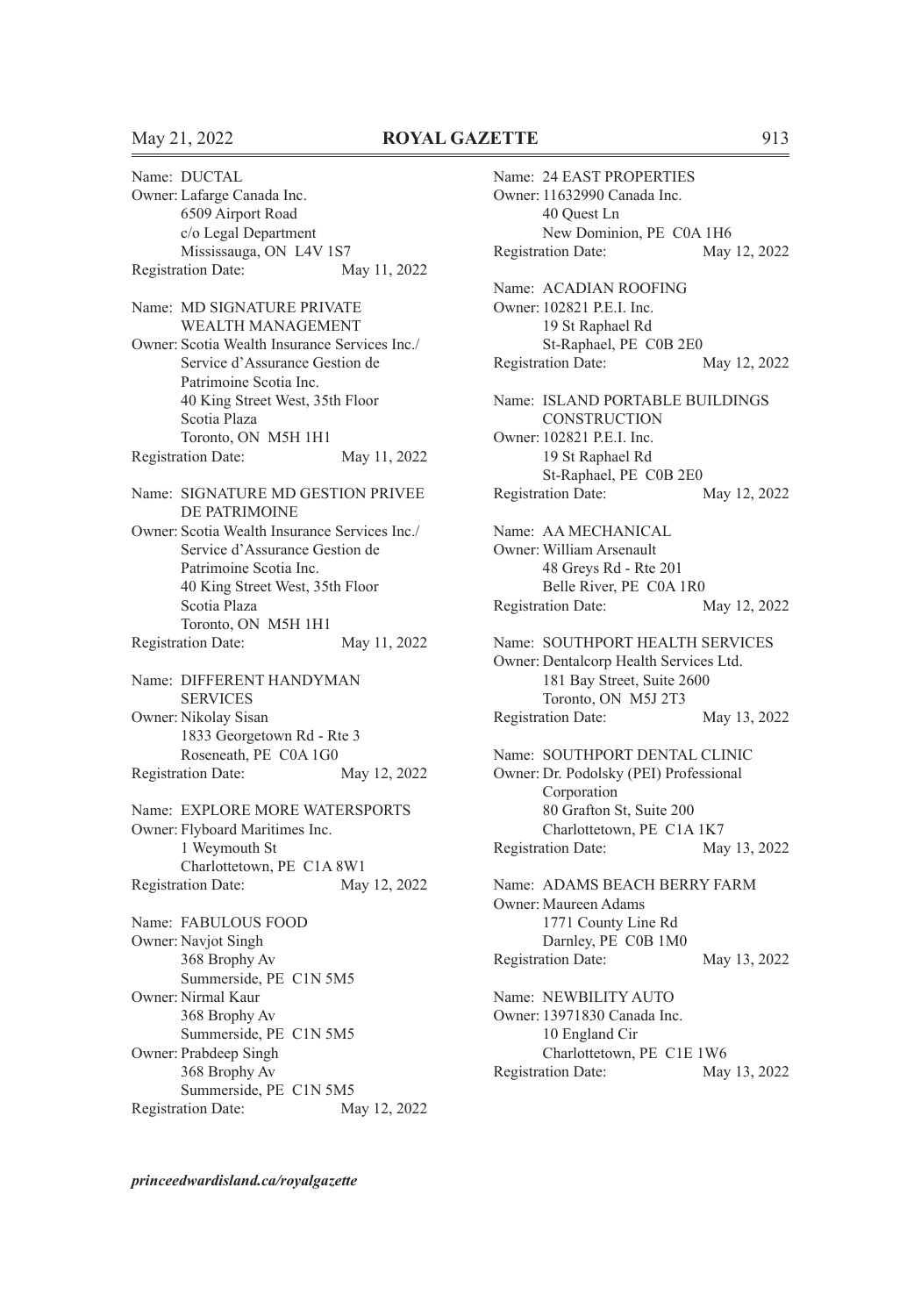Name: DEX CONSTRUCTION Owner: Ryan Michael Wilson 2 Wren Dr Stratford, PE C1B 2C3 Registration Date: May 15, 2022 Name: WOLF PACK INDUSTRIES RESIDENTIAL CLEANERS Owner: Alisha Wolf 67 Royalty Rd Charlottetown, PE C1E 3E7 Registration Date: May 16, 2022 Name: T & A RENOVATIONS Owner: Anthony M Cummiskey 13 Shamrock Cr Kinkora, PE C0B 1N0 Owner: Anthony T Cummiskey 307 North River Rd Charlottetown, PE C1A 3M3 Registration Date: May 16, 2022 21  $\mathcal{L}_\text{max} = \mathcal{L}_\text{max} = \mathcal{L}_\text{max} = \mathcal{L}_\text{max} = \mathcal{L}_\text{max} = \mathcal{L}_\text{max} = \mathcal{L}_\text{max} = \mathcal{L}_\text{max} = \mathcal{L}_\text{max} = \mathcal{L}_\text{max} = \mathcal{L}_\text{max} = \mathcal{L}_\text{max} = \mathcal{L}_\text{max} = \mathcal{L}_\text{max} = \mathcal{L}_\text{max} = \mathcal{L}_\text{max} = \mathcal{L}_\text{max} = \mathcal{L}_\text{max} = \mathcal{$ 

#### **AMENDMENT OF TRADE NAME**

*Partnership Act* R.S.P.E.I. 1988, Cap. P-1

Public Notice is hereby given that the following Declarations have been filed under the *Partnership Act*:

Name: CONFEDERATION PARTNERS Owner: Confederation Capital Partners Limited 5475 Spring Garden Road, Suite 303 Halifax, NS B3J 3T2 Registration Date: May 03, 201 21

#### **NOTICE OF INTENTION TO REMOVE BUSINESS NAME REGISTRATIONS**

 $\mathcal{L}_\text{max} = \mathcal{L}_\text{max} = \mathcal{L}_\text{max} = \mathcal{L}_\text{max} = \mathcal{L}_\text{max} = \mathcal{L}_\text{max} = \mathcal{L}_\text{max} = \mathcal{L}_\text{max} = \mathcal{L}_\text{max} = \mathcal{L}_\text{max} = \mathcal{L}_\text{max} = \mathcal{L}_\text{max} = \mathcal{L}_\text{max} = \mathcal{L}_\text{max} = \mathcal{L}_\text{max} = \mathcal{L}_\text{max} = \mathcal{L}_\text{max} = \mathcal{L}_\text{max} = \mathcal{$ 

*Partnership Act* R.S.P.E.I. 1988, Cap. P-1, s.54.1(4)

**PUBLIC NOTICE** is hereby given that the following business name registrations filed under the *Partnership Act* have expired. It is the intention of the Director of Consumer, Corporate and Insurance Services to remove these business name registrations on the expiration of ninety days after publication of this notice if said business name registrations have not been renewed.

*princeedwardisland.ca/royalgazette*

Please see the end of this list for information on filing a renewal.

#### **BUSINESS NAME**

Bioassociates Consulting The Original "Whatta Rush" Jewelry & Clothing Co. Wee Wonderz Learning Center Whitestone Construction 21

#### **NOTICE CHANGE OF NAME**

 $\mathcal{L}_\text{max} = \mathcal{L}_\text{max} = \mathcal{L}_\text{max} = \mathcal{L}_\text{max} = \mathcal{L}_\text{max} = \mathcal{L}_\text{max} = \mathcal{L}_\text{max} = \mathcal{L}_\text{max} = \mathcal{L}_\text{max} = \mathcal{L}_\text{max} = \mathcal{L}_\text{max} = \mathcal{L}_\text{max} = \mathcal{L}_\text{max} = \mathcal{L}_\text{max} = \mathcal{L}_\text{max} = \mathcal{L}_\text{max} = \mathcal{L}_\text{max} = \mathcal{L}_\text{max} = \mathcal{$ 

Be advised that a name change under the *Change of Name Act* S.P.E.I. 1988, C-59 was granted as follows:

Former Name: **Breanna Lynn O'Halloran** Present Name: **Bow Ace Liam Johnson**

Date: March 18, 2022

Steve D. Dowling Director of Vital Statistics

 $21$ 

#### **NOTICE CHANGE OF NAME**

 $\mathcal{L}_\text{max} = \mathcal{L}_\text{max} = \mathcal{L}_\text{max} = \mathcal{L}_\text{max} = \mathcal{L}_\text{max} = \mathcal{L}_\text{max} = \mathcal{L}_\text{max} = \mathcal{L}_\text{max} = \mathcal{L}_\text{max} = \mathcal{L}_\text{max} = \mathcal{L}_\text{max} = \mathcal{L}_\text{max} = \mathcal{L}_\text{max} = \mathcal{L}_\text{max} = \mathcal{L}_\text{max} = \mathcal{L}_\text{max} = \mathcal{L}_\text{max} = \mathcal{L}_\text{max} = \mathcal{$ 

Be advised that a name change under the *Change of Name Act* S.P.E.I. 1988, C-59 was granted as follows:

Former Name: **Ramandeep Singh** Present Name: **Ramandeep Singh**

Date: March 31, 2022

Steve D. Dowling Director of Vital Statistics

 $21$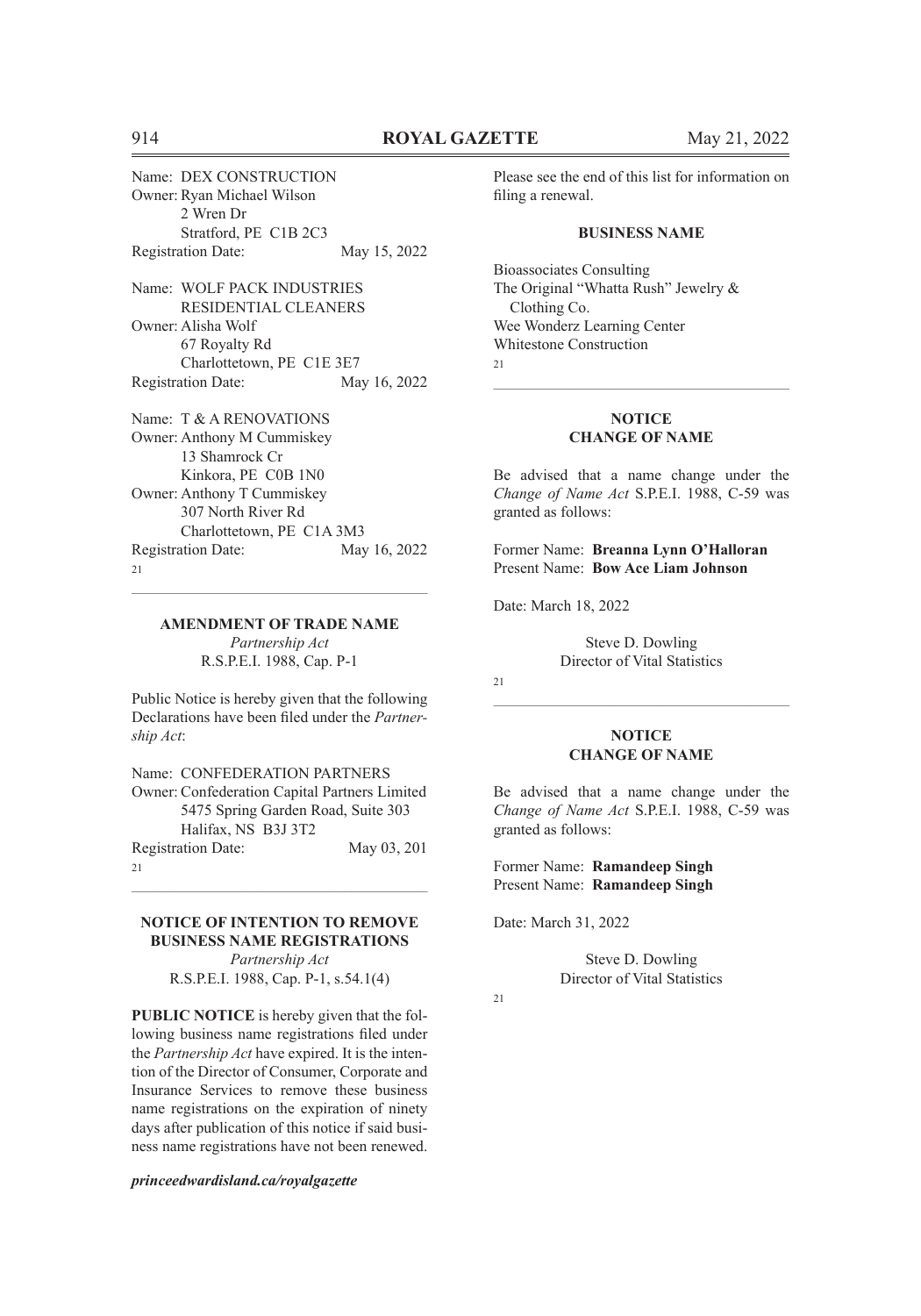#### **NOTICE CHANGE OF NAME**

Be advised that a name change under the *Change of Name Act* S.P.E.I. 1988, C-59 was granted as follows:

Former Name: **Megan Margaret Llewellyn** Present Name: **Miles Jed Llewellyn**

Date: March 07, 2022

Steve D. Dowling Director of Vital Statistics

21

#### **NOTICE CHANGE OF NAME**

 $\mathcal{L}_\text{max} = \mathcal{L}_\text{max} = \mathcal{L}_\text{max} = \mathcal{L}_\text{max} = \mathcal{L}_\text{max} = \mathcal{L}_\text{max} = \mathcal{L}_\text{max} = \mathcal{L}_\text{max} = \mathcal{L}_\text{max} = \mathcal{L}_\text{max} = \mathcal{L}_\text{max} = \mathcal{L}_\text{max} = \mathcal{L}_\text{max} = \mathcal{L}_\text{max} = \mathcal{L}_\text{max} = \mathcal{L}_\text{max} = \mathcal{L}_\text{max} = \mathcal{L}_\text{max} = \mathcal{$ 

Be advised that a name change under the *Change of Name Act* S.P.E.I. 1988, C-59 was granted as follows:

Former Name: **Michael Glen Nicholson** Present Name: **Bloom Ophelia Nicholson**

Date: March 11, 2022

Steve D. Dowling Director of Vital Statistics

21

#### **NOTICE CHANGE OF NAME**

Be advised that a name change under the *Change of Name Act* S.P.E.I. 1988, C-59 was granted as follows:

Former Name: **Albany Raymond Cluney** Present Name: **Albany Raymond Campbell**

Date: May 12, 2022

Steven D. Dowling Director of Vital Statistics

 $21$ 

#### **NOTICE MARRIAGE ACT** Prince Edward Island [Subsection 8(1) of the Act]

Notice is hereby published that, under the authority of the *Marriage Act*, the following clergy has been **temporarily registered from May 28, 2022 to June 25, 2022** for the purpose of solemnizing marriages in the province of Prince Edward Island:

**Rev. Daniel Frank Cormier** 16 Dalhousie Ave Kentville, NS B4N 5E5

> Steve D. Dowling Director of Vital Statistics

 $21$ 

**NOTICE MARRIAGE ACT** Prince Edward Island [Subsection 8(1) of the Act]

 $\mathcal{L}_\text{max} = \mathcal{L}_\text{max} = \mathcal{L}_\text{max} = \mathcal{L}_\text{max} = \mathcal{L}_\text{max} = \mathcal{L}_\text{max} = \mathcal{L}_\text{max} = \mathcal{L}_\text{max} = \mathcal{L}_\text{max} = \mathcal{L}_\text{max} = \mathcal{L}_\text{max} = \mathcal{L}_\text{max} = \mathcal{L}_\text{max} = \mathcal{L}_\text{max} = \mathcal{L}_\text{max} = \mathcal{L}_\text{max} = \mathcal{L}_\text{max} = \mathcal{L}_\text{max} = \mathcal{$ 

Notice is hereby published that, under the authority of the *Marriage Act*, the following clergy has been **temporarily registered from August 22, 2022 to September 10, 2022** for the purpose of solemnizing marriages in the province of Prince Edward Island:

#### **Rev. Daniel Pyke**

Canadian Baptists of Atlantic Canada 21 Ridge Way Grand Bay-Westfield, NB E5K 1Y9

> Steve D. Dowling Director of Vital Statistics

21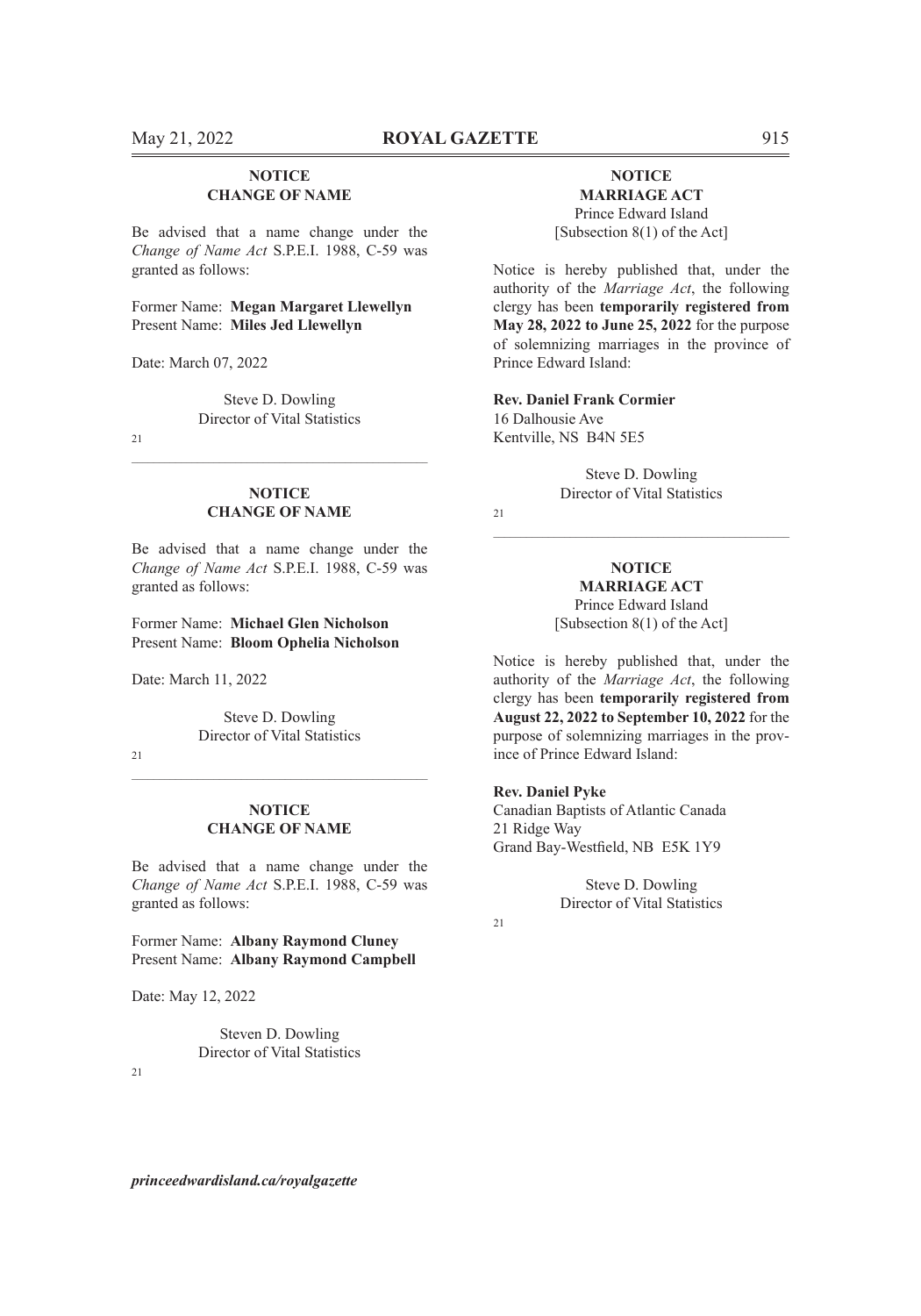#### **NOTICE MARRIAGE ACT** Prince Edward Island

[Subsection 8(1) of the Act]

Notice is hereby published that, under the authority of the *Marriage Act*, the following clergy has been **temporarily registered from July 1, 2022 to July 29, 2022** for the purpose of solemnizing marriages in the province of Prince Edward Island:

#### **Fr. Eric Giddins**

Diocese of Charlottetown-Roman Catholic Church 2400 Portage Ave Winnipeg, MB R3J 0M8

> Steve D. Dowling Director of Vital Statistics

 $\mathcal{L}_\text{max} = \mathcal{L}_\text{max} = \mathcal{L}_\text{max} = \mathcal{L}_\text{max} = \mathcal{L}_\text{max} = \mathcal{L}_\text{max} = \mathcal{L}_\text{max} = \mathcal{L}_\text{max} = \mathcal{L}_\text{max} = \mathcal{L}_\text{max} = \mathcal{L}_\text{max} = \mathcal{L}_\text{max} = \mathcal{L}_\text{max} = \mathcal{L}_\text{max} = \mathcal{L}_\text{max} = \mathcal{L}_\text{max} = \mathcal{L}_\text{max} = \mathcal{L}_\text{max} = \mathcal{$ 

 $21$ 

#### **NOTICE MARRIAGE ACT**

Prince Edward Island [Subsection 8(1) of the Act]

Notice is hereby published that, under the authority of the *Marriage Act*, the following clergy has been **temporarily registered from June 25, 2022 to July 22, 2022** for the purpose of solemnizing marriages in the province of Prince Edward Island:

#### **Fr. Charles Broderick**

Diocese of Charlottetown-Roman Catholic Church 515-21 Crystal Drive Riverview, NB E1B 3Y3

> Steve D. Dowling Director of Vital Statistics

 $21$ 

# **NOTICE**

**MARRIAGE ACT** Prince Edward Island [Subsection 8(1) of the Act]

Notice is hereby published that, under the authority of the *Marriage Act*, the following clergy has been **registered** for the purpose of solemnizing marriages in the province of Prince Edward Island:

#### **Neil Thompson**

Gospel Hall of PEI 64 Circle M Court Clyde River, PE  $COA$  1H<sub>1</sub>

> Steve D. Dowling Director of Vital Statistics

21

#### **INDEX TO NEW MATTER** VOL. CXLVIII – NO. 21 May 21, 2022

 $\mathcal{L}_\text{max} = \mathcal{L}_\text{max} = \mathcal{L}_\text{max} = \mathcal{L}_\text{max} = \mathcal{L}_\text{max} = \mathcal{L}_\text{max} = \mathcal{L}_\text{max} = \mathcal{L}_\text{max} = \mathcal{L}_\text{max} = \mathcal{L}_\text{max} = \mathcal{L}_\text{max} = \mathcal{L}_\text{max} = \mathcal{L}_\text{max} = \mathcal{L}_\text{max} = \mathcal{L}_\text{max} = \mathcal{L}_\text{max} = \mathcal{L}_\text{max} = \mathcal{L}_\text{max} = \mathcal{$ 

# **BUSINESS CORPORATIONS ACT**

# **Amendments**

| Forty Below Heating Services Inc. 912 |  |
|---------------------------------------|--|

#### **Change of Corporate Name**

| Janice Stewart Professional Corp. 911 |  |
|---------------------------------------|--|
| Joanne M. Stewart Professional Corp.  |  |
|                                       |  |

#### **Incorporations**

| Siren's Shuttle Service Ltd. 912 |  |
|----------------------------------|--|
|                                  |  |
|                                  |  |
|                                  |  |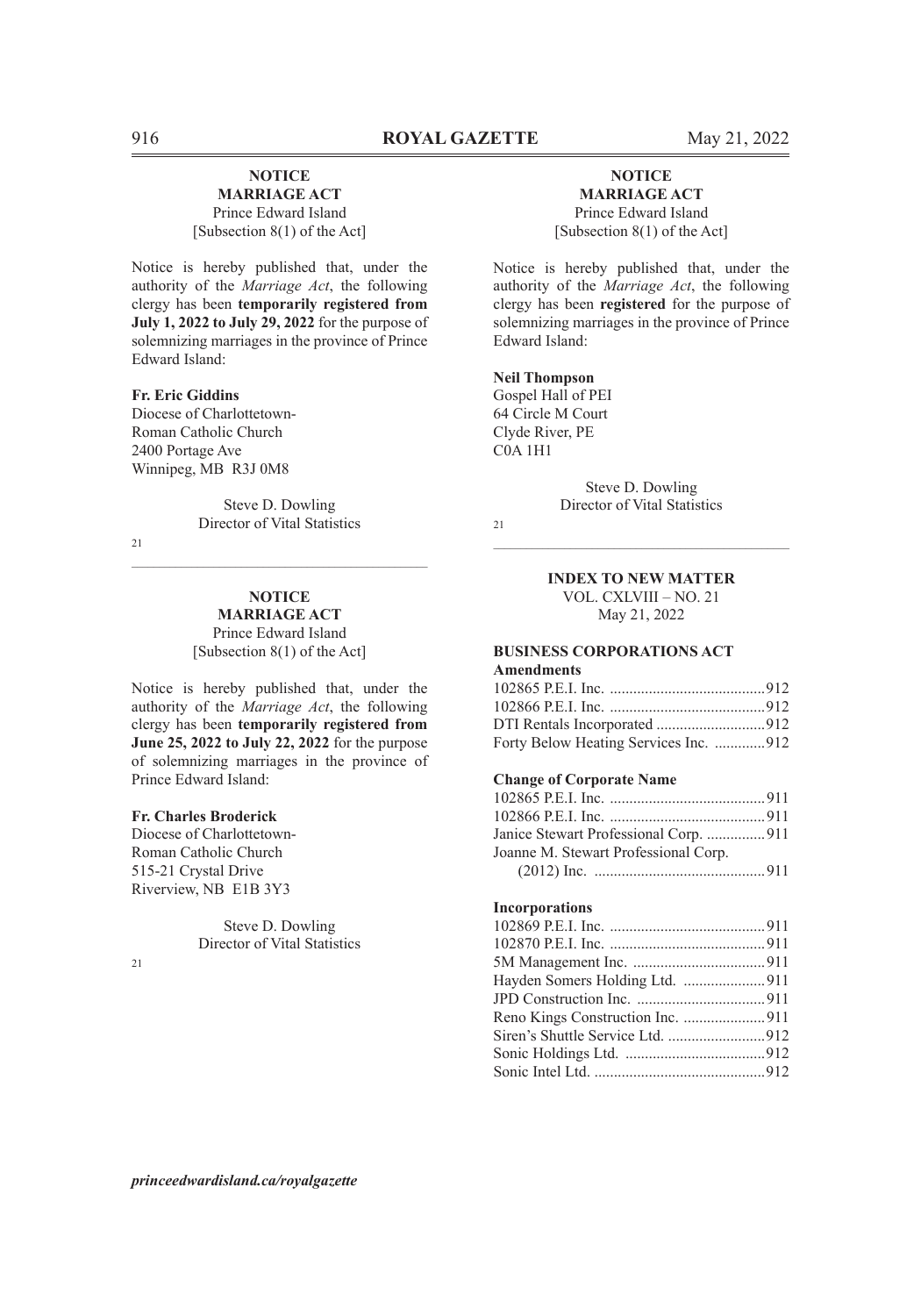### **ESTATES**

#### **Administrators' Notices**

| Boudreault, Theresa Marie Cora Lee884 |  |
|---------------------------------------|--|
|                                       |  |
|                                       |  |
|                                       |  |

### **Executors' Notices**

#### **MISCELLANEOUS**

#### *Change of Name Act*

# *Marriage Act*

| Registration |  |
|--------------|--|
|              |  |

| <b>Temporary Registrations</b> |  |
|--------------------------------|--|
|                                |  |
|                                |  |
|                                |  |
|                                |  |
|                                |  |

#### *Real Property Tax Act*

| Notice of Tax Sale |  |
|--------------------|--|
| Property of        |  |
|                    |  |
|                    |  |
|                    |  |
|                    |  |
|                    |  |
|                    |  |
|                    |  |
|                    |  |
|                    |  |
|                    |  |
|                    |  |

*princeedwardisland.ca/royalgazette*

# **PARTNERSHIP ACT**

| LARITERSHII ACT                |  |
|--------------------------------|--|
| <b>Amendment of Trade Name</b> |  |
|                                |  |

|--|--|

#### **Dissolutions**

| Dynamic Controls AI Automation 911 |  |
|------------------------------------|--|
|                                    |  |
|                                    |  |
|                                    |  |

#### **Intention to Remove Business Name**

|--|--|--|--|

### **Registrations**

| Adams Beach Berry Farm913                    |
|----------------------------------------------|
|                                              |
|                                              |
|                                              |
| Different Handyman Services913               |
|                                              |
| Explore More Watersports 913                 |
|                                              |
|                                              |
| Island Portable Buildings Construction 913   |
|                                              |
| MD Signature Private Wealth                  |
|                                              |
|                                              |
| Signature MD Gestion Privee de               |
|                                              |
| Soloman Pressure Washing912                  |
|                                              |
| Southport Health Services913                 |
|                                              |
| Tutor Bene English Academy 912               |
|                                              |
| Wolf Pack Industries Residential Cleaners914 |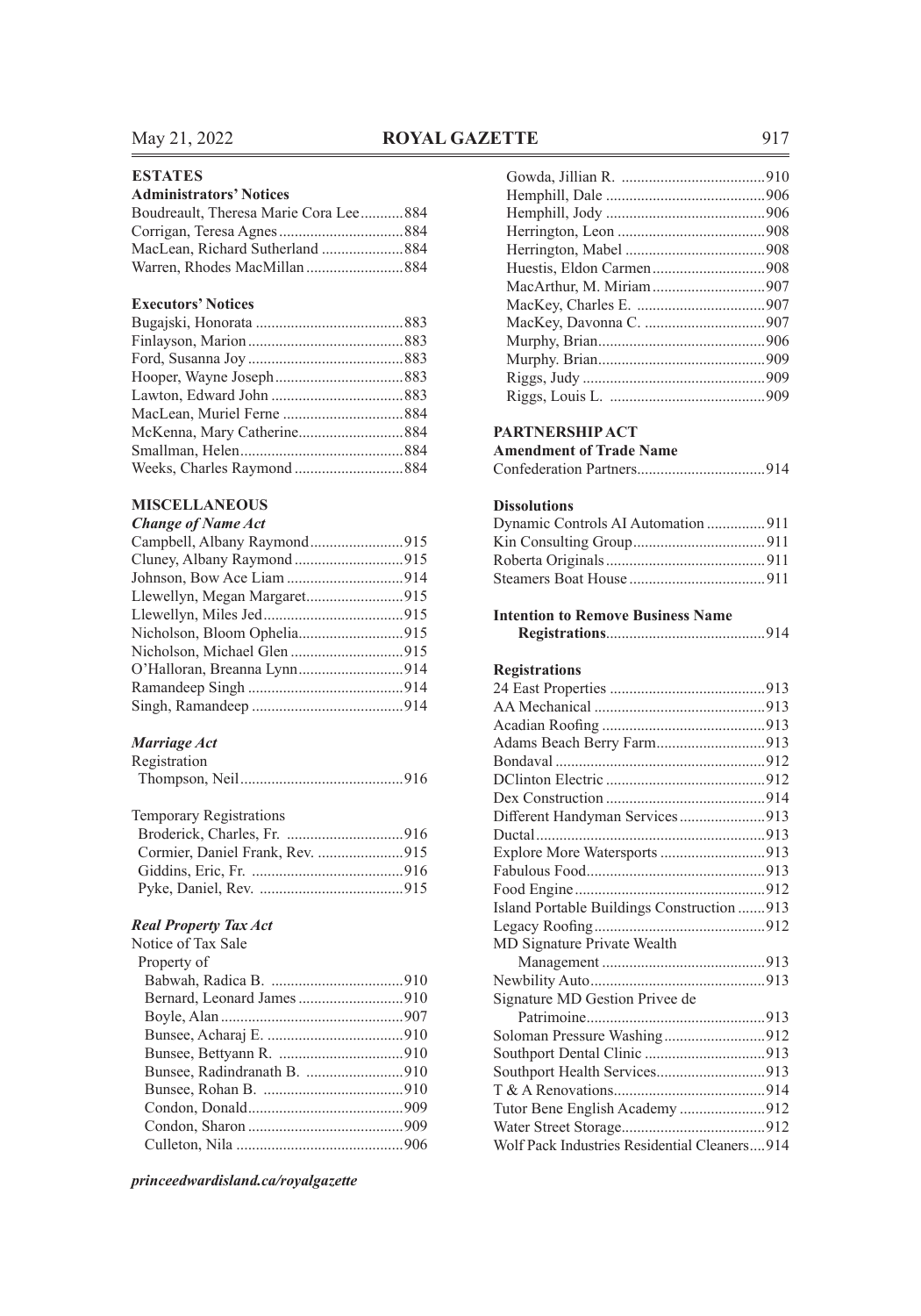The ROYAL GAZETTE is issued every Saturday from the office of Andrea MacRae, Acting Queen's Printer, PO Box 2000, Charlottetown, PEI C1A 7N8. All copy must be received by the Tuesday preceding the day of publication. The subscription rate is \$75.00 per annum, postpaid; single copies are \$2.00 each, postpaid or \$1.25 each, over the counter.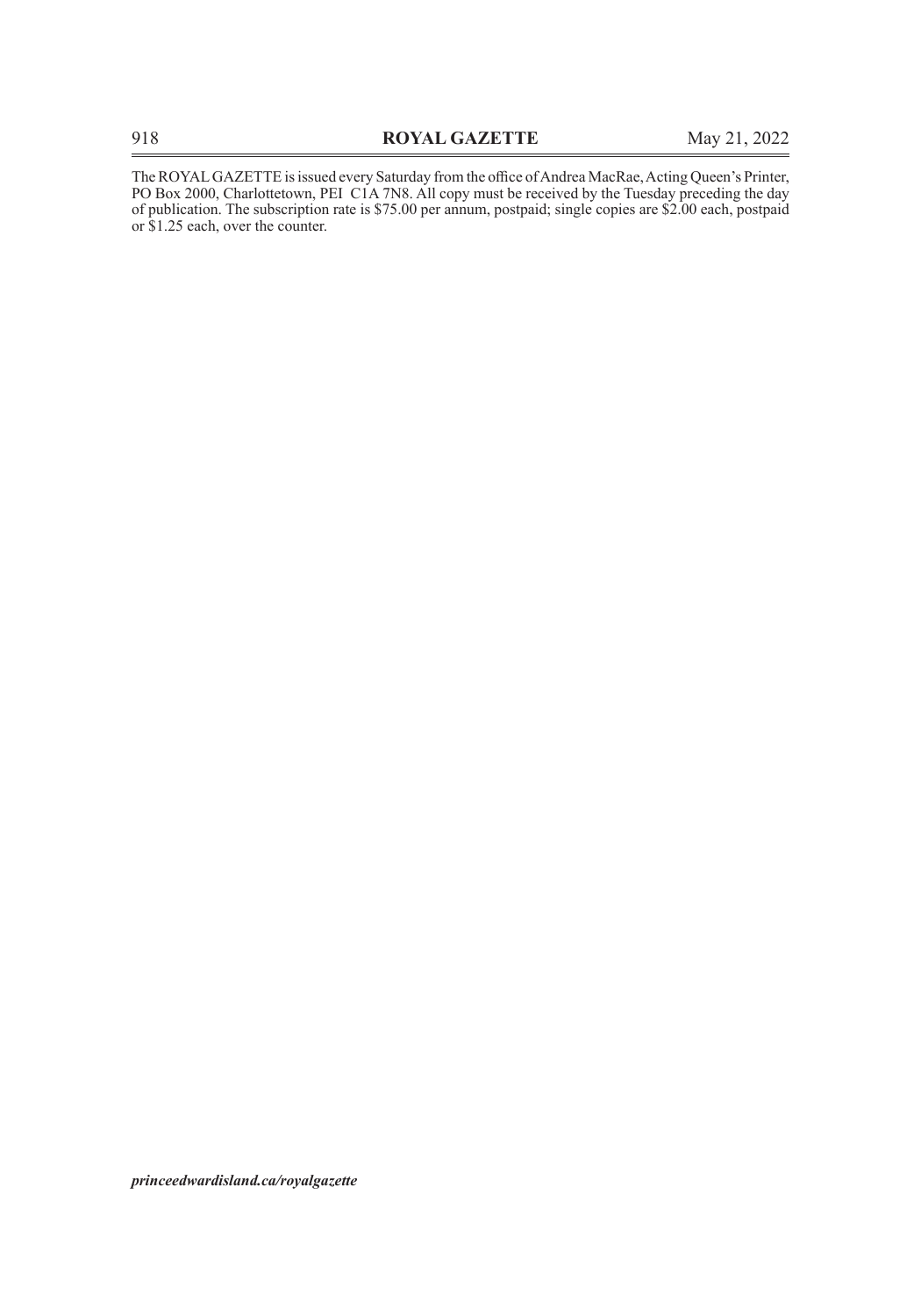# **PART II REGULATIONS**

# **EC2022-382**

# **DRUG COST ASSISTANCE ACT**

# **DRUG COST ASSISTANCE PROGRAM REGULATIONS AMENDMENT**

(Approved by Her Honour the Lieutenant Governor in Council dated May 10, 2022.)

Pursuant to section 21 of the *Drug Cost Assistance Act* R.S.P.E.I. 1988, Cap. D-14.1, Council made the following regulations:

# **1. Section 1 of the** *Drug Cost Assistance Act* **Drug Cost Assistance Program Regulations (EC367/14) is amended**

- **(a) by the addition of the following after clause (e):**
- (e.1) "**nurse practitioner**" means a nurse practitioner authorized under the *Regulated Health Professions Act* R.S.P.E.I. 1988, R-10.1, to practise as a nurse practitioner in the province;
- **(b) by the revocation of clauses (e) and (g).**
- **2. Clause 7(2)(a) of the regulations is amended by the addition of the words "**or nurse practitioner**" after the words "**medical practitioner**".**
- **3. Subsection 8(2) of the regulations is amended by the addition of the following after clause (b):**
	- (b.1) the first \$20 of the cost of each unit of glucagon dispensed;
- **4. Clauses 9(1)(c) and 12(1)(c) of the regulations are amended by the deletion of the words "**line 236**" and the substitution of the words "**line 23600**".**
- **5. (1) Subsection 19(1) of the regulations is amended by the addition of the words "**or assured income under the *Supports for Persons with*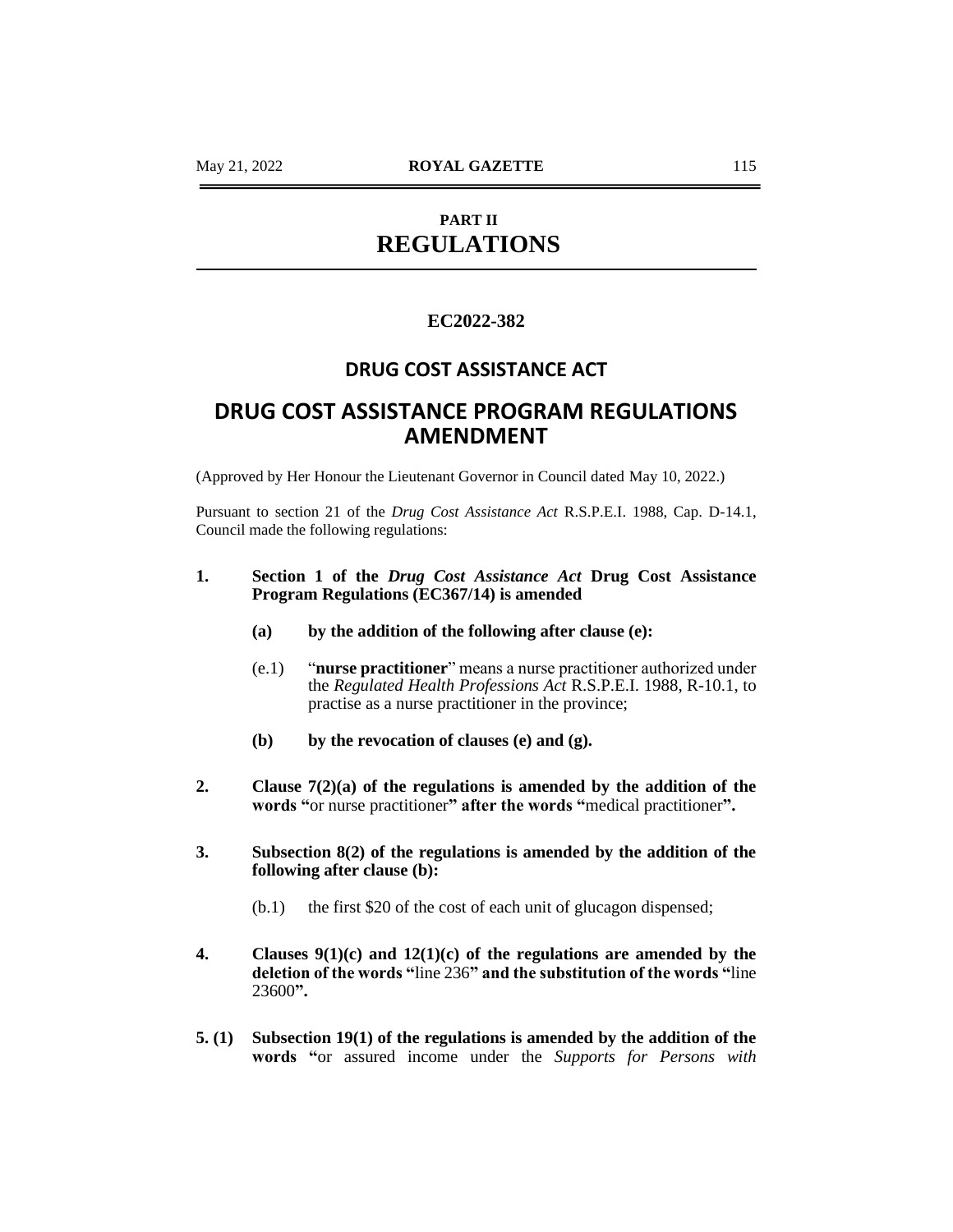*Disabilities Act* R.S.P.E.I. 1988, Cap. S-9.2**" after the words "**Cap. S-4.3**".**

- **(2) Subsection 19(2) of the regulations is amended by the addition of the words "**or assured income under the *Supports for Persons with Disabilities Act***" after the words "***Social Assistance Act***".**
- **6. (1) Part 11 of the regulations is amended**
	- **(a) by the deletion of the word "**Disease**" wherever it occurs and the substitution of the word "**Infection**"; and**
	- **(b) by the deletion of the word "**disease**" wherever it occurs and the substitution of the word "**infection**".**
- **(2) Section 31 of the regulations is amended by the addition of the words "**or nurse practitioner**" after the words "**medical practitioner**" wherever they occur.**
- **7. Part 12 of the regulations is revoked and the following substituted:**

# **PART 12**

## **Substance Use Harm Reduction Drug Program**

# **33. Definitions**

In this Part,

- (a) "**Program**" means the Substance Use Harm Reduction Drug Program established under this Part;
- (b) "**substance**" means alcohol or an opiate.

## **34. Establishment of program**

(1) There is hereby established a program under the Plan entitled the Substance Use Harm Reduction Drug Program.

# **Eligibility criteria**

- (2) A resident is entitled to benefits under the Program if
	- (a) a medical practitioner or nurse practitioner recommends drug therapy for the resident for substance dependency; and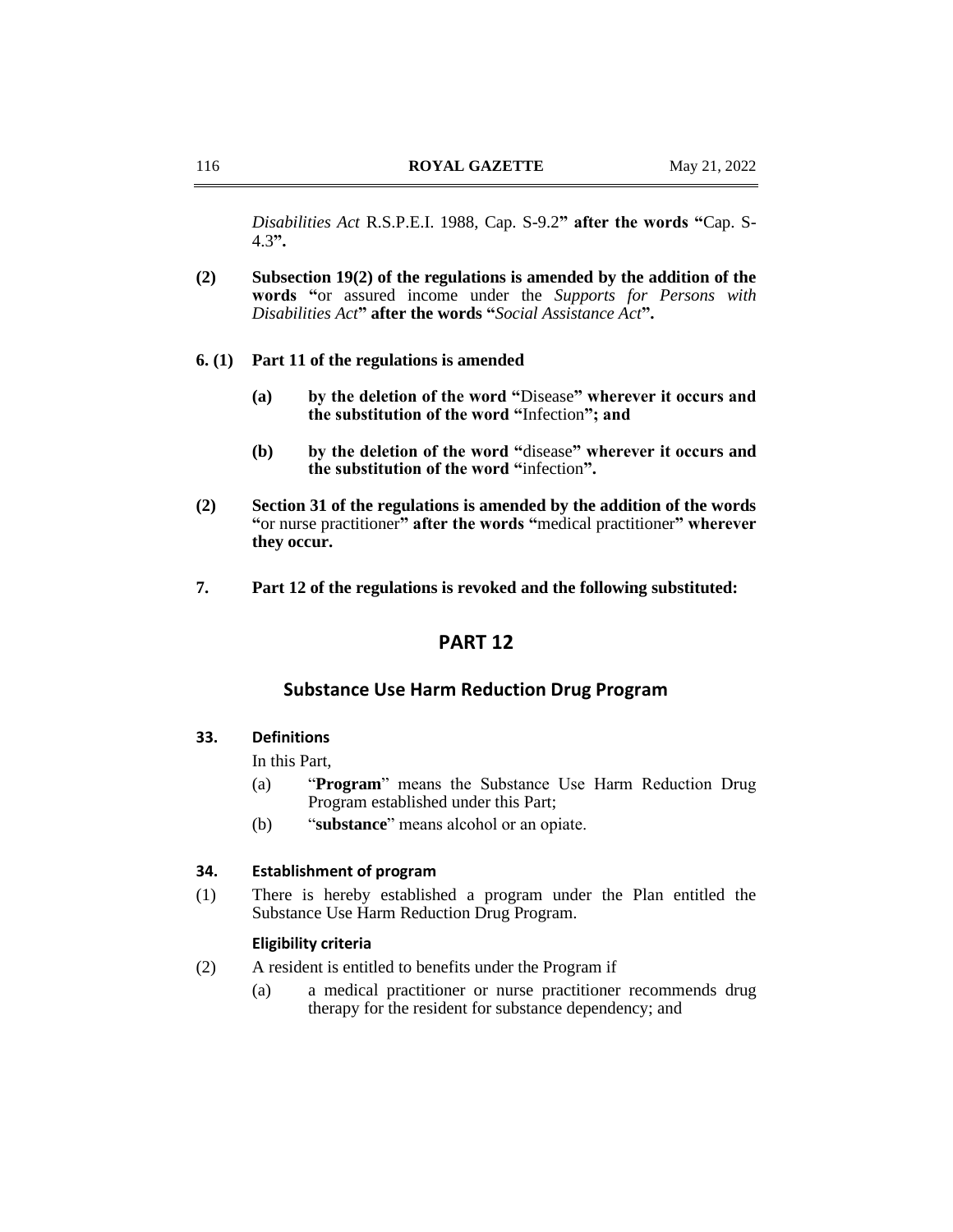(b) the resident is entitled to payment for basic health service benefits under the *Health Services Payment Act* and the *Hospital and Diagnostic Services Insurance Act*.

#### **Cessation of eligibility**

- (3) An eligible person ceases to be eligible for benefits under the Program and the person's coverage ceases on the earliest day that
	- (a) the person leaves the province to establish residence in another province or country;
	- (b) a medical practitioner or nurse practitioner no longer recommends drug therapy for the person for substance dependency; or
	- (c) the person ceases to be entitled to payment for basic health service benefits under the *Health Services Payment Act* and the *Hospital and Diagnostic Services Insurance Act*.

# **Transitional**

(4) A person who was enrolled in the Opioid Replacement Therapy Drug Program as it was established under this Part on May 31, 2022, is deemed to be enrolled in this Program on and after June 1, 2022, until the person ceases to be eligible for benefits under subsection (3).

## **35. Benefits**

(1) The benefits under the Program include drug therapy for substance dependency.

## **Eligible cost payable**

- (2) Subject to any requirements set out in the formulary, the Program shall pay to or on behalf of an eligible person the eligible cost of the benefit claimed.
- **8. Subsection 36(1) of the regulations is revoked and the following substituted:**

## **36. Definitions**

- (1) In this Part,
	- (a) "**dependant**" means a child of a person or the person's spouse, who
		- (i) is under 19 years of age and does not have a spouse, or
		- (ii) is 19 years of age or over but under 25 years of age, is a full-time student and does not have a spouse;
	- (b) "**household**" means a person, the person's spouse, if the person has a spouse, and any dependants;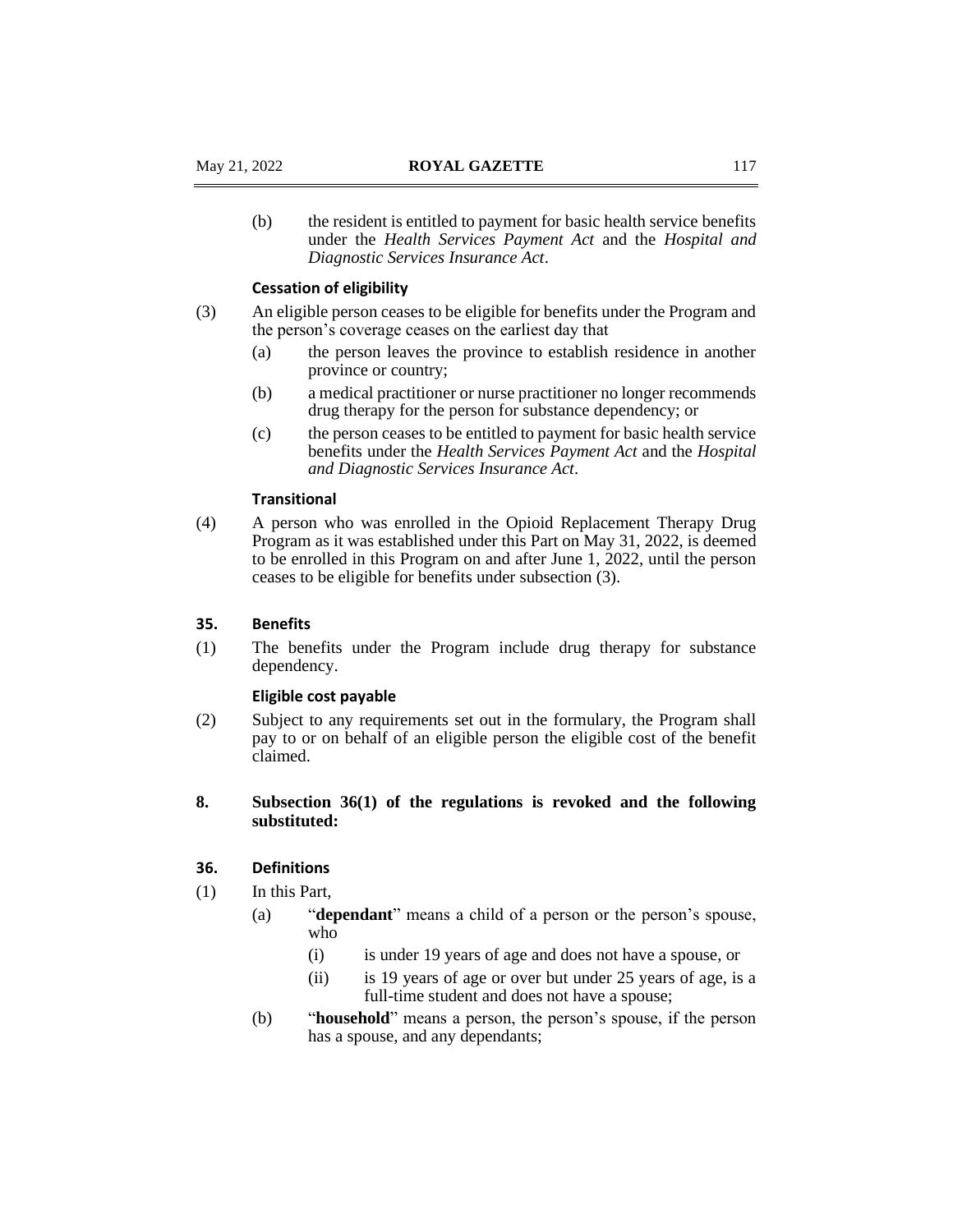- (c) "**household income**" means the total income of the persons in a household, other than any dependents, calculated in accordance with Schedule E;
- (d) "**program**" means the Insulin Pump Program established under this Part;
- (e) "**year**" in relation to the program, means a period of 12 months commencing on the date of enrolment or anniversary of enrolment of a person, as the case may be.

## **One household**

- (1.1) For the purpose of this Part, no person may be considered to be part of more than one household and spouses shall be considered part of the same household unless the administrator is satisfied they are separated in accordance with section 47.
- **9. (1) Subsection 37(2) of the regulations is amended by the addition of the words "**or nurse practitioner**" after the words "**medical practitioner**".**
- **(2) Subsection 37(3) of the regulations is amended**
	- **(a) in the words preceding clause (a), by the addition of the words "**on the earliest day the person**" after the words "**coverage ceases,**"; and**
	- **(b) in clauses (a), (b), (c) and (d), by the deletion of the words "**on the day the person**".**

## **10. Section 38 of the regulations is revoked and the following substituted:**

#### **38. Program benefits**

- (1) The benefits under the program include
	- (a) one insulin pump of a type approved in the formulary, every five years; and
	- (b) the annual supplies approved in the formulary and required for the operation of the insulin pump set out in Schedule G,

but do not include insulin or blood testing strips.

## **Amount payable to or on behalf of eligible person**

- (2) Subject to any requirements set out in the formulary, the program shall pay to or on behalf of an eligible person
	- (a) in respect of a benefit described in clause  $(1)(a)$ , a percentage of the eligible cost of the benefit claimed, based on the eligible person's household income, as set out in Schedule F; and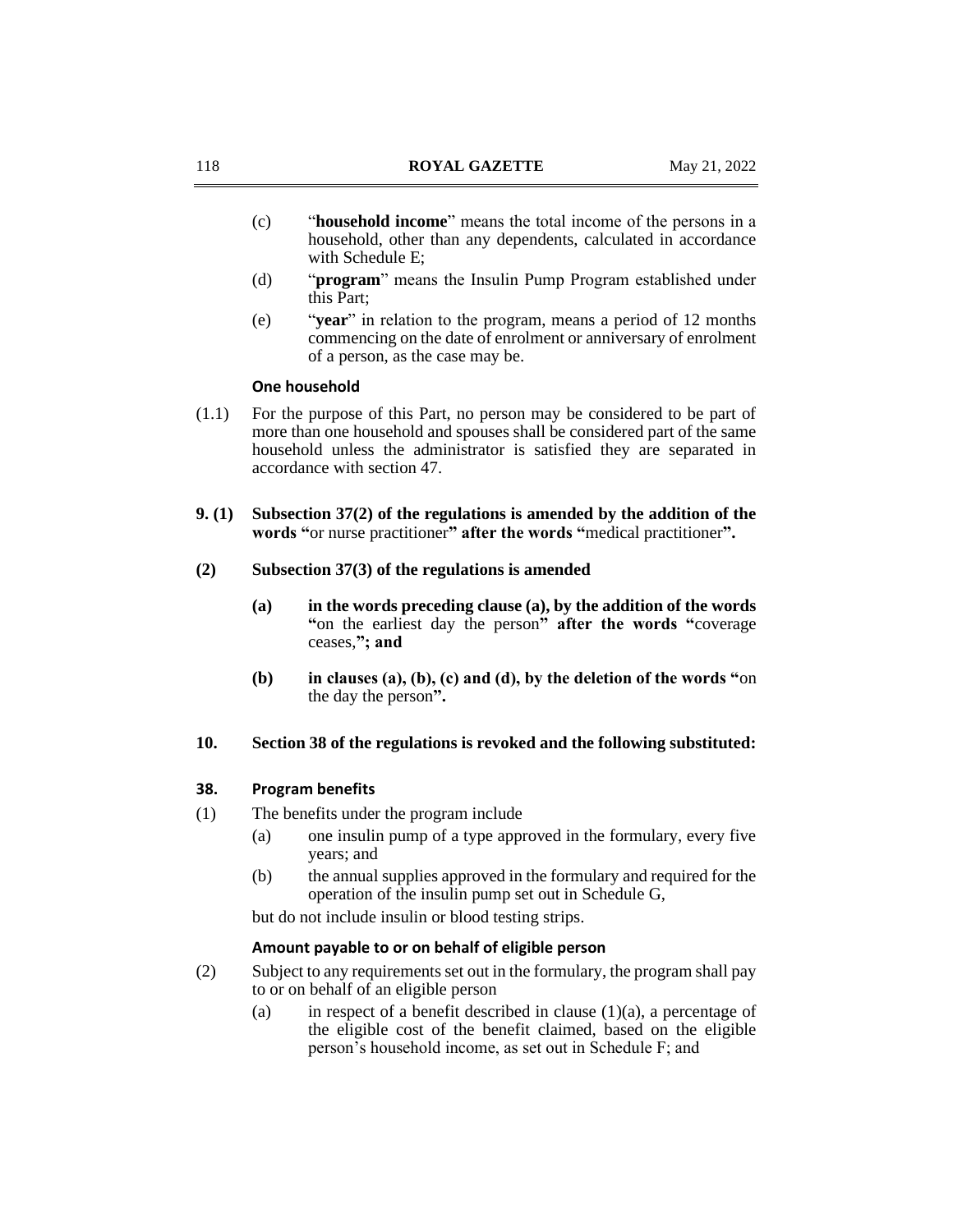(b) in respect of a benefit described in clause  $(1)(b)$ , a percentage of the eligible cost of the benefit claimed, based on the eligible person's household income, as set out in Schedule F, to the maximum aggregate amount for the supply per year set out in Schedule G, subject to proration.

# **11. Subsection 38.1(1) of the regulations is revoked and the following substituted:**

## **38.1 Definitions**

- (1) In this Part,
	- (a) "**dependant**" means a child of a person or the person's spouse, who
		- (i) is under 19 years of age and does not have a spouse, or
		- (ii) is 19 years of age or over but under 25 years of age, is a full- time student and does not have a spouse;
	- (b) "**household**" means a person, the person's spouse, if the person has a spouse, and any dependants;
	- (c) "**household income**" means the total income of the persons in a household, other than any dependents, calculated in accordance with Schedule E;
	- (d) "**program**" means Ostomy Supplies Program established under this Part.

## **One household**

(1.1) For the purpose of this Part, no person may be considered to be part of more than one household and spouses shall be considered part of the same household unless the administrator is satisfied they are separated in accordance with section 47.

# **12. (1) Subsection 38.2(2) of the regulations is revoked and the following substituted:**

## **Eligibility criteria**

- (2) A resident is eligible to be enrolled in the program if the resident
	- (a) has a permanent abdominal stoma; and
	- (b) is entitled to payment for basic health service benefits under the *Health Services Payment Act* and the *Hospital and Diagnostic Services Act*.

## **(2) Subsection 38.2(4) of the regulations is amended**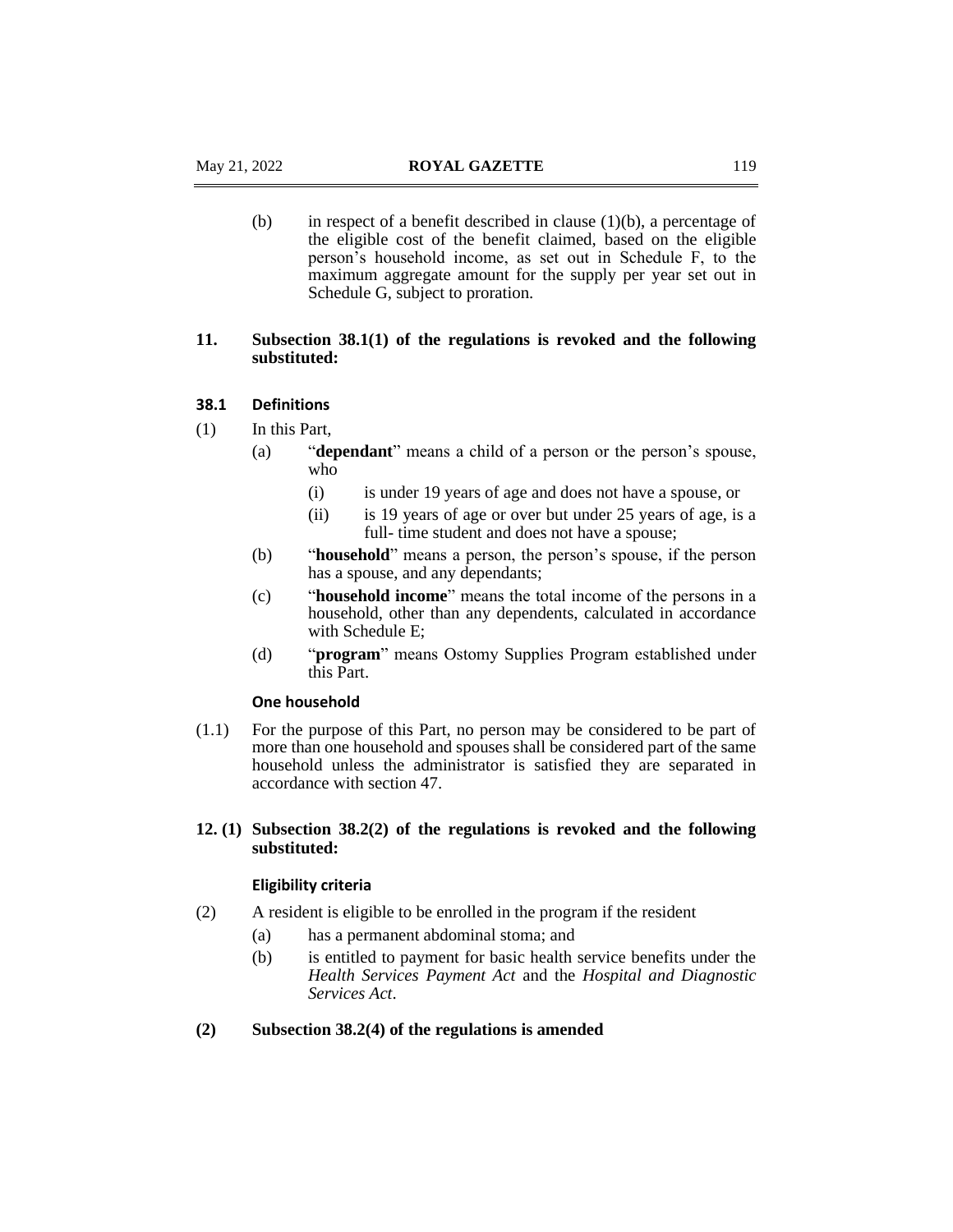- **(a) in the words preceding clause (a), by the addition of the words "**on the earliest day the person**" after the words "**coverage ceases,**"; and**
- **(b) in clauses (a) and (b), by the deletion of the words "**on the day the person**".**
- **13. Section 38.3 of the regulations is revoked and the following substituted:**

## **38.3 Program benefits**

(1) The benefits under the program include the supplies specified in the formulary that are required for the maintenance of an abdominal stoma and the collection of bodily waste.

## **Amount payable to or on behalf of eligible person**

- (2) Subject to any requirements set out in the formulary, the program shall pay to or on behalf of an eligible person a percentage of the eligible cost of the benefit claimed, based on the eligible person's household income, as set out in Schedule F, to a maximum aggregate of \$2,400 in a program year, subject to proration.
- **14. The regulations are amended by the addition of the following after section 38.3:**

# **PART 13.2**

## **Diabetes Glucose Sensor Program**

## **38.4 Definitions**

- (1) In this Part,
	- (a) "**dependant**" means a child of a person or the person's spouse, who
		- (i) is under 19 years of age and does not have a spouse, or
		- (ii) is 19 years of age or over but under 25 years of age, is a full-time student and does not have a spouse:
	- (b) "**household**" means a person, the person's spouse, if the person has a spouse, and any dependants;
	- (c) "**household income**" means the total income of the persons in a household, other than any dependents, calculated in accordance with Schedule E;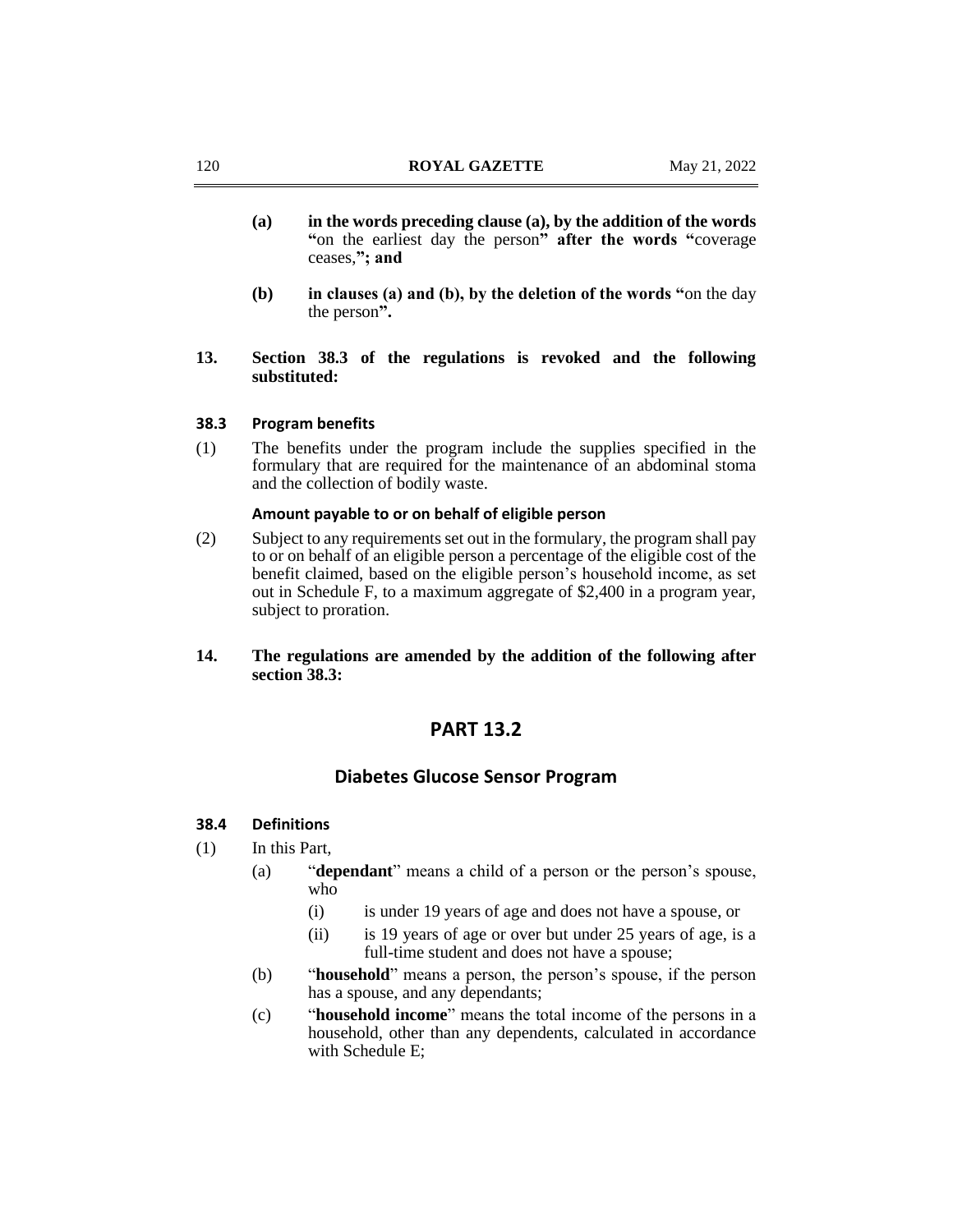(d) "**Program**" means Diabetes Glucose Sensor Program established under this Part.

## **One household**

(2) For the purpose of this Part, no person may be considered to be part of more than one household and spouses shall be considered part of the same household unless the administrator is satisfied they are separated in accordance with section 47.

# **38.5 Program established**

(1) There is hereby established a program under the Plan entitled the Diabetes Glucose Sensor Program.

### **Eligibility criteria**

- (2) A resident is eligible to be enrolled in the Program if the resident is
	- (a) diagnosed by a medical practitioner or nurse practitioner as having diabetes;
	- (b) reliant on an insulin pump or multiple daily injections of insulin to manage the diabetes; and
	- (c) entitled to payment for basic health service benefits under the *Health Services Payment Act* and the *Hospital and Diagnostic Services Insurance Act*.

## **Eligibility ceases**

- (3) An eligible person ceases to be eligible for benefits under the Program, and the person's coverage ceases, on the earliest day the person
	- (a) leaves the province to establish residence in another province or country; or
	- (b) ceases to be an entitled person under the *Health Services Payment Act* and the *Hospital and Diagnostic Services Insurance Act*.

## **Program year**

(4) Subject to subsection (5), the program year commences July 1 in a year and ends June 30 in the following year.

### **Initial program year**

(5) The Program commences June 1, 2022 and runs for an initial partial program year, ending June 30, 2022.

# **38.6 Benefit**

(1) The benefits under the Program include a glucose sensor of a type approved in the formulary.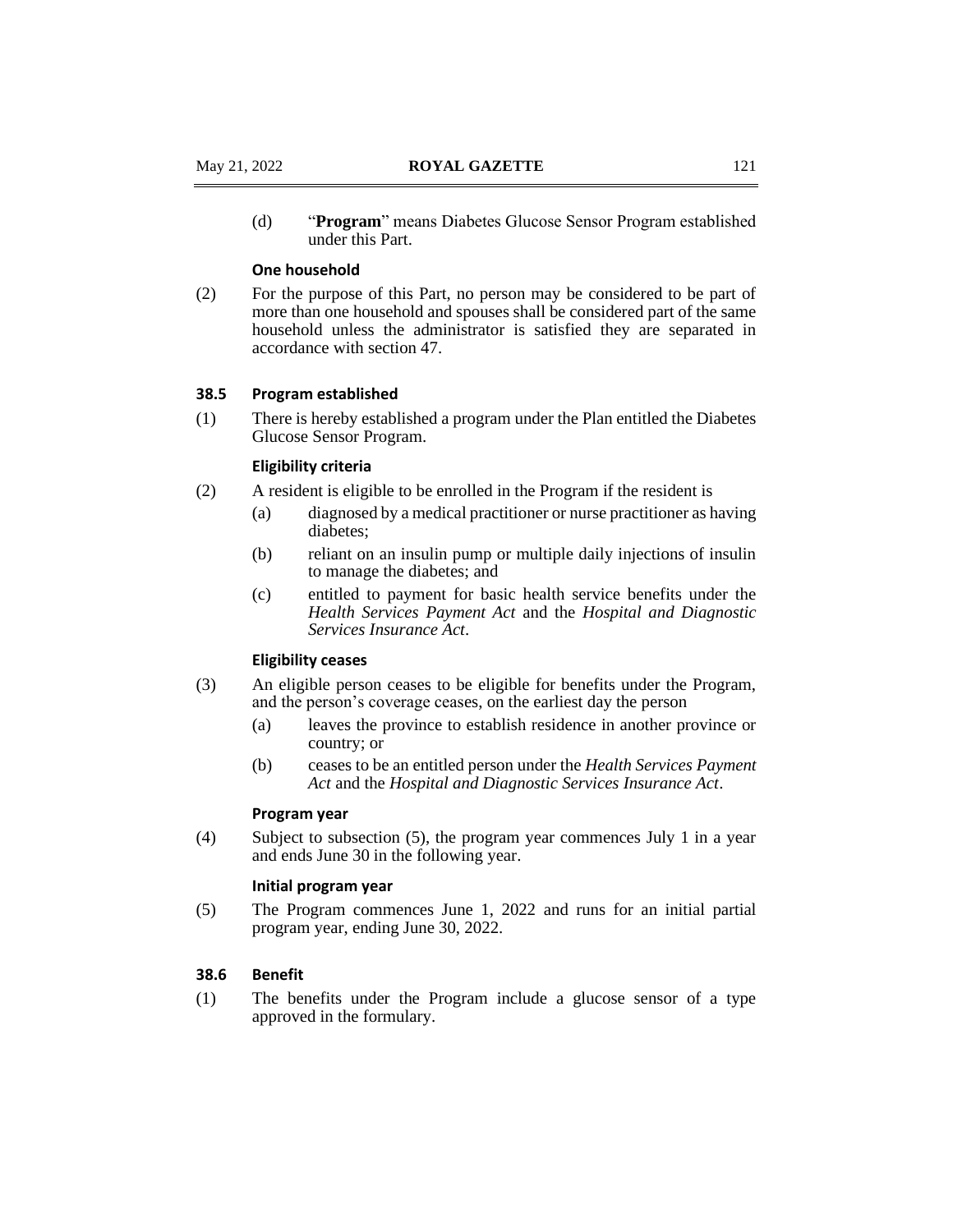### **Amount payable to or on behalf of eligible person**

(2) Subject to any requirements set out in the formulary, the Program shall pay to or on behalf of an eligible person the eligible cost of a benefit claimed to a maximum aggregate of \$2,400 in a program year, subject to proration.

## **Co-payment, no third party insurance**

(3) For any benefit dispensed, an eligible person who is not covered by a contract of third-party insurance is responsible for the co-payment set out in the second column opposite the household income range in the first column in which the eligible person's household income falls in the following table:

| <b>Household Income</b> | Co-payment |
|-------------------------|------------|
| \$0 to \$20,000         | \$0.00     |
| \$20,001 to \$40,000    | \$10.00    |
| \$41,001 to \$50,000    | \$20.00    |
| \$50,001 to \$100,000   | \$60.00    |
| \$100,001 or greater    | \$80.00    |

# **Co-payment, third party insurance**

- (4) For any benefit dispensed, an eligible person who is covered by a contract of third-party insurance is responsible for a co-payment equal to the lesser of
	- (a) twenty per cent of the co-payment amount specified in subsection (2) that would be payable if the eligible person was not covered by a contract of third-party insurance; and
	- (b) the balance owing after reimbursement for the benefit by the person's third-party insurer.

# **15. Schedule C to the regulations is amended**

- **(a) by the deletion of the words "**Line 150**" and the substitution of the words "**Line 15000**";**
- **(b) by the deletion of the words "**Line 210**" and the substitution of the words "**Line 21000**";**
- **(c) by the deletion of the words "**Line 214**" and the substitution of the words "**Line 21400**"; and**
- **(d) by the deletion of the words "**Line 220**" and the substitution of the words "**Line 22000**".**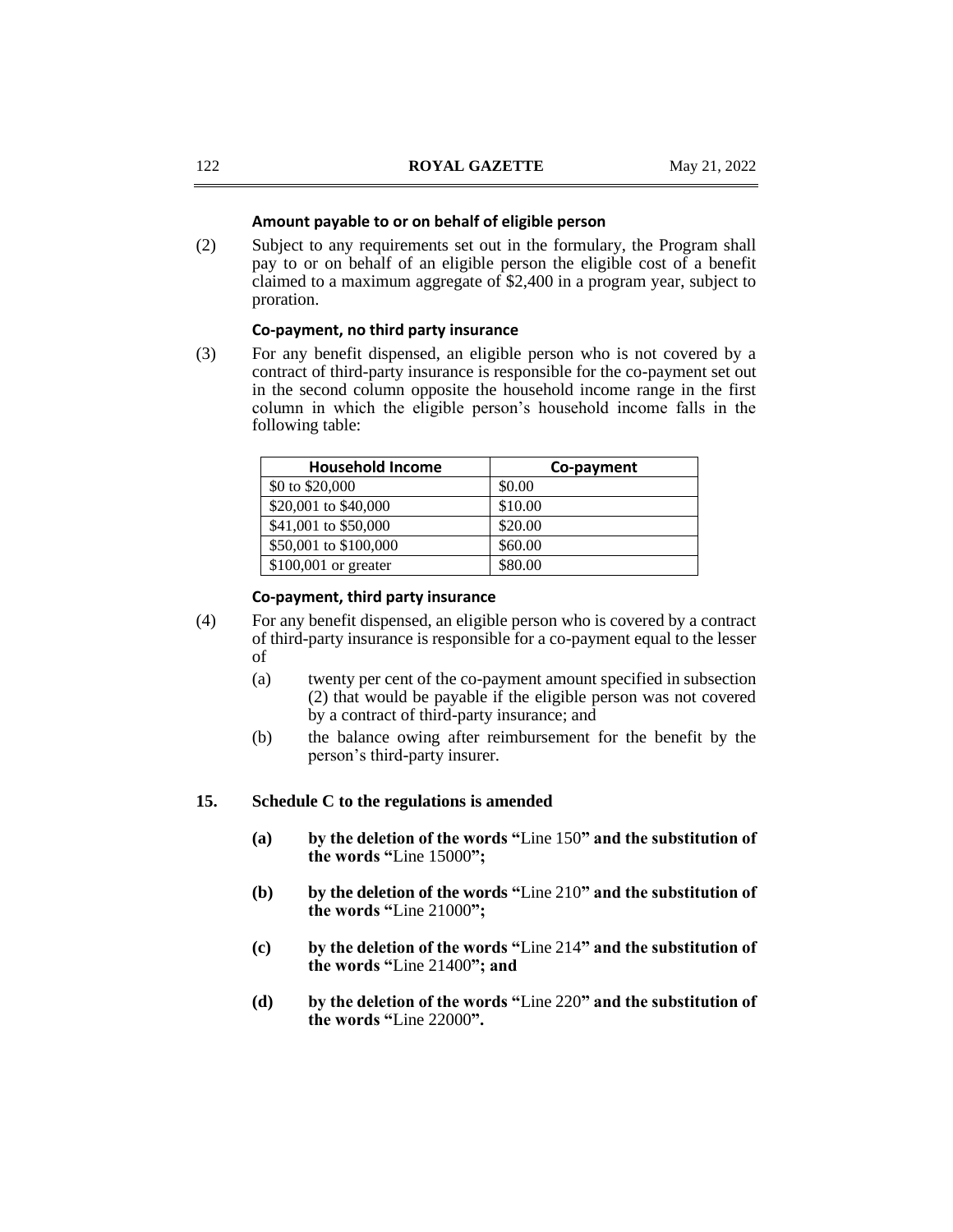- **16. Schedule E to the regulations is revoked and Schedule E as set out in Schedule 1 to these regulations is substituted.**
- **17. Schedule F to the regulations is revoked and Schedule F as set out in Schedule 2 to these regulations is substituted.**
- **18. These regulations come into force on June 1, 2022.**

# **SCHEDULE 1**

# **SCHEDULE E**

For the purposes of the Insulin Pump Program, the Ostomy Supplies Program and the Diabetes Glucose Sensor Program, the income of a person in a household, other than a dependant, shall be based on the amounts reported on the specified lines of the person's income tax return for the preceding tax year, as filed with and verified by the Canada Revenue Agency, calculated as follows:

Line 15000 (total income) less Line 21000 (split income) less Line 21400 (child care expenses) less Line 22000 (support payments made)

# **SCHEDULE 2**

# **SCHEDULE F**

For the purposes of the Insulin Pump Program and the Ostomy Supplies Program the percentage of the eligible cost of a benefit claimed that is covered based on an eligible person's household income is as follows:

| <b>Household Income</b> | <b>Percentage Covered of Eligible</b><br><b>Cost of Benefit Claimed</b> |
|-------------------------|-------------------------------------------------------------------------|
| \$0 to \$20,000         | 100%                                                                    |
| \$20,001 to \$40,000    | 95%                                                                     |
| \$41,001 to \$50,000    | 90%                                                                     |
| \$50,001 to \$100,000   | 70%                                                                     |
| \$100,001 or greater    | 60%                                                                     |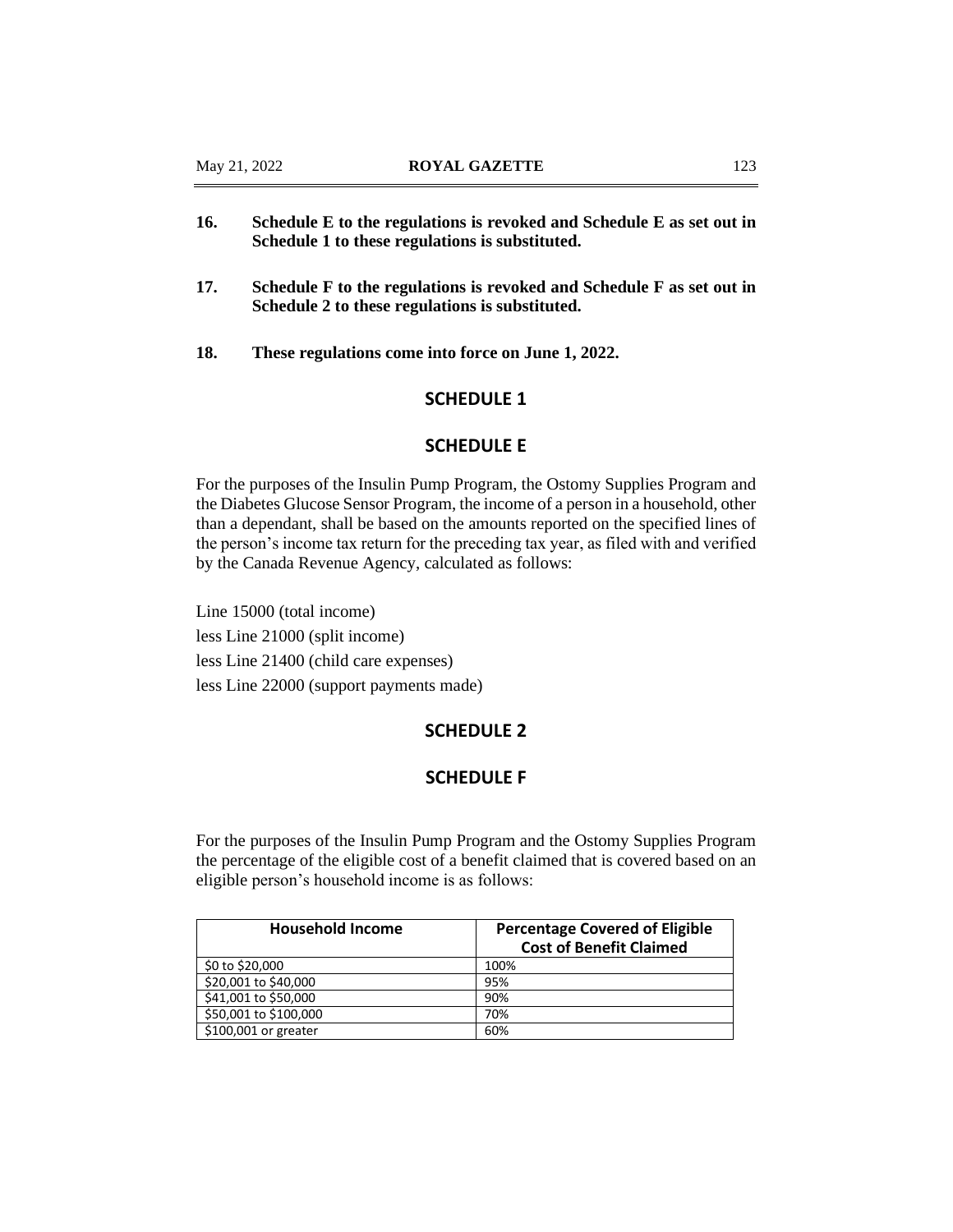# **EXPLANATORY NOTES**

**SECTION 1** removes the definitions of "medical practitioner" and "resident", which are defined in the *Interpretation Act* and the Act, respectively. It adds a definition of "nurse practitioner".

**SECTION 2** amends clause 7(2)(a) of the regulations to provide for diagnosis by either a nurse practitioner or a medical practitioner.

**SECTION 3** adds a clause to subsection 8(2) of the regulations specifying the copayment for glucagon under the Diabetes Drug Program.

**SECTION 4** amends specified provisions to update the referenced income tax return line numbers.

**SECTION 5** amends section 19 of the regulations to extend eligibility under the Financial Assistance Drug Program to persons in receipt of assured income under the *Supports for Persons with Disabilities Act*.

**SECTION 6** amends Part 11 of the regulations to refer to a sexually transmitted infection instead of a sexually transmitted disease. It also amends section 31 in Part 11 to provide for a diagnosis by either a nurse practitioner or a medical practitioner.

**SECTION 7** revokes and replaces Part 12 of the regulations to expand the Opioid Replacement Therapy Drug Program to the Substance Use Harm Reduction Drug Program to provide drug therapy for alcohol or opioid dependency.

**SECTION 8** revokes and replaces subsection 36(1) of the regulations to update definitions of terms related to the Insulin Pump Program.

**SECTION 9** amends subsection 37(2) of the regulations to provide for diagnosis by either a nurse practitioner or a medical practitioner for the purposes of the Insulin Pump Program. It amends subsection 37(3) of the regulations to clarify when eligibility under the program ceases.

**SECTION 10** revokes and replaces section 38 of the regulations to clarify the benefits and payments in respect of benefits under the Insulin Pump Program.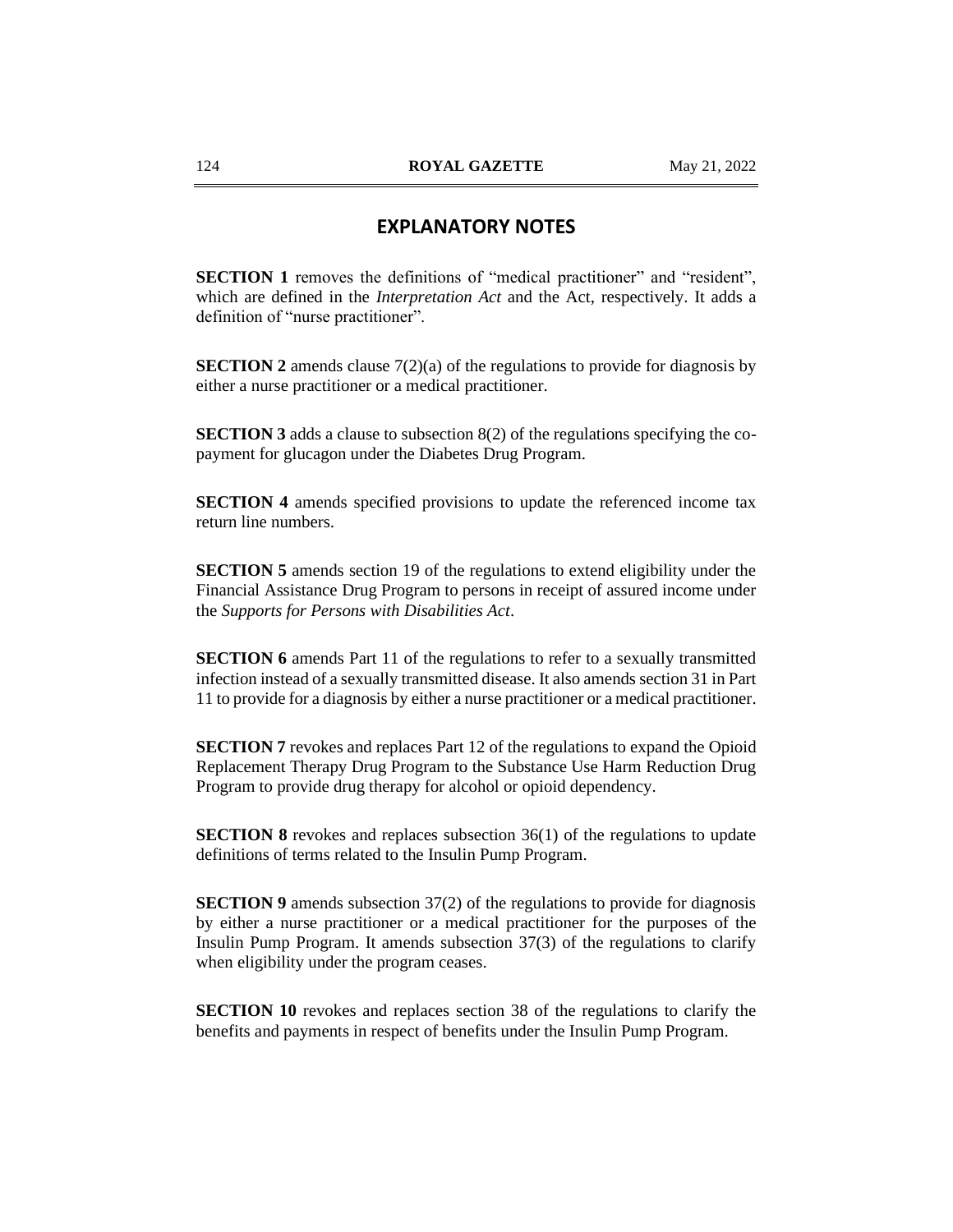**SECTION 11** revokes and replaces subsection 38.1(1) of the regulations to update definitions of terms related to the Ostomy Supplies Program.

**SECTION 12** revokes and replaces subsection 38.2(2) of the regulations to improve the wording. It amends subsection 38.2(4) of the regulations to clarify when eligibility under the Ostomy Supplies Program ceases.

**SECTION 13** revokes and replaces section 38.3 of the regulations to clarify benefits and payments in respect of benefits under the Ostomy Supplies Program.

**SECTION 14** adds a new Part 13.2 to establish a Diabetes Glucose Sensor Program under the Drug Cost Assistance Plan.

**SECTION 15** amends Schedule C to update the referenced income tax return line numbers.

**SECTION 16** revokes and replaces Schedule E of the regulations to extend its application to the Diabetes Glucose Sensor Program and to update the referenced income tax return line numbers.

**SECTION 17** revokes and replaces Schedule F to improve the wording and to reference household income.

**SECTION 18** provides for the commencement of these regulations.

Certified a true copy,

Daniel M. Campbell Clerk of the Executive Council and Secretary to Cabinet